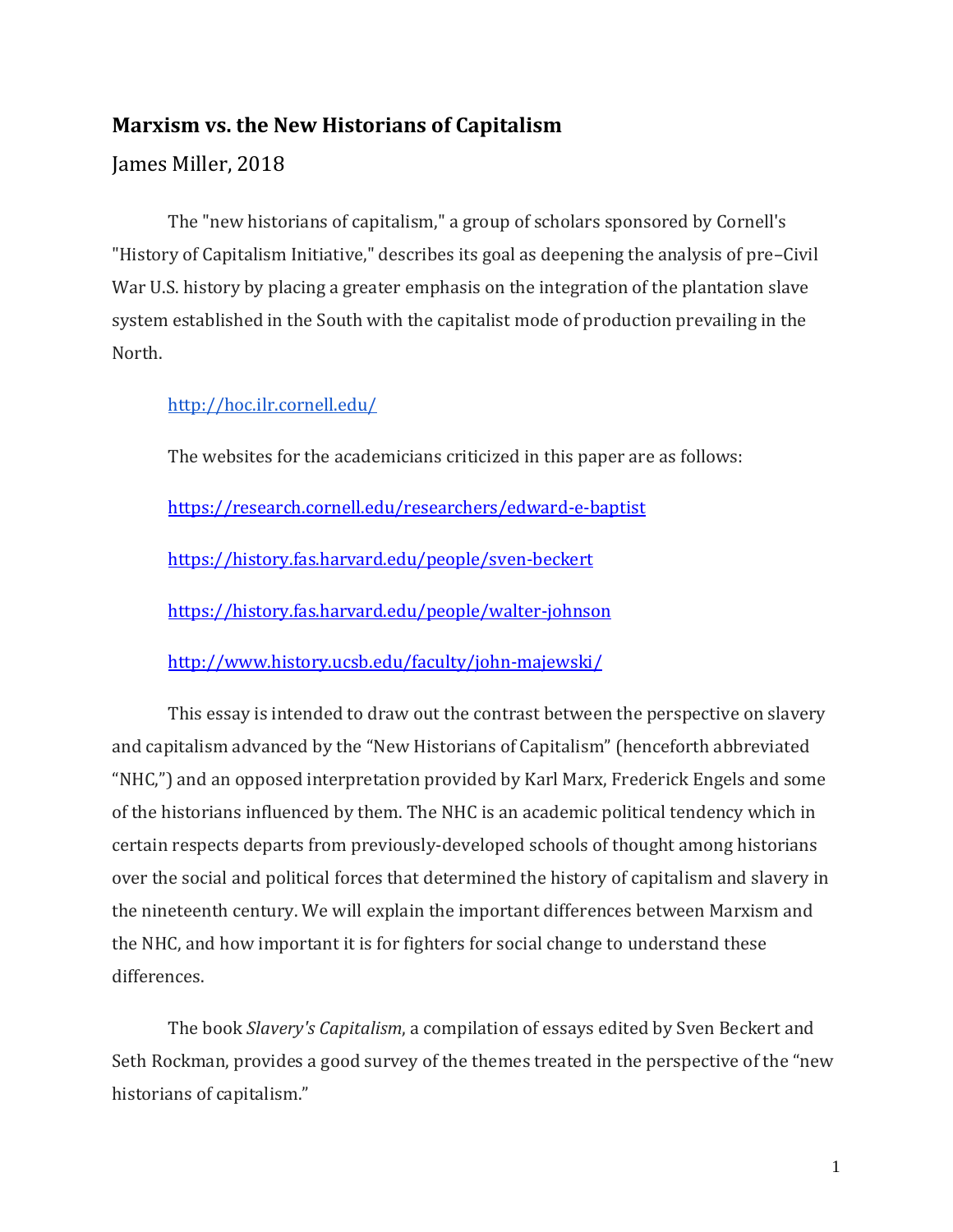[https://www.amazon.com/Slaverys-Capitalism-American-Economic-Development](https://www.amazon.com/Slaverys-Capitalism-American-Economic-Development-ebook/dp/B01JO927QW)[ebook/dp/B01JO927QW](https://www.amazon.com/Slaverys-Capitalism-American-Economic-Development-ebook/dp/B01JO927QW)

The first essay is by Edward E. Baptist, which echoes some of the themes in his book *The Half that has Never Been Told*.

[https://www.amazon.com/s/?ie=UTF8&keywords=the+half+has+never+been+told](https://www.amazon.com/s/?ie=UTF8&keywords=the+half+has+never+been+told&tag=googhydr-20&index=aps&hvadid=177135268772&hvpos=1t1&hvnetw=g&hvrand=507836080699201302&hvpone=&hvptwo=&hvqmt=e&hvdev=c&hvdvcmdl=&hvlocint=&hvlocphy=9033313&hvtargid=kwd-76922449407&ref=pd_sl_3q2k050vwk_e) [&tag=googhydr-](https://www.amazon.com/s/?ie=UTF8&keywords=the+half+has+never+been+told&tag=googhydr-20&index=aps&hvadid=177135268772&hvpos=1t1&hvnetw=g&hvrand=507836080699201302&hvpone=&hvptwo=&hvqmt=e&hvdev=c&hvdvcmdl=&hvlocint=&hvlocphy=9033313&hvtargid=kwd-76922449407&ref=pd_sl_3q2k050vwk_e)[20&index=aps&hvadid=177135268772&hvpos=1t1&hvnetw=g&hvrand=5078360806992](https://www.amazon.com/s/?ie=UTF8&keywords=the+half+has+never+been+told&tag=googhydr-20&index=aps&hvadid=177135268772&hvpos=1t1&hvnetw=g&hvrand=507836080699201302&hvpone=&hvptwo=&hvqmt=e&hvdev=c&hvdvcmdl=&hvlocint=&hvlocphy=9033313&hvtargid=kwd-76922449407&ref=pd_sl_3q2k050vwk_e) [01302&hvpone=&hvptwo=&hvqmt=e&hvdev=c&hvdvcmdl=&hvlocint=&hvlocphy=90333](https://www.amazon.com/s/?ie=UTF8&keywords=the+half+has+never+been+told&tag=googhydr-20&index=aps&hvadid=177135268772&hvpos=1t1&hvnetw=g&hvrand=507836080699201302&hvpone=&hvptwo=&hvqmt=e&hvdev=c&hvdvcmdl=&hvlocint=&hvlocphy=9033313&hvtargid=kwd-76922449407&ref=pd_sl_3q2k050vwk_e) [13&hvtargid=kwd-76922449407&ref=pd\\_sl\\_3q2k050vwk\\_e](https://www.amazon.com/s/?ie=UTF8&keywords=the+half+has+never+been+told&tag=googhydr-20&index=aps&hvadid=177135268772&hvpos=1t1&hvnetw=g&hvrand=507836080699201302&hvpone=&hvptwo=&hvqmt=e&hvdev=c&hvdvcmdl=&hvlocint=&hvlocphy=9033313&hvtargid=kwd-76922449407&ref=pd_sl_3q2k050vwk_e)

Another key entry in the NHC repertoire is Sven Beckert's *Empire of Cotton.* 

*[https://www.amazon.com/Empire-Cotton-Global-](https://www.amazon.com/Empire-Cotton-Global-History/dp/B00PT3NL72/ref=sr_1_1?s=books&ie=UTF8&qid=1509830687&sr=1-1&keywords=Sven+beckert)[History/dp/B00PT3NL72/ref=sr\\_1\\_1?s=books&ie=UTF8&qid=1509830687&sr=1-](https://www.amazon.com/Empire-Cotton-Global-History/dp/B00PT3NL72/ref=sr_1_1?s=books&ie=UTF8&qid=1509830687&sr=1-1&keywords=Sven+beckert) [1&keywords=Sven+beckert](https://www.amazon.com/Empire-Cotton-Global-History/dp/B00PT3NL72/ref=sr_1_1?s=books&ie=UTF8&qid=1509830687&sr=1-1&keywords=Sven+beckert)*

Yet another notable entrant in the array of scholarly examinations of this theme is *River of Dark Dreams,* by Walter Johnson.

[https://www.amazon.com/River-Dark-Dreams-Slavery-](https://www.amazon.com/River-Dark-Dreams-Slavery-Kingdom/dp/0674045556#reader_0674045556)[Kingdom/dp/0674045556#reader\\_0674045556](https://www.amazon.com/River-Dark-Dreams-Slavery-Kingdom/dp/0674045556#reader_0674045556)

The quality of scholarship of Becker, Baptist, Johnson and their colleagues is commendable, given the relatively limited scope of the themes they undertake. They provide detailed revelations of the horrific abuses involved in the slave system, as well as the many ways in which capitalist institutions interacted and blended with those of the slave system. In this respect, they shed new light on some of the more obscure features of 19th century U. S. history. But their principal objective is to represent slavery and capitalism as amalgamated into a virtually undifferentiated unity.

## **Conflicting economic trajectories**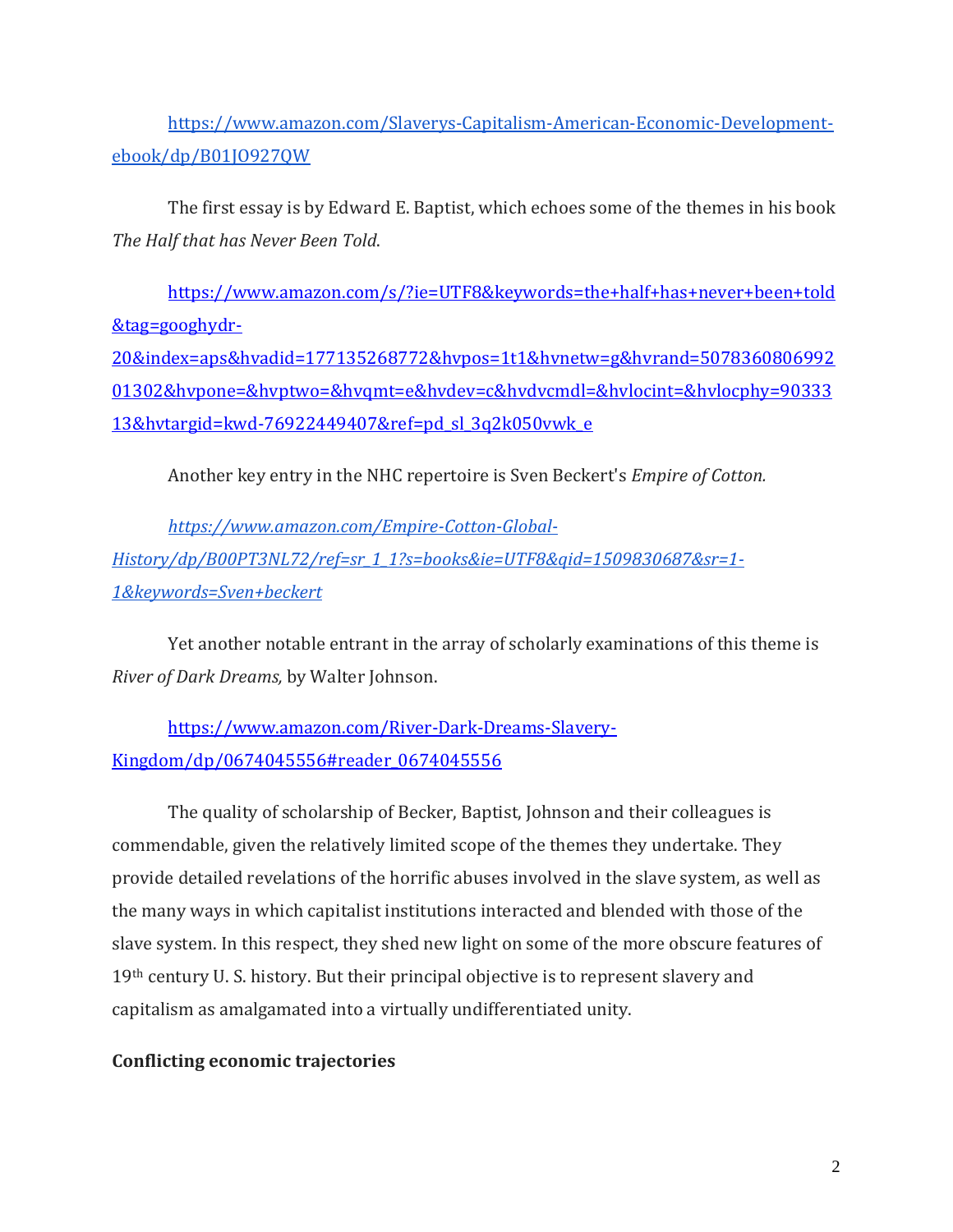The conflict between free labor and slavery had developed since the early 17<sup>th</sup> century in the economies of the 13 colonies. The economic systems prevailing in the northern colonies were developing along trajectory different from that of the southern colonies. There were many similarities between the North Atlantic colonies and their European counterparts, apart from the fact that the English crown utilized its colonial power to prevent the colonies from developing self-sufficiency in the production of manufactured goods. But in terms of land-ownership, productive methods, forms of labor in agriculture and in manufacturing, there was little difference. And progress was being made in improving productive technology on both sides of the Atlantic.

The American Revolution, starting in 1775 and culminating in Washington's victory in 1881, gave the 13 colonies the opportunity to chart their own destiny. That revolution, spearheaded by the Sons of Liberty, and headed by Samuel Adams of Boston, was a reflection principally of the need for economic independence, strongly felt in the North. Particularly critical was the freedom from taxation levied upon the colonial products by the British without any representation of the colonists themselves in the British parliament. The goal of the British crown was to prevent the colonies from becoming rivals, and to continue to use them as a source of income for the ruling classes of Britain.

The most active and forward-looking elements of the colonial population in the North (mechanics, artisans, master craftsmen, farmers) gathered around the Sons of Liberty, and came to recognize the growing strength of the American colonies and increasingly absorbed the passion for justice that was necessary to motivate the revolution. The self-confidence necessary to sustain a rebellion was promoted by the most active colonists in the coastal urban centers. These active pro-independence elements also became a pole attraction for the most national-minded and forward-looking members of the planter aristocracy. The forces that could be relied upon to fight the British were generated by the growth of a population conditioned by the hardscrabble pioneer experience and the successes achieved in developing the resources of the new world. Upon winning independence from Great Britain, the leaders of the 13 colonies recognized that they were finally able to pursue their own course.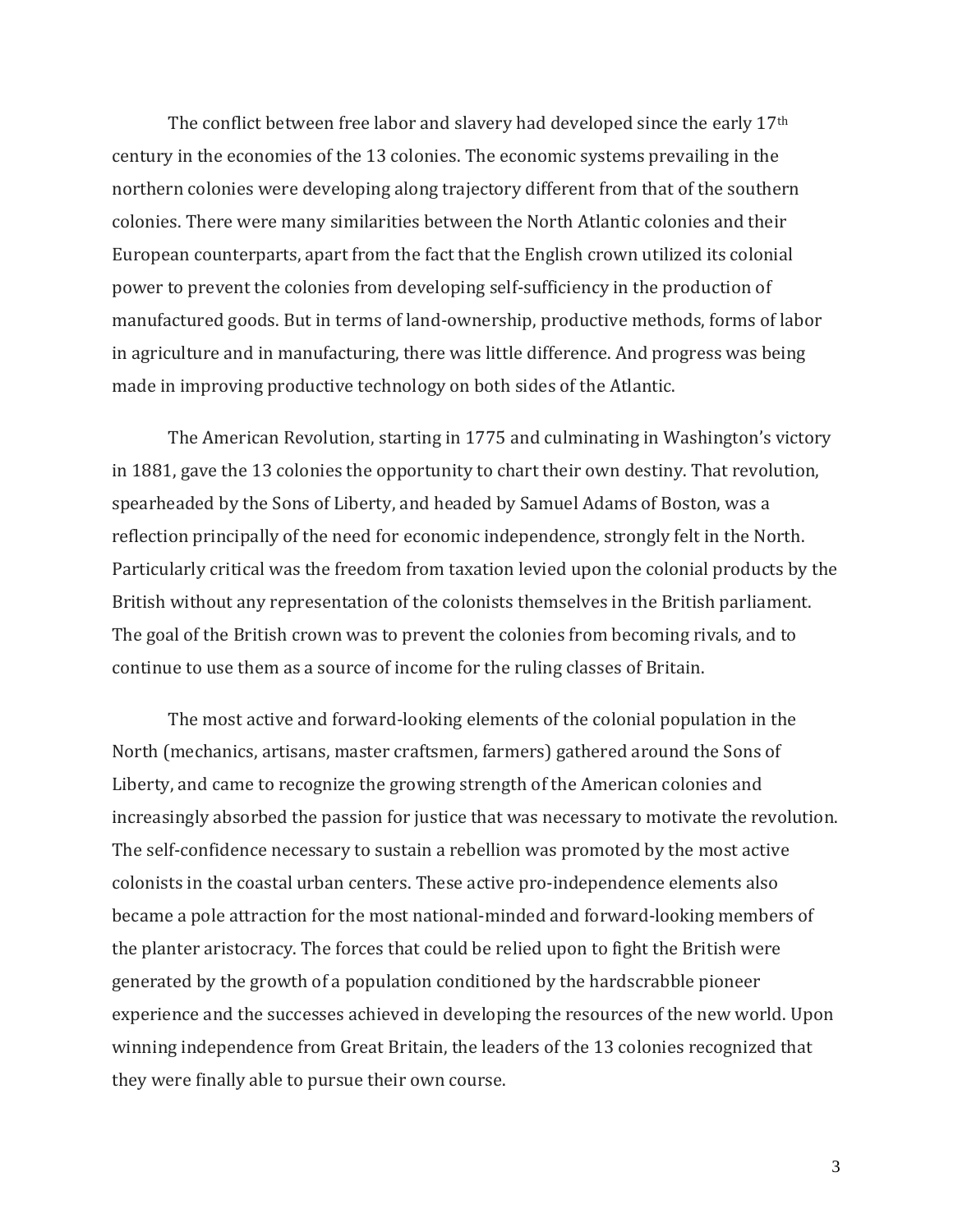But the issue of the existence of slavery troubled the leaders of the newly-founded nation. The revolutionary leaders Jefferson, Washington, Madison, themselves slaveholders, had come to recognize the necessity and the possibility of liberating the American colonies from Britain. Although they owned slaves they felt that slavery was wrong and not fitting for a nation that had founded itself with the slogan, "life, liberty and the pursuit of happiness." They believed that the future belonged to free labor. Thomas Jefferson, a slave-owner, expressed his opposition to slavery on many occasions. In a letter to John Holmes dated April 22, 1820, he had this to say:

I can say, with conscious truth, that there is not a man on earth who would sacrifice more than I would to relieve us from this heavy reproach, in any practicable way. The cession of that kind of property, for so it is misnamed, is a bagatelle which would not cost me a second thought, if, in that way, a general emancipation and expatriation could be effected; and gradually, and with due sacrifices, I think it might be. But as it is, we have the wolf by the ears, and we can neither hold him, nor safely let him go.

It is Jefferson's remark "we have the wolf by the ears," that is most telling. We cannot live with slavery, but we cannot live without it either. Jefferson felt that the union's existence depended on the mutual accommodation of the slave-owners with the free-labor economy. As the new nation developed further, the gap in national perspectives between the developing free-labor system in the North and the plantation-based slave system of the South became increasingly decisive in determining the course of the two sections of the new nation.

## **Why slavery in the new world?**

Slavery in the tropical and semitropical areas of the new world was a result of the availability of vast tracts of virgin land, the ability of European colonialists to seize them as sites of agricultural production, and the growing demand for the produce of these territories in Europe. The slave-plantation system rapidly developed in the 16<sup>th</sup> and 17<sup>th</sup> centuries primarily in the Caribbean islands and in South America, and with a slight delay,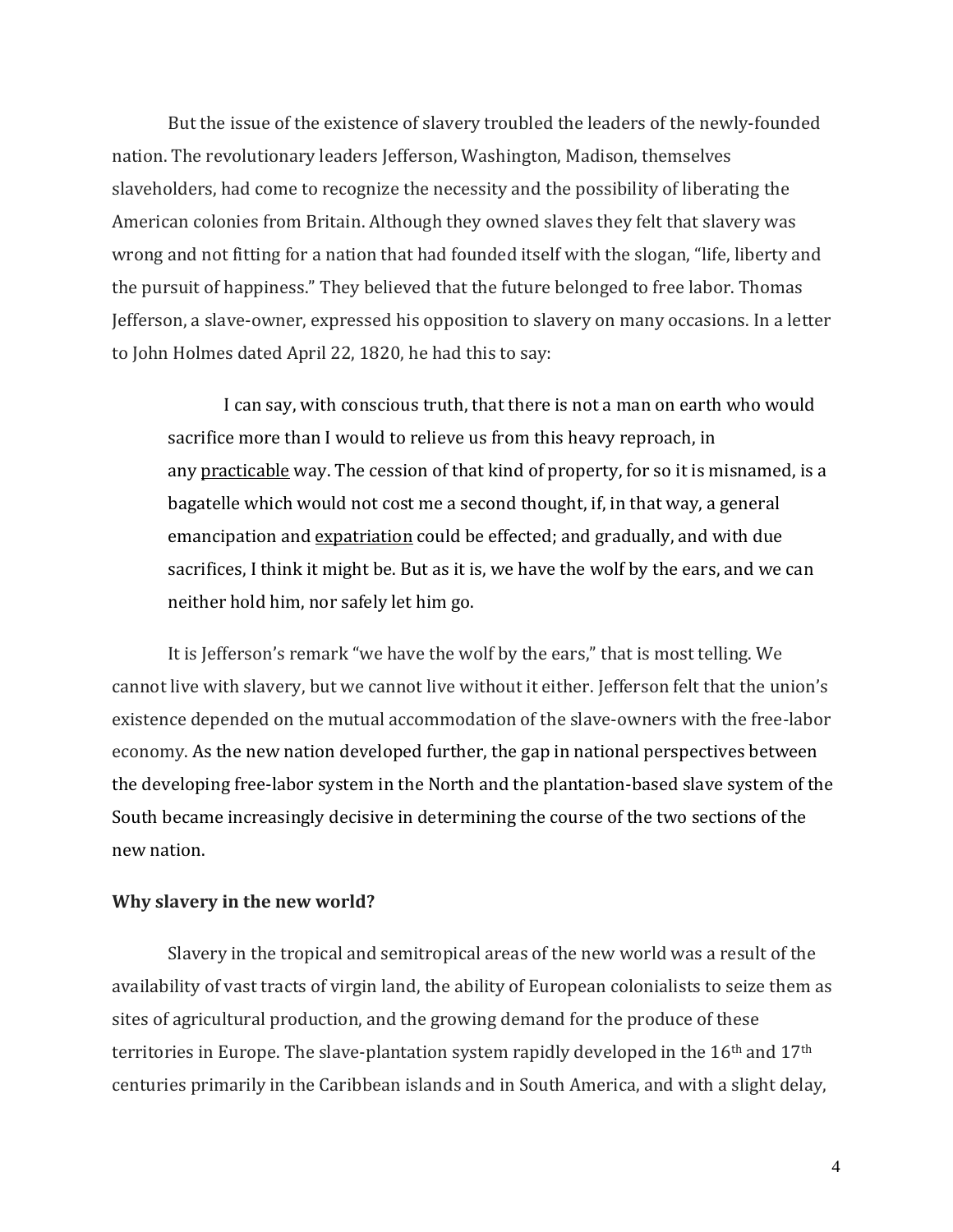also grew rapidly in the Southern American states: Maryland, Virginia, and the Carolinas. The enslavement of Africans became the ideal form of labor for the new plantations, and thus developed the famous "triangular trade:" the shipping of the agricultural products of the American colonies (sugar, rum, tobacco, coffee, cotton, etc.) to Europe, the transport of manufactured goods to West Africa (often to trade for enslaved persons), and the shipping of slaves to the plantations of the Caribbean and South America. The economic development of the southern colonies gradually took on a different character as a result of their growing dependence on plantation slavery.

This trade promoted the development of capitalism in both Europe and North America, as it made use of captive labor on a massive scale in the production of wealth at an accelerated pace. It must be kept in mind that the capitalist mode of production in the 18<sup>th</sup> century was only in its formative stages and was characterized by the increasing production of commodities for sale, the advancing trade between nations, the growth of cities and towns, and the gradual differentiation between owners of property and wage laborers. But as capitalist growth accelerated throughout the eighteenth century, slave labor, resuscitated from pre-capitalist conditions, became solidly entrenched in the Southern states. It became an intractable bastion of captive labor, whose proponents could not see it for what it was: a temporary stopgap for rapid economic development as well as a vehicle for the enrichment of those with capital to invest. Slave labor on the Southern plantations, while initially developing the trade and wealth that was so essential for the development of capitalism, in the long run became an obstacle to the growth of capitalism in the American colonies.

More and more people grasped that the nation was composed of two opposed "sections," although how these sections related to one another was perceived in different ways. John C. Calhoun, South Carolina cotton planter and 7<sup>th</sup> vice-president of the U.S., promoted the unity of the two sections as a foundation of stability. He argued, "The day that the balance between the two sections of the country—the slaveholding States and the nonslaveholding States—is destroyed is a day that will not be far removed from political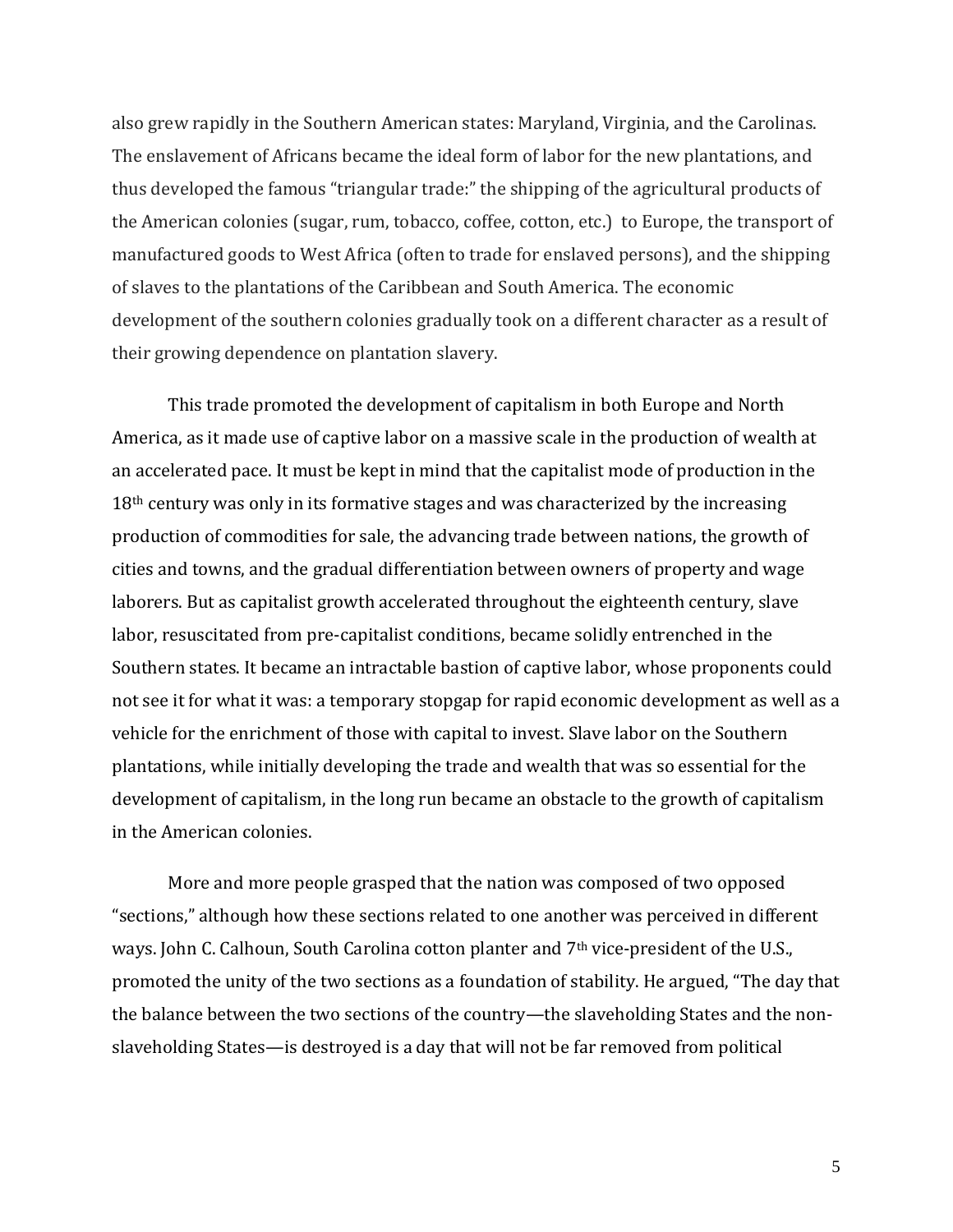revolution, anarchy, civil war, and widespread disaster." (*John C. Calhoun: Selected Writings and Speeches,* p. 636)

The fifth president of the U.S., John Quincy Adams, on the other hand, recognized that slavery was an obstacle for the further development of the country. As Fred Kaplan writes in the introduction to *John Quincy Adams: American Visionary,* "from his earliest years, Adams detested slavery; he was one of only two anti-slavery presidents between the founding of the country and the election of Lincoln. … Slavery was an abomination that needed to be contained and ultimately eliminated … All his life he feared the dissolution of the union. Slavery would destroy it, he believed, unless some future president would use the war powers inherent in the Constitution to end slavery. There would be rivers of blood. He both dreaded and hoped for the Civil War."

### **Sectionalism**

"Sectionalism" became a sort of euphemism for the division of the country between free labor and slave labor. The NHC recognizes very well the basis of the "sectionalism." But the problem is that the NHC rely upon a static conception of capitalism based on the observable features of economic life during a limited period of time when capitalists were involved in collaboration with the slave-masters and profiting from slavery itself. This conception tends to block their ability to recognize a system as a transitory arrangement, that in its early phase was a boost to economic development, but later turned into an obstacle.

They don't recognize the historical transitions the capitalist system passed through as it developed its own social relations and overpowered the remaining precapitalist regimes in the world. Their impressions of the nature of capitalism remain limited to the more obvious outward appearances of economic phenomena, such as banking and finance, accounting, land property, purchase and sale, commodity prices and transport systems, in addition to narratives detailing the slaves' experiences. They fail to perceive the logic of the economic forces that drove the development of capitalist society as it expanded in the new world. Plantation slavery became an important contributing factor to the growth of the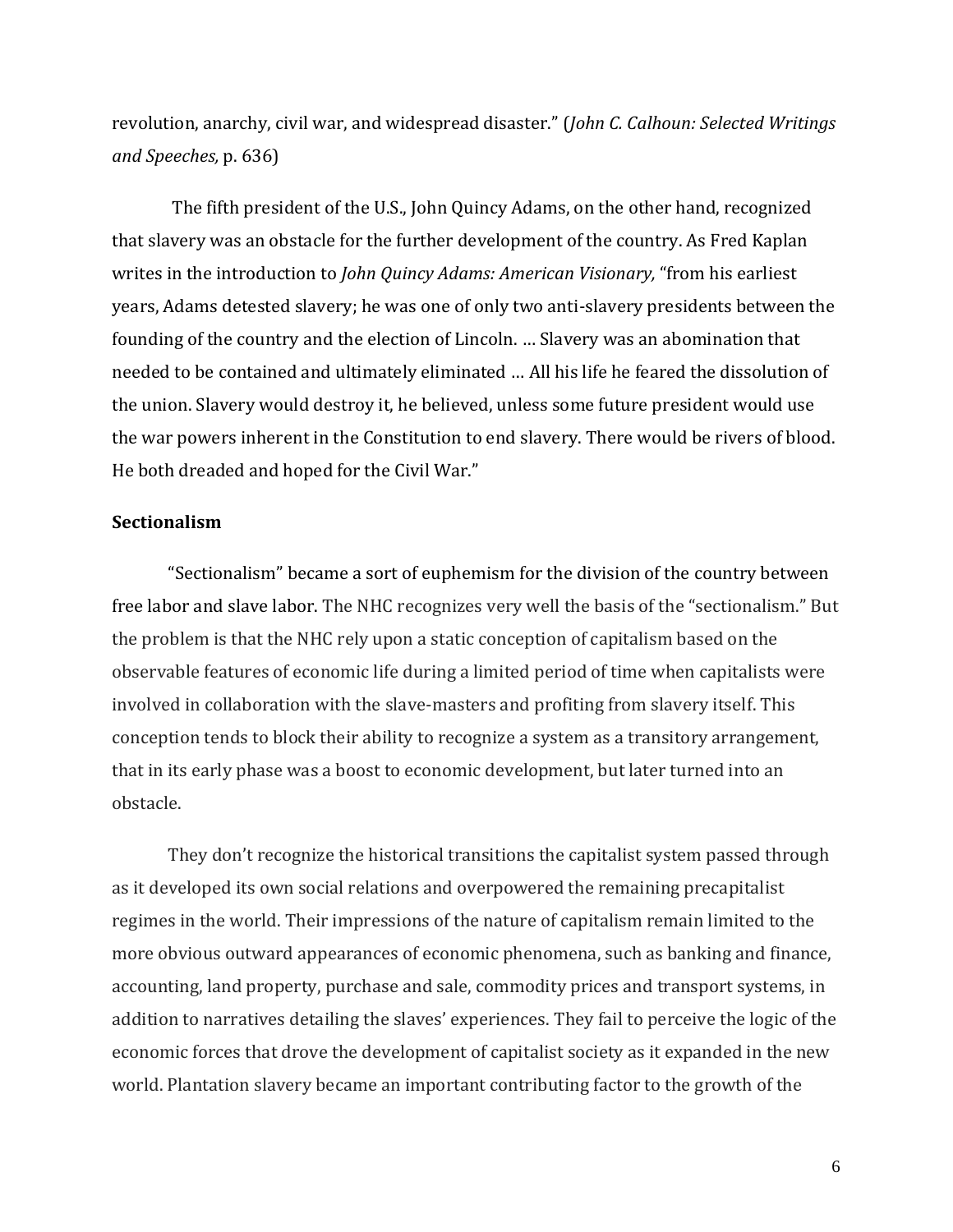capitalist system in the Americas, but this did not mean that slavery was a component of capitalism or an alternate form of capitalism. Slavery was a transitory mode of production, brought about by the lack of an adequate supply of manual laborers in the new world for production work on large-scale agricultural estates. Slavery was bound to be overcome when the conditions that brought it into existence no longer prevailed.

The NHC writers have produced a range of sharp criticisms of the inhuman, profitmad oppression of enslaved human beings in the Americas, and does a good job of cutting through the euphemisms and evasions often found in previous academic traditions which tried to whitewash or downplay slavery. But at the same time, they create confusion about the differences in origin and evolution of the two systems of production that became intertwined during a limited historical period. They ignore, or belittle, the economic contradictions that were working toward a rupture of national cohesion and propelled the nation into the slaughter of the Civil War. In this sense, they represent a step backward from the past Civil War historians, such as Kenneth Stampp, Eugene Genovese, Charles and Mary Beard, Phil Foner and W.E.B DuBois, as well as the historically-concurrent commentaries of Marx and Engels.

#### **Essentials of capitalism**

At this point we should provide a thumbnail description of the basics of capitalism in order to clarify what is left out in the shallow version of antebellum capitalism offered by the NHC. Marx, Engels, and their followers analyzed capitalism as a system that arose historically in the course of the growth of commodity production (fabrication of products of labor for sale) in Europe. As commodity production became more extensive, the medieval guild system of masters, journeymen and apprentices gave way to larger production workshops with more journeymen and helpers. Throughout the 18<sup>th</sup> century, as technology and machinery improved, the system of factory production with machinery developed. The industrial revolution of the 1780s accelerated the process. This budding capitalism attracted the investments of bankers and merchants, enabling ever more rapid expansion of production.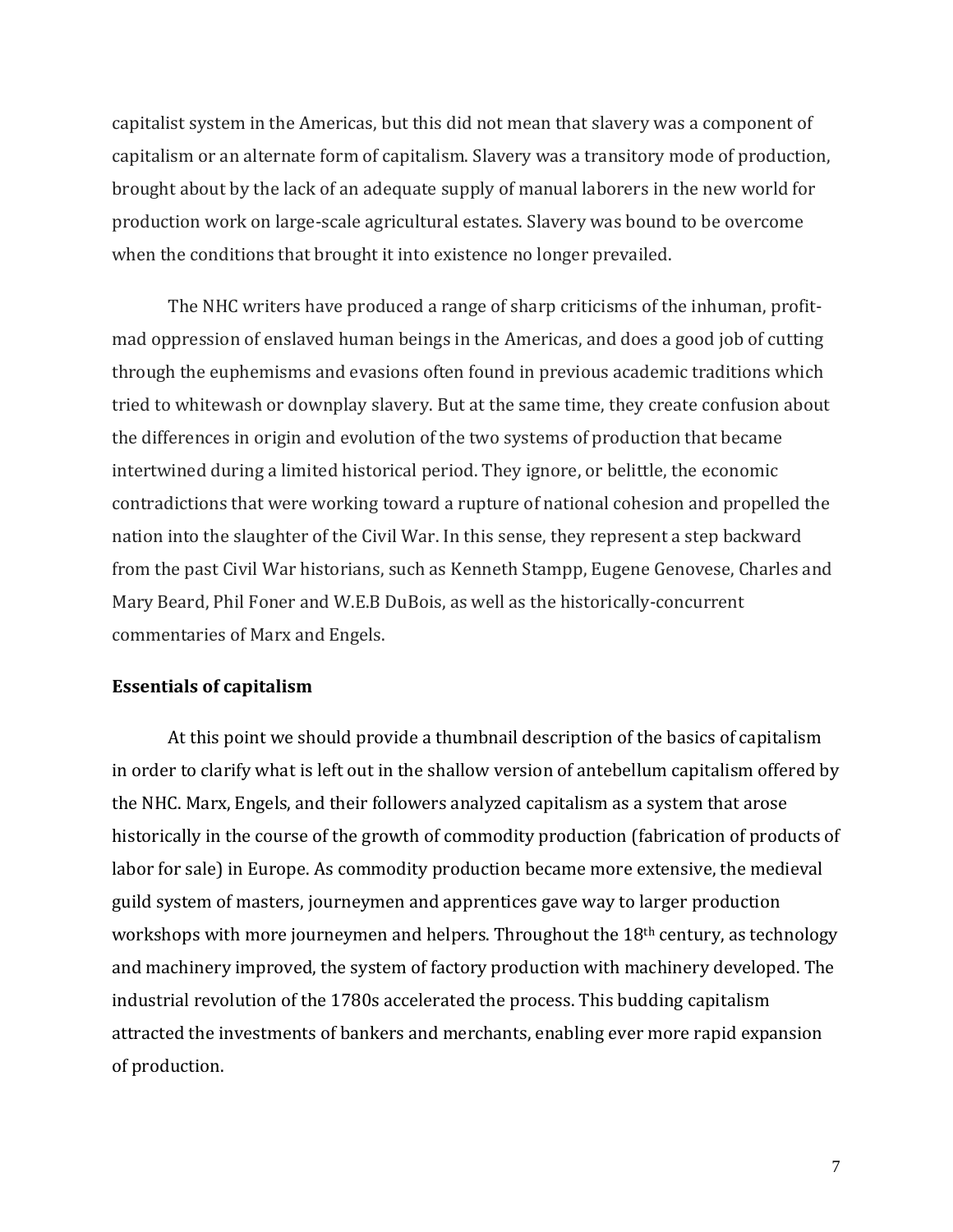The basic core of the capitalist mode of production took the form of the investment of capital in the means of production—the purchase of raw materials, productive machinery, tooling and accessory equipment—and the payment of wages for the workers hired to labor in factories, workshops and other worksites. Workers interacted with the means of production and produced commodities, which then became the property of the capitalist. The commodities were sold at a price which was determined, on average, by the time necessary to produce them. This selling price, on average, guaranteed a higher return to the capitalist than the amount invested. The profit was a result of the fact that the workers created more value in production than was represented by the wages they were paid. This unpaid labor value, which Marx called surplus value, once pocketed by the capitalist on the sale of the commodities, constituted the profit reaped by the capitalist. This profit was the prime motivation of the capitalist for investing in the production of commodities.

In building this analysis, Marx and Engels developed their materialist outlook, enabling them to view the entire sweep of historical change and the different social systems that humanity had developed throughout the millennia. Engels described this perspective as follows (preface to the first edition of *Origin of the Family, Private Property and the State*, 1884):

According to the materialistic conception, the determining factor in history is, in the final instance, the production and reproduction of the immediate essentials of life. This, again, is of a twofold character. On the one side, the production of the means of existence, of articles of food and clothing, dwellings, and of the tools necessary for that production; on the other side, the production of human beings themselves, the propagation of the species. The social organization under which the people of a particular historical epoch and a particular country live is determined by both kinds of production: by the stage of development of labor on the one hand and of the family on the other.

This places the evolution of capitalist production in the context of the previous social regimes that prepared the ground for it. At the heart of capitalism is a system of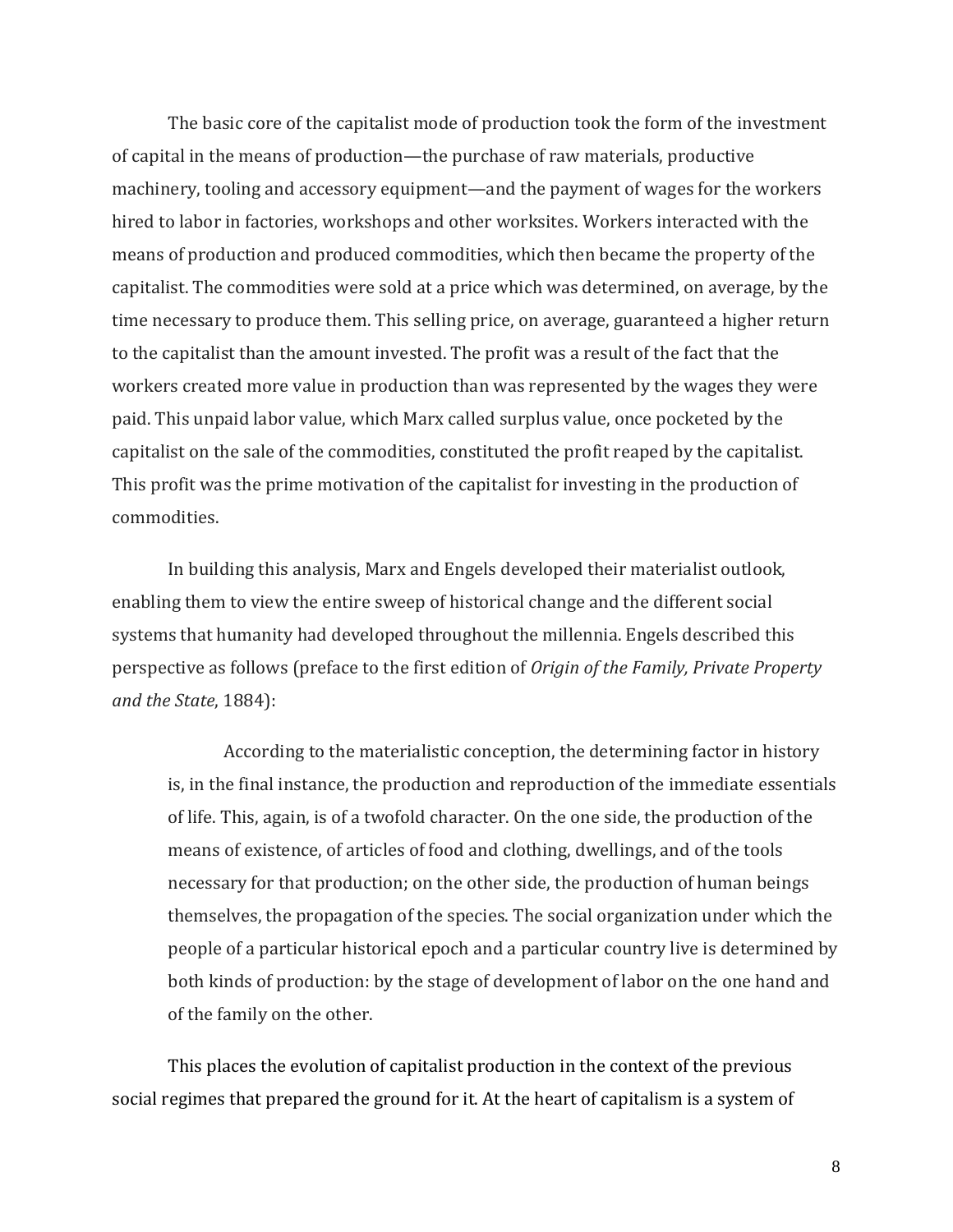extracting profit from the labor of wage workers. The tentacles of capitalist production reach out to all economic activities and draw them into its embrace. Capital gradually achieves control over banking and merchant trade; these monetary and credit relations had existed long before capitalism and are not essential to its definition.

Historically, it is trade that served as a handmaiden to the growth of capitalist production in Europe. International trade, and the growth of commodity production it facilitated in Europe, as well as the increasing quantities of loanable money that were attracted to productive investment, spurred the gradual emergence of a money-based economy in the centuries after the European crusades to the Middle East (Thirteenth Century). As for credit and banking, these economic phenomena had developed in the ancient world, whether to finance purchases of land or slaves, or to fund merchant ventures. All of these tendencies combined to form the early phase of the capitalist system in the 17th and 18th centuries. Yet the NHC characterize capitalism as though it were synonymous with trade and finance. Generally, these economic categories do not define capitalism, but serve as historical precursors of the capitalist mode of production, and within capitalism serve as dependent sectors. With the growth of capitalist production, centered in the production and distribution of the bulk of the products of labor as commodities, trade and finance become subordinated to the needs and rhythms of this industrial production and its expansion.

In an appendix to Vol. III of *Capital*, "Law of Value and Rate of Profit," Marx's collaborator Frederick Engels explained the evolution of international and local exchange of commodities (products of labor made for sale), from their origins in the early years of ancient Middle Eastern and Mediterranean civilizations. Engels explained how this historical evolution paved the road for the emergence of capitalism once commodity production and exchange had gained sufficient economic weight and extension in the 17<sup>th</sup> and 18th centuries. The key feature of the capitalist mode of production was the conquest by private wealth of the ownership of the means of production and the purchase of labor power by these owners—the capitalists. The completion of this process registered the highest stage in the evolution of the exchange of commodities. It was the purchase and sale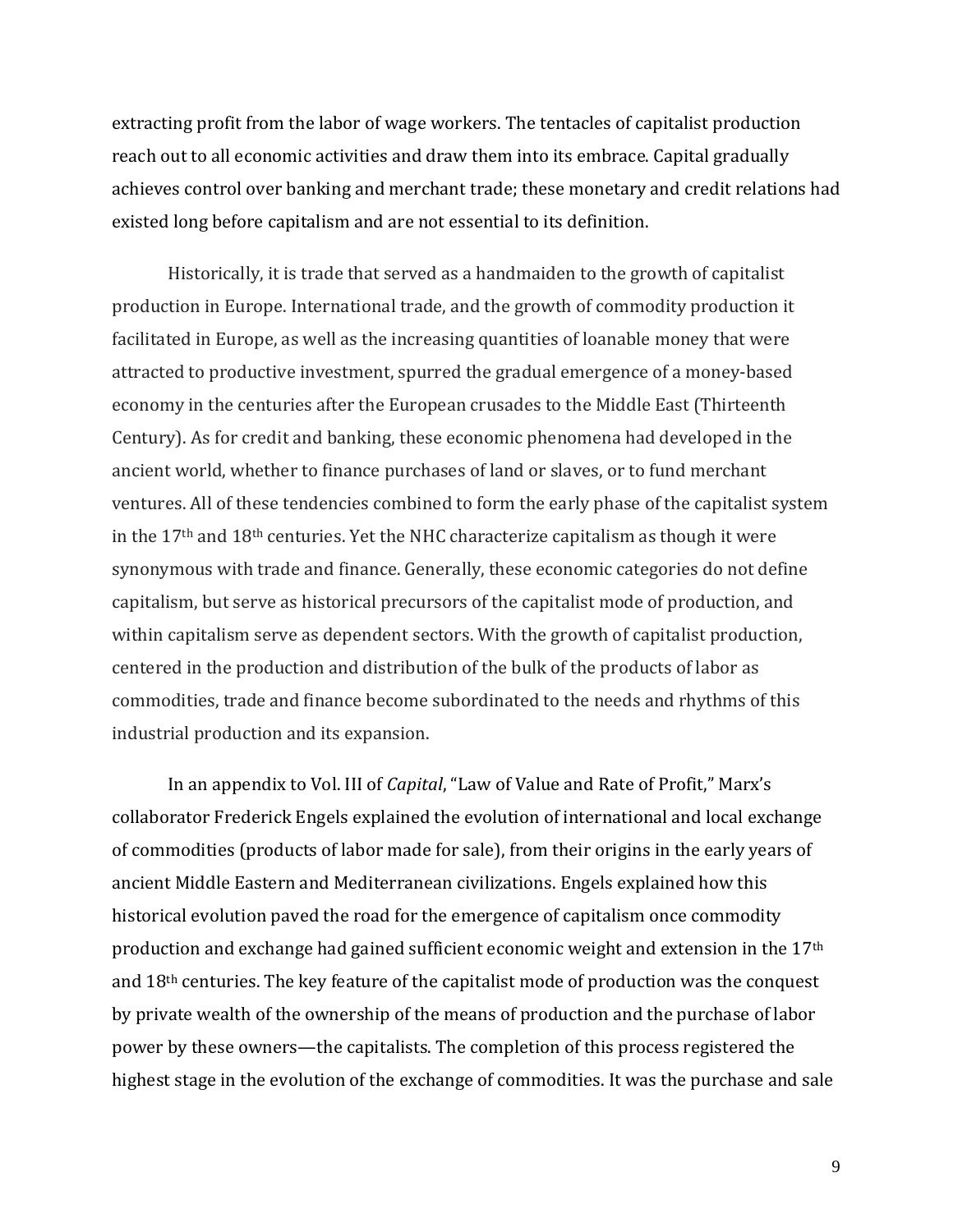of labor power that became the defining characteristic of capitalism, and its central form of exchange. The capitalist system proved to be the most dynamic method for the production of wealth that had come into existence, in a world-historic sense. It was the rapidly increasing generation of surplus-value by wage labor that enabled this system of production to become dominant throughout the world, overcoming the resistance of the feudal and slave-based powers. However, capital *did* make use of slave labor in circumstances that promised high returns in areas of the world where wage laborers did not exist.

### **Capital in the new world**

It is true that capitalism, in its conquest of the Americas, resurrected slave labor from the reserves of historical experience. This was by no means accidental, and in retrospect proved to be the fastest and most convenient way of implanting profitable agricultural enterprises in the tropical and subtropical areas of the New World. This happened in the 16<sup>th</sup> century, in a period of the advanced development of the mercantile systems of trade and navigation. The Spanish conquistadors, arriving in new lands teeming with great masses of primitive peoples, did what one would expect them to do. They enslaved these peoples and exterminated those who proved to be recalcitrant. The British soon followed suit, as did the European colonizers of Africa and Asia. Marx explained this in *Capital,* Vol. I, Chap. 31, as he dealt with the early phase of the conquest of the Americas:

The discovery of gold and silver in America, the extirpation, enslavement and entombment in mines of the aboriginal population, the beginning of the conquest and looting of the East Indies, the turning of Africa into a warren for the commercial hunting of black-skins, signalised the rosy dawn of the era of capitalist production. These idyllic proceedings are the chief momenta of primitive accumulation. On their heels treads the commercial war of the European nations, with the globe for a theatre. It begins with the revolt of the Netherlands from Spain, assumes giant dimensions in England's Anti-Jacobin War, and is still going on in the opium wars against China, &c. … [C]apital comes dripping from head to foot, from every pore, with blood and dirt. [\[15\]](https://www.marxists.org/archive/marx/works/1867-c1/ch31.htm#n15)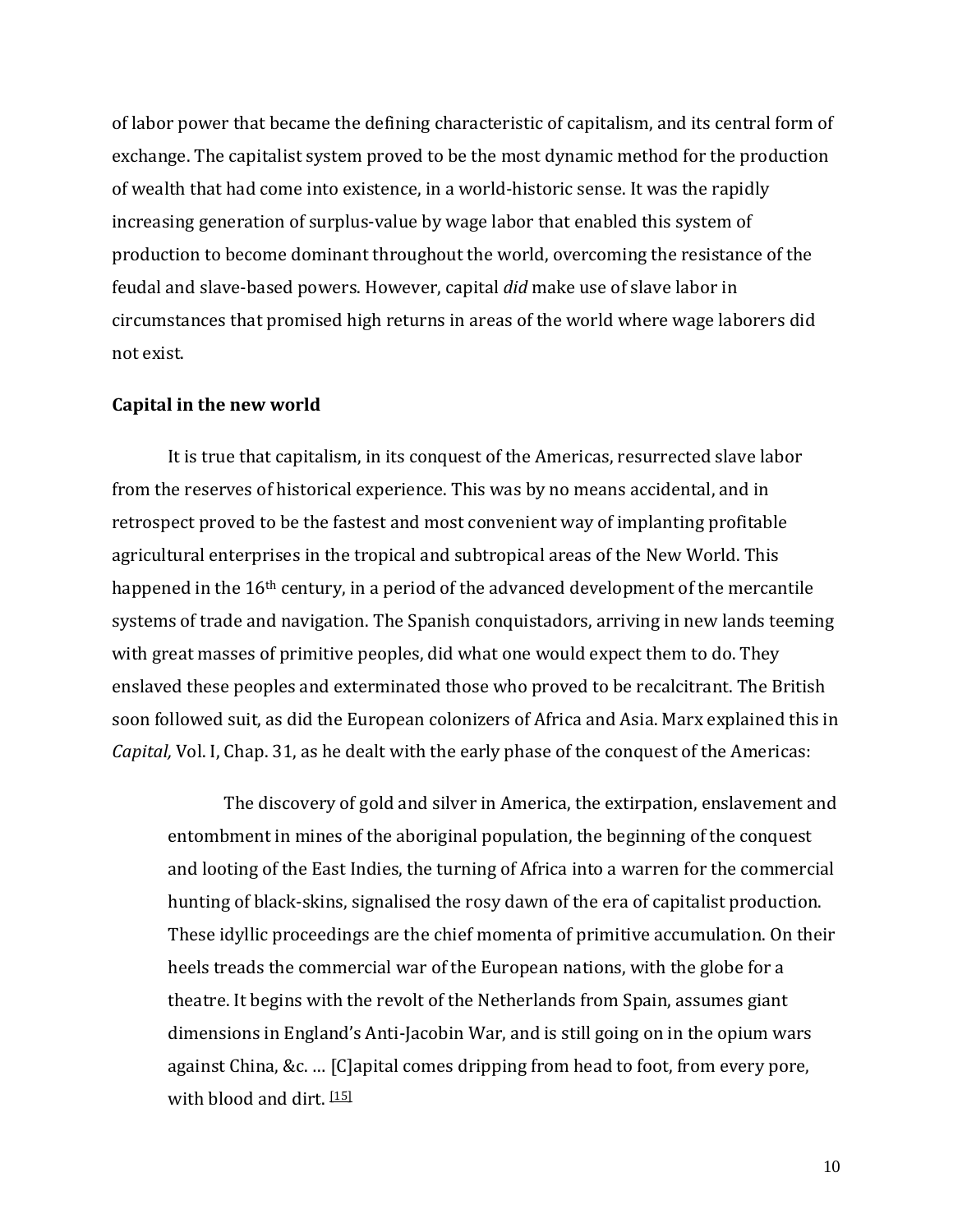Marx shows how capital, whenever it seizes upon a ready source of higher profits, as in the Southern U.S. with the rise of cash crops grown with slave labor, it jumps in without reservation, as he indicated in *Capital,* Vol. I, Chap. 10, Sec. 2:

But as soon as people, whose production still moves within the lower forms of slave-labour, corvée-labour, &c., are drawn into the whirlpool of an international market dominated by the capitalistic mode of production, the sale of their products for export becoming their principal interest, the civilised horrors of over-work are grafted on the barbaric horrors of slavery, serfdom, &c. Hence the negro labour in the Southern States of the American Union preserved something of a patriarchal character, so long as production was chiefly directed to immediate local consumption. But in proportion, as the export of cotton became of vital interest to these states, the over-working of the negro and sometimes the using up of his life in 7 years of labour became a factor in a calculated and calculating system. It was no longer a question of obtaining from him a certain quantity of useful products. It was now a question of production of surplus-labour itself.

Capitalist development, as it conquers one field of production after another, requires the availability a class of free wageworkers—free to learn new skills, free to move about in search of gainful employment of, free to organize their own family lives and raise their own children—laborers who have the potential to spring into action at the capitalists' bidding and to provide a new generation for the capitalists to exploit. Although in the antebellum period the capitalists were doing everything they could to squeeze the maximum possible quantity of labor value from them on a daily basis, the life of a typical wage worker in the U.S. back then was much more rewarding than the life of a slave. As hard as working life was for most wage workers in North America in the 19th century, there always beckoned the prospect of advancing to higher positions within the company, or of striking out to become an independent farmer, craftsman or entrepreneur. Capitalist growth depended upon the ability of capitalists to build up professional and managerial layers in industry, infrastructure, education, the military and government—all the social elements necessary for securing the needs of a capitalist class with broad aspirations. The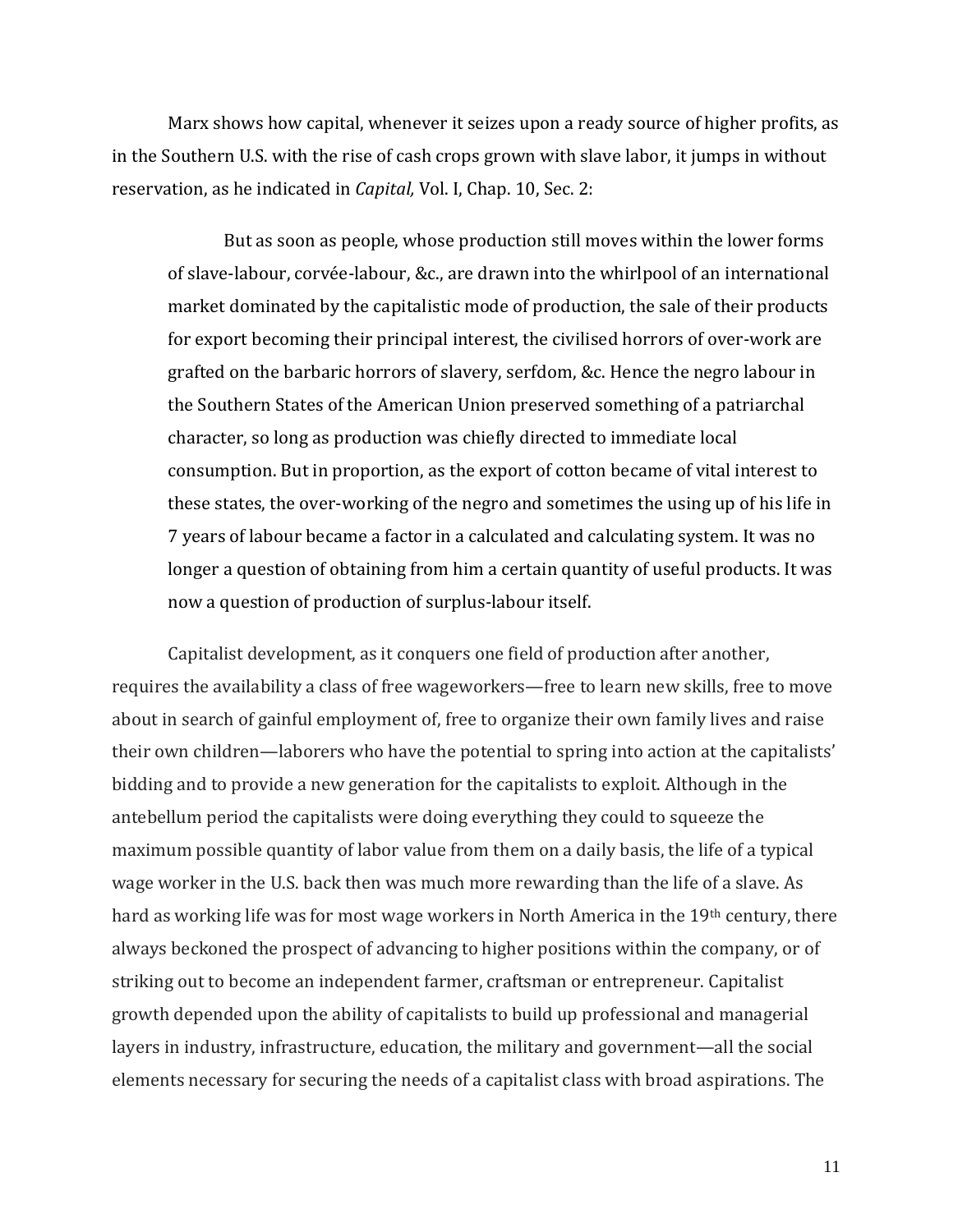availability of a flexible and mobile mass of legally free workers in city and countryside provided the basis for the expansion of these social layers. The wageworkers themselves constantly had before them the hope of a better way to live, especially in the growth phase of capitalism in North America. The development of free labor in the North was the antithesis of the soul-crushing misery of the slave that was emblematic of the South (see comments by Cairnes, below).

Engels noted the special features of capitalist development that existed in the period before the Civil War, and to a certain extent after it. Writing in a letter to Marx in an 1886 appendix to *The Condition of the Working Class in England in 1844:*

There were two circumstances which for a long time prevented the unavoidable consequences of the Capitalist system from showing themselves in the full glare of day in America. These were the easy access to the ownership of cheap land, and the influx of immigration. They allowed, for many years, the great mass of the native American population to "retire" in early manhood from wage-labor and to become farmers, dealers, or employers of labor, while the hard work for wages, the position of a proletarian for life, mostly fell to the lot of immigrants. But America has outgrown this early stage.

Capitalist growth requires the utilization of the laboring population to constantly create new technologies, new industries, new infrastructure and new professions. As capitalism boomed in the United States, millions of immigrants were drawn into the expanding workplaces and farmlands. Throughout this process of capitalist expansion, the free laborers experienced firsthand the travails and penury of exploitation in factory and workshop. This was especially true of the immigrants who had no possibility of escaping from the drudgery of factory life in the early period of their residence in the new world. But at the same time the expansion of the western boundary of capital's reach offered many of the bolder and better-prepared proletarians a chance for a better life. Capitalism had an expansive future before it in the vast new world, but to do so it needed to escape from the stranglehold of the "lords of the lash" (a designation applied to the slave-owner class by Congressman Charles Sumner, a Radical Republican).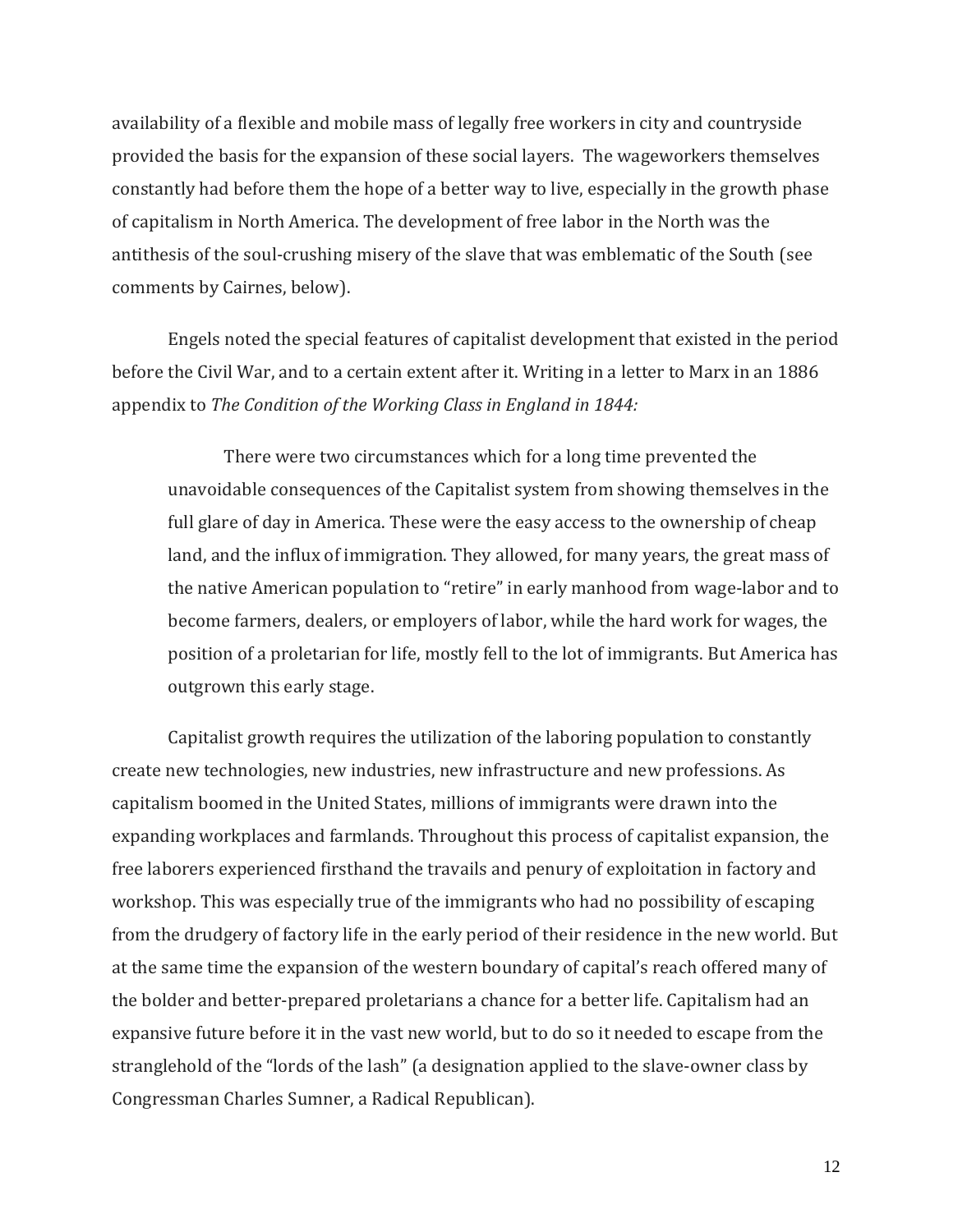#### **Slavery as obstacle to development**

Slavery, on the other hand, no matter how thoroughly it became financially and commercially intertwined with capitalism, was unable to produce the kind of rapid industrial technological development that was characteristic of capitalism. Slave labor remained a form of production radically different from wage labor throughout all the varieties of the interactions with capitalism. This was a result of the slavocracy's interest in the maximization of profit from the slave plantations to the exclusion of other economic goals throughout the slave-owner dominated South. The slave plantation system, which became increasingly profitable in the North American colonies as well as in the Caribbean, during the three centuries before the Civil War, absorbed the bulk of the available funds for productive investment and stunted the opportunities for industrial development (factories, mines, infrastructure construction, etc.).

The South remained relatively backward compared to the North, not because slavery was necessarily "less productive" that free labor in the same industry, but because in the South there was not a rounded development of all the industrial sectors. The Northern capitalists devoted a growing share of the working population to industrial development: metallurgy, mechanics, machine-building, textile production, land and river transport, manufactures of tools and implements, and all the skills that these enterprises required. The South lagged behind in all these areas. As Eugene Genovese argued in *Political Economy of Slavery,* p. 50,

Negro slavery retarded technological progress in many ways: it prevented the growth of industrialism and urbanization; it retarded the division of labor, which might have spurred the creation of new techniques; it barred the labor force from that intelligent participation in production which has made possible the steady improvement of implements and machines; and it encouraged ways of thinking antithetical to the spirit of modern science. …

Southern farmers suffered especially from technological backwardness, for the only way in which they might have compensated for the planters' advantage of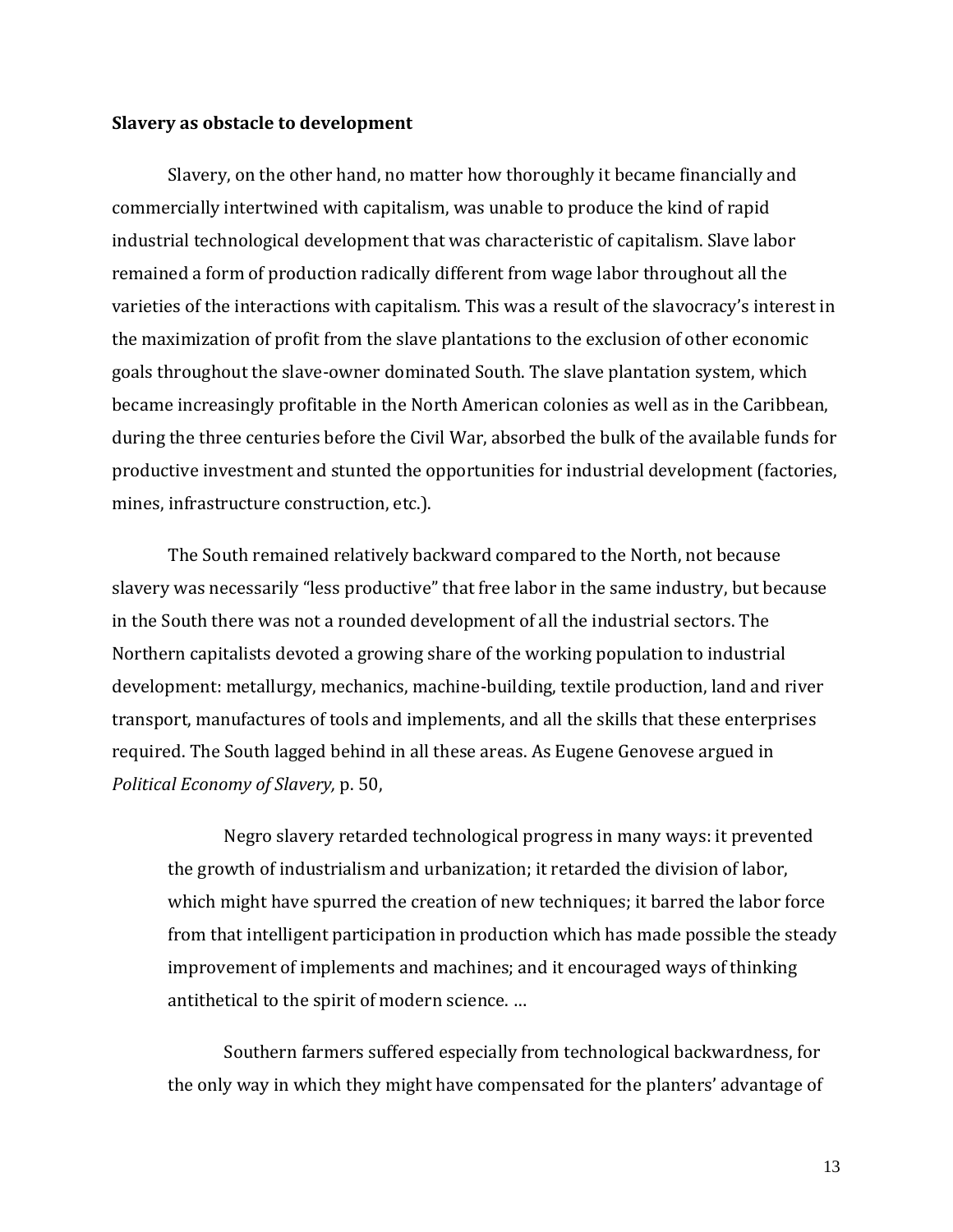large-scale operation would have been to attain a much higher technological level. The social pressure to invest in slaves and the high cost of machinery in a region that had to import much of its equipment made such an adjustment difficult.

In order for capitalism to develop fully it needed to take control of all branches of production and become a truly all-embracing economic system—and this is true no matter where it developed, North or South, Europe or the Americas. The key to capitalist growth has been the constant revolution in productive technology, lowering the cost of production by the substitution of machinery for labor. Capitalist competition engenders a technical culture dominated by a constant quest for advanced techniques in engineering and machine production.

One of the leaders who promoted the independent development of the United States was Henry Clay, senator from Kentucky. In volume 9 of *The Papers of Henry Clay, the Whig Leader,* p. 699, Clay advocated the diversification of manufacturing and agriculture in the new nation, and the subordination of government trade policy to these goals. Clay argued (April 26, 1842):

Without a diversity in the occupations of society, if all are engaged in one common pursuit, there can be no subjects produced for mutual domestic exchanges, and consequently no home market, by far the best, most steady, in war and peace, and most valuable of all markets.

We shall not, I fear, rise from our embarrassed condition until we produce, within our own country, more of the supplies necessary to consumption, and depend less on foreign countries. … One of the obvious modes of accomplishing that object is the regulation of our foreign trade by means of a properly adjusted tariff, stimulating production at home, and diminishing importations from abroad. And all experience has shown that, on whatever object our manufacturing industry has been successfully employed, its price to the consumer has been almost invariably reduced. This is the necessary effect of the law of competition.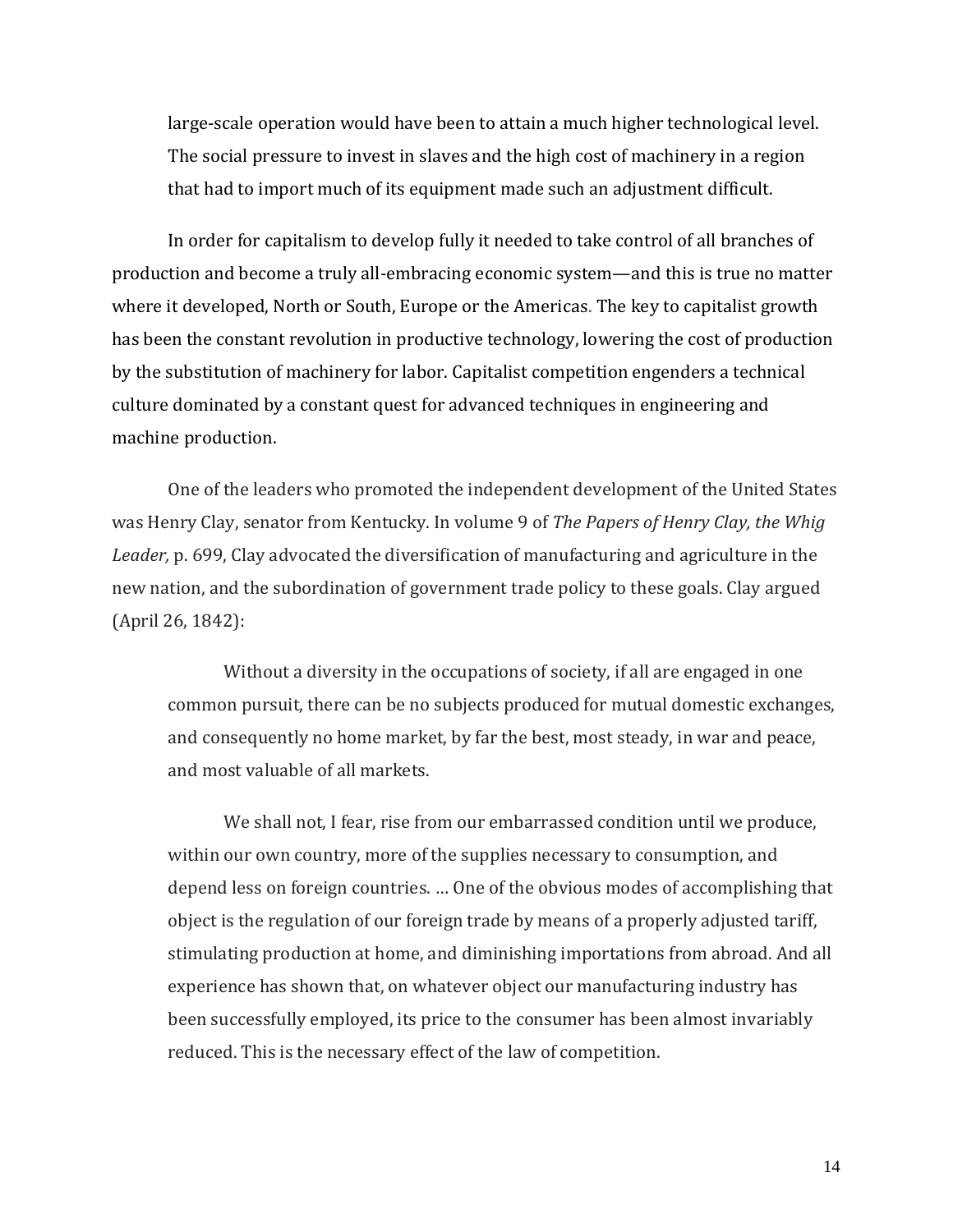But there was a brake on capitalist development in the Southern U.S. It is true that the plantocracy wanted to achieve an all-round economic development in the Southern states. They did make attempts to accelerate Southern development in many different fields: in transport infrastructure (especially railways and shipping), in coal, iron and steel production, in textile and garment production, and in manufacturing of machinery, weapons and tools. But their progress was substantially slower than that of the North, and they remained relatively economically underdeveloped. There was a desire to promote industrial development but the capital was lacking for initiatives of that kind. The production of cotton and other cash crops absorbed the bulk of the available investment funds (from investors both North and South) simply because that was the field that provided the highest rate of profit. There was little left for other economic pursuits.

In order to fortify their capacities to rapidly get their agricultural products to the markets of the world, Southern states accelerated the development of the infrastructure of commerce: more extensive rails, more steamships on the rivers, more ocean-going vessels. There were also efforts to build up a financial and banking colossus to rival New York. But these efforts, though effective in the near term, met with increasing obstacles over time, the major one being the irrepressible drive of the planter class to absorb the bulk of the loan capital available to purchase more slaves and land, to increase cotton production. Under optimal circumstances one could make more money from cotton-growing than any other pursuit. This left few resources to finance other projects. The Massachusetts abolitionist Joshua Leavitt attributed the panic of 1837, and similar economic downturns, to the mania for investments in slavery throughout the country. "Slavery absorbs the available capital of the North, and thus creates periodical revulsions, each one more severe than the last." And, "as long as northern capital drained into the south in the form of credit, it would be lost periodically and economic depressions would become for northerners 'as natural as the tides'." (Quoted from John R. McKivigan's book, *Abolitionism and American Reform,* Garland Publishing, 1999.)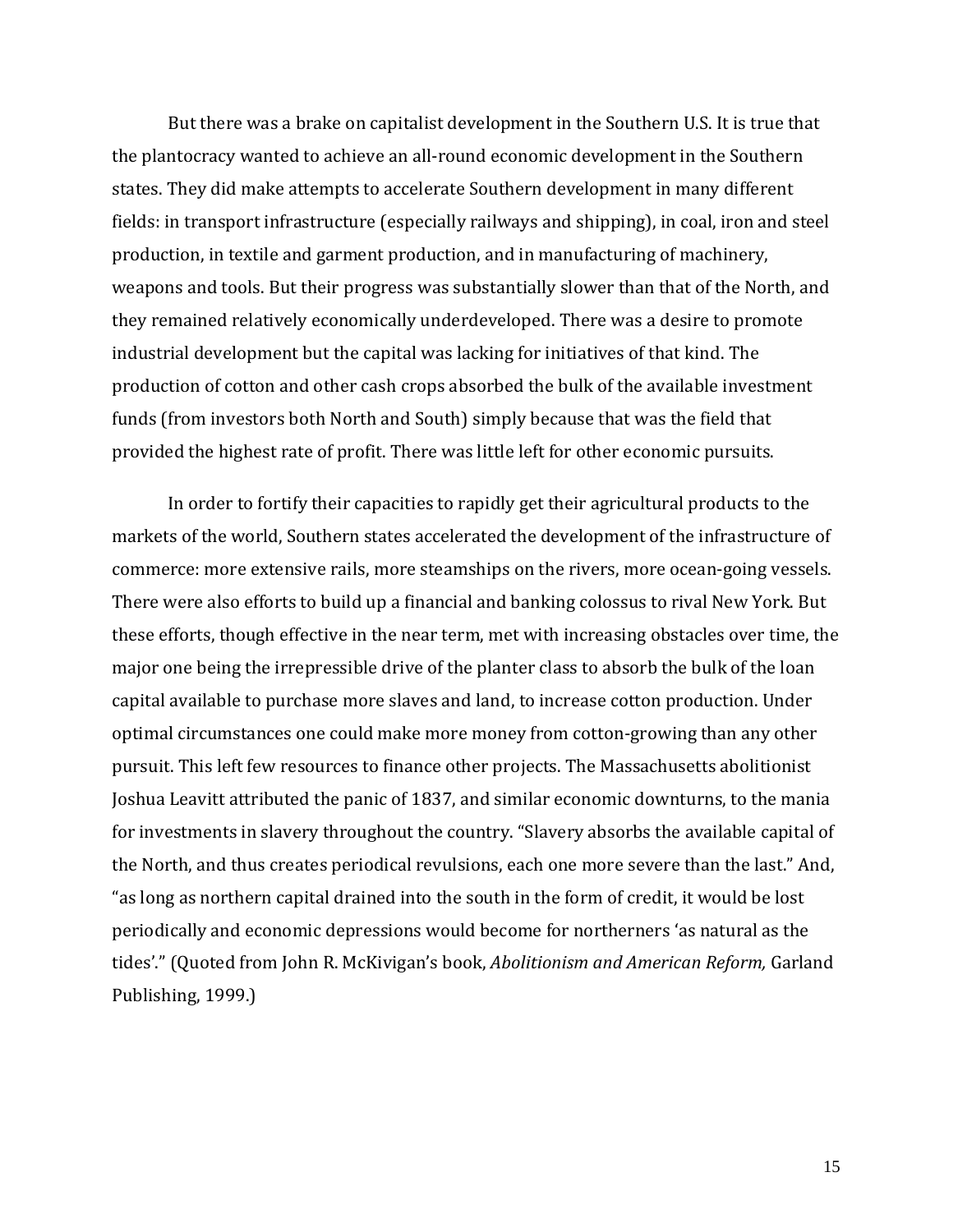Gavin Wright's book, *Slavery and American Economic Development* (LSU Press), contains an extensive explanation of why the North developed industrially while the South languished. He asserts

…slavery retarded regional economic growth by absorbing the savings of slaveowners, "crowding out" investment in physical capital—including the forms of capital formation represented by improvements in the value of land. … the average free southerner was 50 percent wealthier than the average northerner in 1850, 80 percent wealthier in 1860. But the accumulation of non-slave wealth by the southern economy was 40 to 45 percent below the northern standard. Slaveowners accumulated wealth in a form that had no counterpart in non-slave societies, a form that vanished when slavery was forcibly ended. Compared to an alternative scenario in which the South had been settled by free family farmers, the South was impoverished by slavery.

Gavin Wright continues a little further on:

Slaveholding planters were more "labor-lords" than "landlords." Hence the relative underdevelopment of transportation, towns, cities, and other forms of infrastructure in the South, not merely by "crowding out" other assets in wealth portfolios, but by channeling entrepreneurial and political energies in directions that matched the processes through which asset values were determined. The culmination was the emergence of a regional political coalition whose main priority was protection and enhancement of the huge store of wealth held as slave property.

As the divergence between North and South came closer to the breaking point, observers and commentators increasingly pointed to the weaknesses of chattel slavery for the long-term, all-round industrialization of the country. J.E. Cairnes (1823–1875), an Irish economist, studied the slave-labor system, and noted its deficiencies, as compared to free labor. In his book, *The Slave Power* (1862), he summarized,

… the economical defects of slave labour are very serious. They may be summed up under the three following heads: it is given reluctantly; it is unskillful; it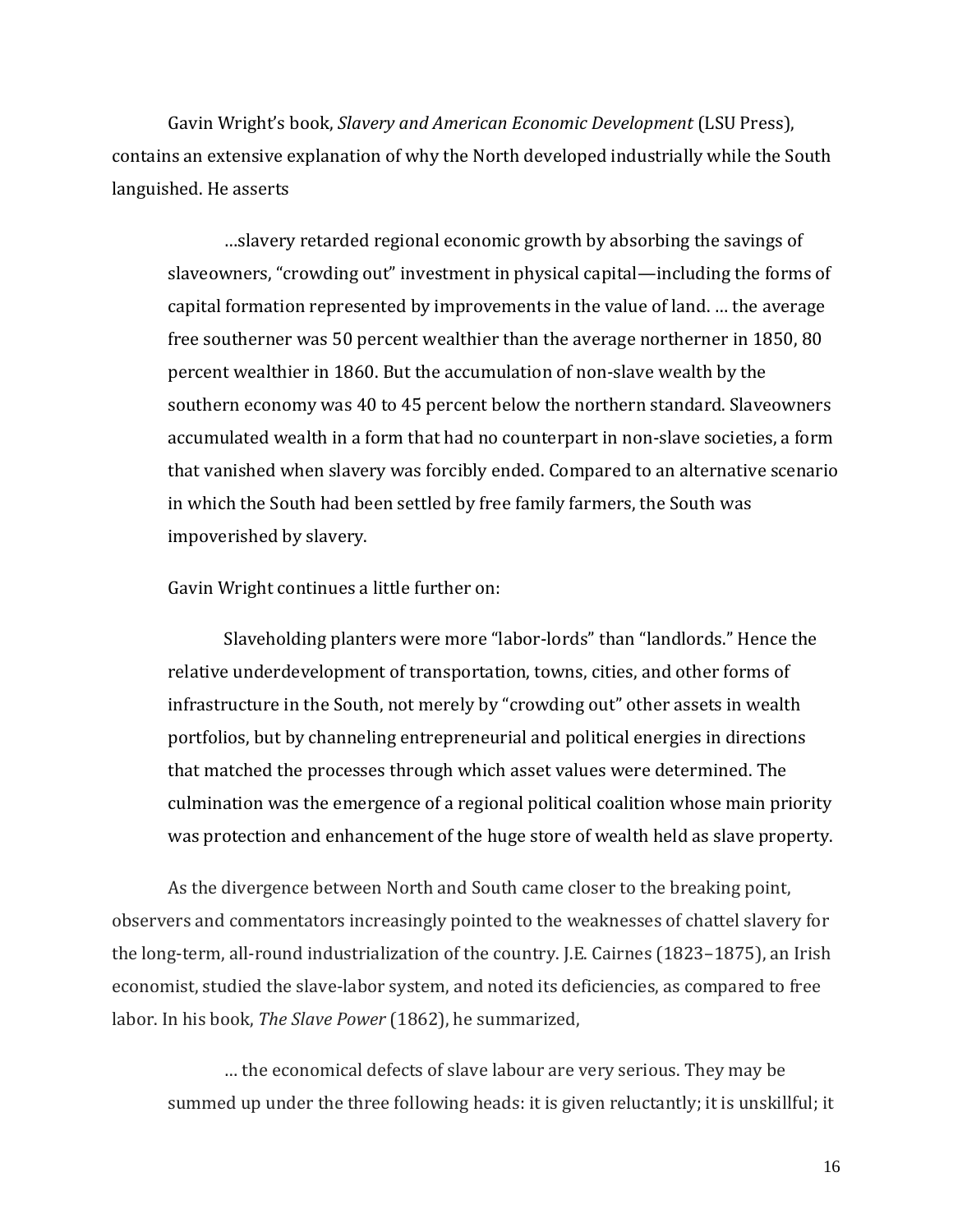is wanting in versatility. … The moment the master's eye is withdrawn, the slave relaxes his efforts. … if the nature of the work requires that the workmen be dispersed over an extended area, the number of overseers, and therefore, the cost of the labour which requires this supervision, will be proportionately increased. … fear is substituted for hope as the stimulus to exertion. … "By displaying superior capacity, the slave would only raise the measure of his ordinary duties; by a work of supererogation he would only prepare punishment for himself. … His ambition is the reverse of that of the freeman; he seeks to descend in the scale of industry, rather than to ascend." (Bentham)

On the question of the unskillfulness of the slave, Cairnes continues:

He is therefore unsuited for all branches of industry which require the slightest care, forethought or dexterity. He cannot be made to cooperate with machinery; he can only be trusted with the coarsest of instruments; he is incapable of all but the rudest forms of labor. … Slave labor is eminently defective in point of versatility. … If tobacco be cultivated, tobacco becomes the sole staple, and tobacco is produced whatever be the state of the market, and whatever be the condition of the soil.

There are those who would argue that the statements of Cairnes are too sweeping, and only apply in limited fields of work. Indeed, it is true that there were many noteworthy exceptions in the form of slave labor, but Cairnes' comments generally apply to the production of a single cash crop on large plantations: cotton, sugar, tobacco. We should keep in mind that these plantations were the economic core of the slave system, the source of its profits, and the root of its strength in America. Critics could point to the versatility and dexterity of slaves who were put to work in machine-assisted factory production, masonry, construction of buildings and railroads, etc. To one degree or another the South developed these areas of slave labor, but they were less successful in the South than in the North. Further, the variegated forms of slavery and slave-labor that prevailed in the large urban areas: St. Louis, Baltimore, New Orleans, demonstrated not just the skill and versatility of slaves, but also the coupling of education and versatility with the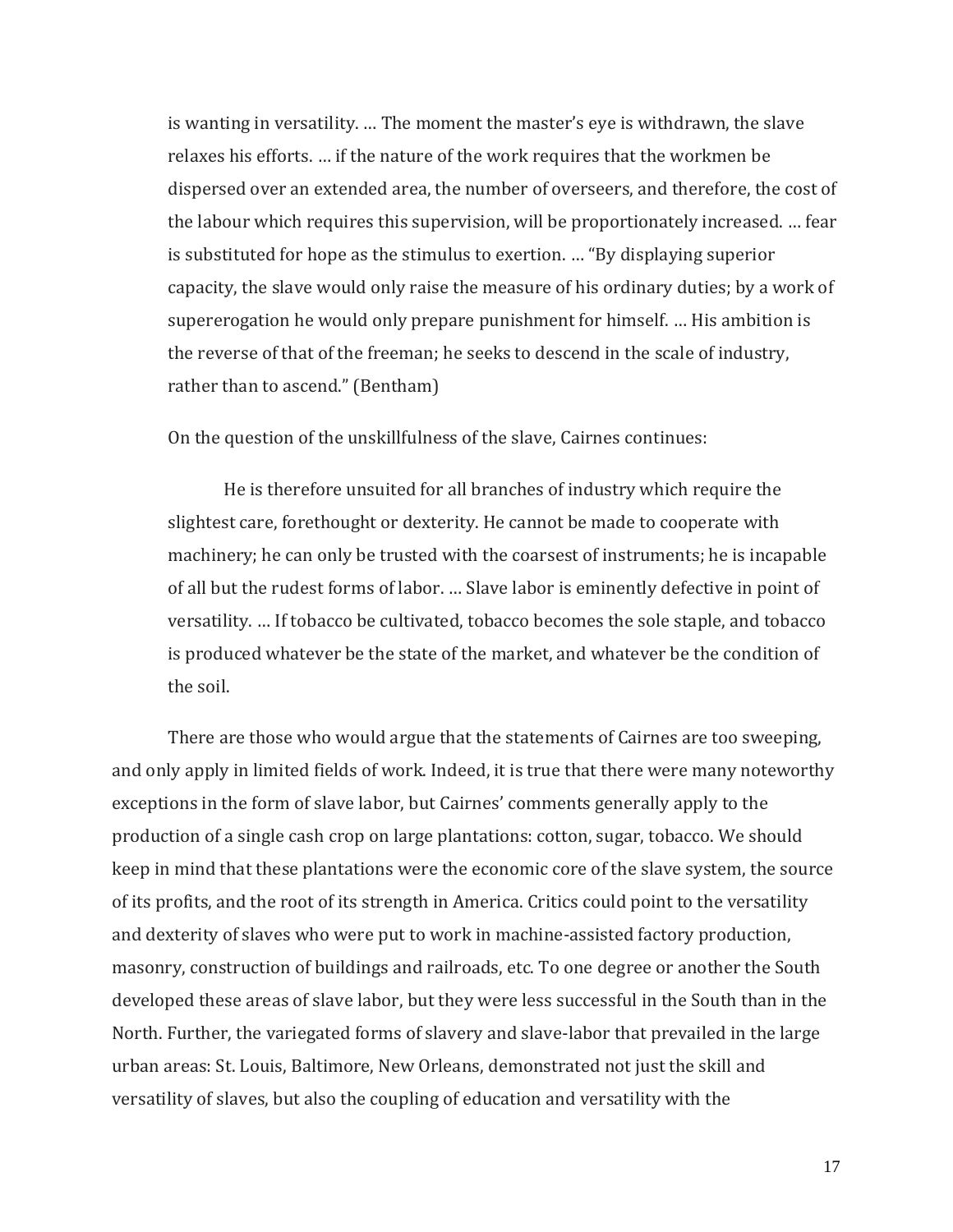emancipation process. The more versatile the slave became, the more feasible was manumission. This only reaffirms the judgment of Cairnes on the dependence of slave labor on the ignorance of the slaves. See, for example, *Scraping By,* by Seth Rockman and Cathy Matson.

[https://www.amazon.com/Scraping-Survival-Baltimore-American-](https://www.amazon.com/Scraping-Survival-Baltimore-American-Philadelphia/dp/0801890071/ref=sr_1_1?ie=UTF8&qid=1517771242&sr=8-1&keywords=seth+rockman+scraping+by)[Philadelphia/dp/0801890071/ref=sr\\_1\\_1?ie=UTF8&qid=1517771242&sr=8-](https://www.amazon.com/Scraping-Survival-Baltimore-American-Philadelphia/dp/0801890071/ref=sr_1_1?ie=UTF8&qid=1517771242&sr=8-1&keywords=seth+rockman+scraping+by) [1&keywords=seth+rockman+scraping+by](https://www.amazon.com/Scraping-Survival-Baltimore-American-Philadelphia/dp/0801890071/ref=sr_1_1?ie=UTF8&qid=1517771242&sr=8-1&keywords=seth+rockman+scraping+by)

Wealth invested in cotton lands and slaves to work them were only useful for money-making as long as the world cotton market kept growing, and as long as the cotton competitors in South America, Turkey, Egypt and India were unable to mount a stiff competition to the U.S. In Joshua Rothman's contribution to *Slavery's Capitalism,* "The Contours of Cotton Capitalism: Speculation, Slavery and Economic Panic in Mississippi, 1832–1841," there is a good description of the attraction of capital to a part of the South where land was easily had, and the climate was good for cotton cultivation: Mississippi. The rising price of cotton on the world market caused a feverish rush to invest in plantation development, and was accelerated by a major expansion of credit. Rothman writes:

The more slaves a man owned, the more land he could cultivate and the more cotton he could bring to market. It was no secret that slave labor made everything about the flush times possible. … "To sell cotton in order to buy negroes—to make more cotton to buy more negroes, 'ad infinitum,' is the aim and direct tendency of all the operations of the thorough-going cotton planter; his whole soul is wrapped up in the pursuit … Without slaves, there could be no cotton; without cotton no wealth.

Rothman does a good job of explaining the credit-fueled boom which led to the crash of 1837. But Rothman, unlike Wright, focuses primarily on the issue of the business cycle and the conditions of credit in the relationship between capitalism and slavery. It is this narrow perspective that shows his allegiance to the NHC. Wright, on the other hand, focuses on how slavery diverted wealth away from the industrial development of the Southern states, and towards investments in plantation-grown cotton. Rothman illustrates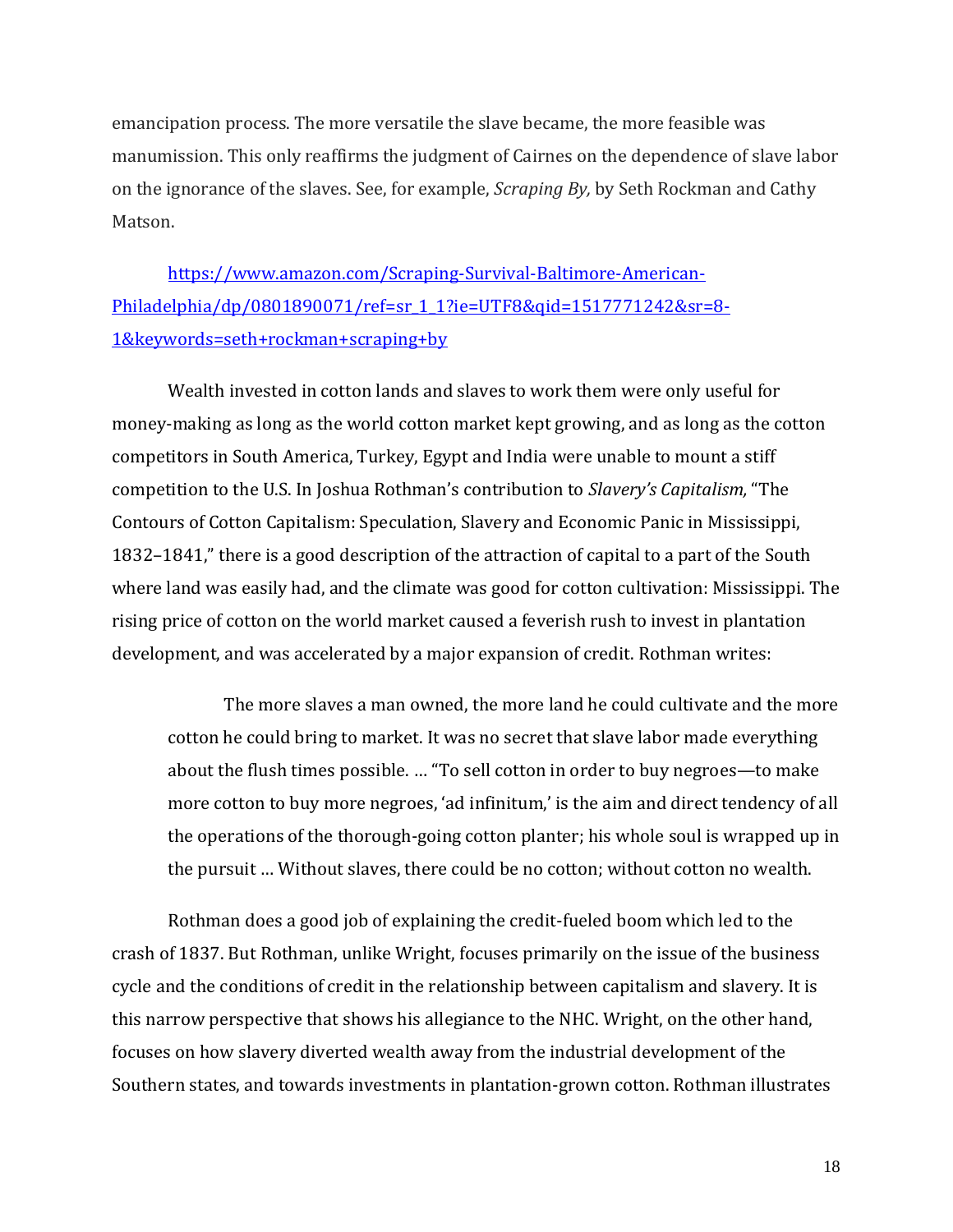the temporary and unstable alliance between the wealth generated by the property of the slave-owning class and the financial institutions that facilitated world capital flows. Wright looks deeper and shows the reason for the ultimate divergence of the two systems.

Slave production in the South, especially in the cotton-growing sector, gave a big boost to capitalist development in the North due to the colossal profits flowing back to the United States from overseas cotton sales. At the time, the system of wage labor was still going through its formative stages, developing an all-embracing system of independent American industry and agriculture, with infinite possibilities for further expansion, and in the course of this development the cotton profits reaped by Northern merchants, shippers and bankers helped to speed it up.

#### **NHC radical, not Marxist**

The NHC have declared their independence from Marxism. In the introduction to the new book, *Capitalism's Slavery,* Rockman and Beckert say, "one distinguishing characteristic of the field [the 'new historians of capitalism'] has been its departure from Marxist theorizations that separate slavery and capitalism into antithetical modes of production..." They view themselves as "radical" interpreters of American history in the sense that they are advancing a stinging criticism of capitalism, an economic system condemned for its promotion of slavery and its extraction of profit from such an inhuman form of exploitation. They illustrate slavery's deep involvement not only with the vile persecution of human beings but also with the most vital elements of capitalist relations: primarily commerce and finance, but also insurance, accounting and technology. As Beckert and Rockman explain,

A scholarly revolution over the past two decades, which brought mainstream historical accounts into line with long-standing positions in Africana and Black Studies, has recognized slavery as the foundational American institution, organizing the nation's politics, legal structures and cultural practices with remarkable power to determine the life chances of those moving through society as black or white. … Only in the past several years has scholarship on finance, accounting, management

19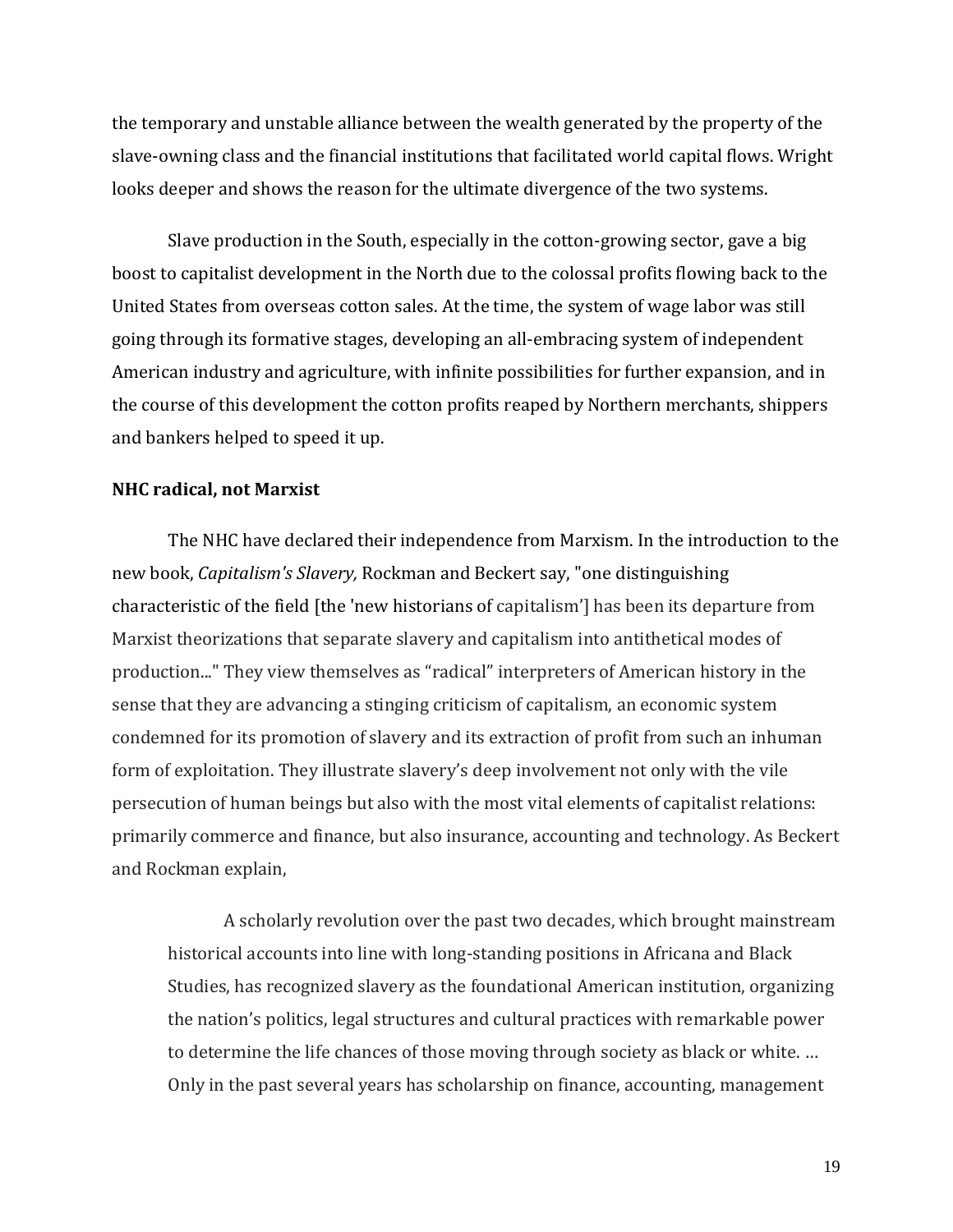and technology allowed us to understand America's economic development as "slavery's capitalism." … To recognize slavery's national reach and to argue for its national economic importance is to challenge one of the most persistent myths in American history, namely, that slavery was merely a regional institution, surely indispensable for understanding the South, but a geographically confined system of negligible importance to the nation as a whole.

The NHC differentiate themselves from "Marxist theorizations that separate slavery and capitalism into antithetical modes of production." Marxists do indeed separate capitalism and slavery into antithetical modes of production, and it is critical for all those interested in issues of history and social change to recognize the underlying truth of this separation. If we don't see the divergence between these conflicting modes of production, we can't understand the necessity of the Civil War for the development of capitalism in the nineteenth century and up to the present time. Marx and Engels explained:

The progressive abuse of the Union by the slave power, working through its alliance with the Northern Democratic Party, is, so to say, the general formula of United States history since the beginning of this century. The successive compromise measures mark the successive degrees of the encroachment by which the Union became more and more transformed into the slave of the slave-owner. Each of these compromises denotes a new encroachment of the South, a new concession of the North. At the same time, none of the successive victories of the South was carried but after a hot contest with an antagonistic force in the North, appearing under different party names with different watchwords and under different colors. If the positive and final result of each single contest told in favor of the South, the attentive observer of history could not but see that every new advance of the slave power was a step forward to its ultimate defeat. (Marx, The American Question in England, *New-York Daily Tribune*, October 11, 1861.)

But when Marxists say that capitalism and slavery are antithetical modes of production, that's only true in the long run and in the final analysis. There are many historical conflicts that initially appear incidental or trivial, but whose subsequent

20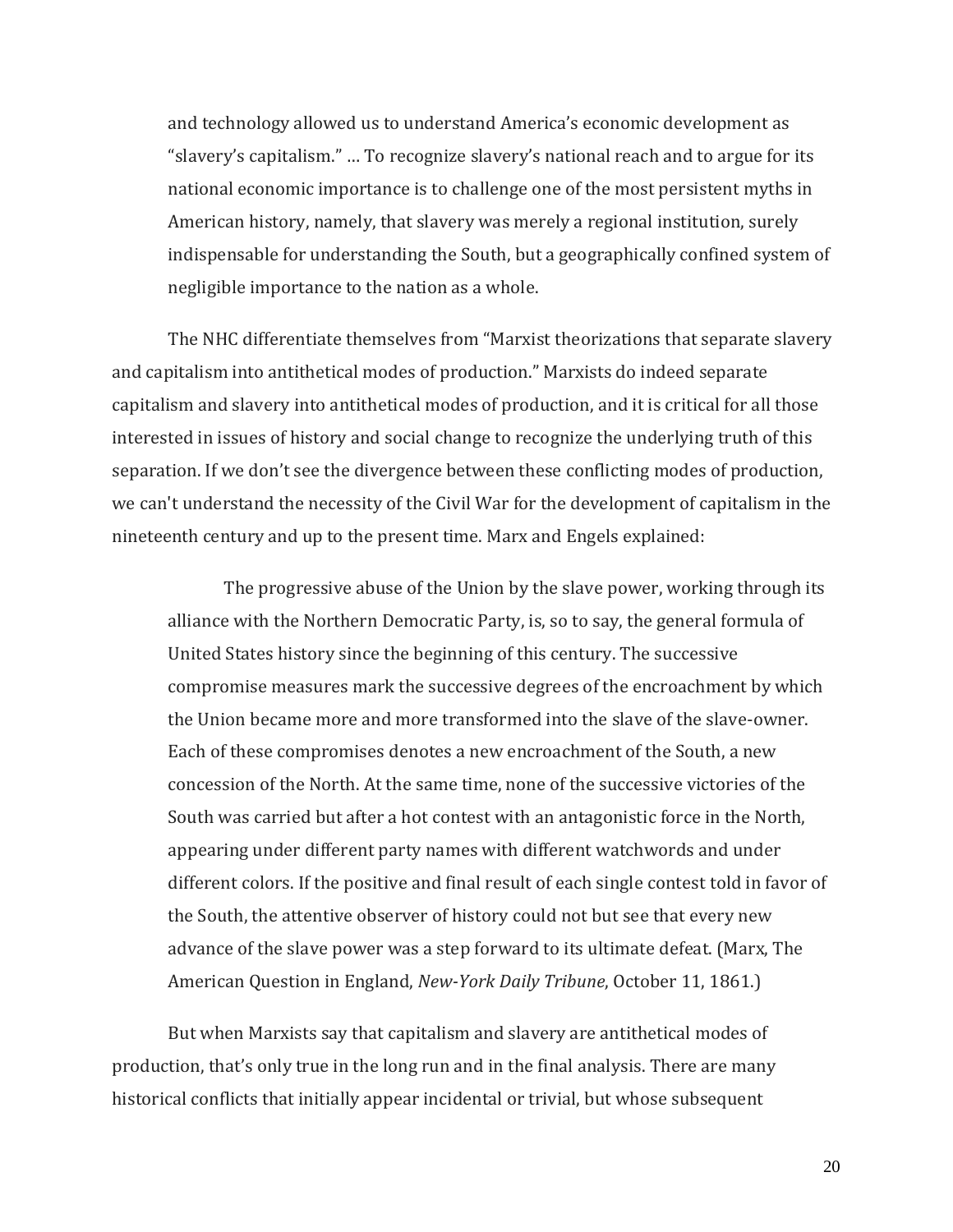development proves, in the final analysis, to be decisive at the highest level. The analysis advanced by the NHC, due to its superficial approach to the definition of social classes, confuses what was superficial and temporary with what was fundamental and lasting. In the short term, when the demand for cotton on the world market was rapidly accelerating, there was a period of very fruitful synergy between capitalism and slavery—fruitful for the merchants and bankers of the North as well as for the lords of the lash. And the overall arc of this reciprocal relationship is well documented in *Slavery's Capitalism.*

But what Beckert & Co. leave unexplored is the deeply felt need of the planter aristocracy to dominate the national government and to extend and strengthen the slave system throughout the nation. And what choice did the enslavers have? If they were to be serious about the protection of their peculiar mode of production the enslavers were forced, willy-nilly, to demand that new states admitted to the union be slave states. The slavocracy understood that, were they to remain in the union, their only hope of survival lay in preserving their control over the Senate (they lacked sufficient voting strength to dominate the House of Representatives). This would give them decisive sway over the federal government. The slave power would do everything possible to maintain and expand its control over the federal authority. But the battle of "bleeding Kansas" in 1855 revealed the weakening position of the slave-masters—even under the presidency of the pro-slavery Democrat Franklin Pierce. "Bleeding Kansas" showed that the handwriting was already on the wall for the slave-holders. Both North and South were preparing themselves to draw the line then and there over the question of slavery.

#### **The future of the U.S. belonged to capital with free labor**

The future belonged to free labor. History has demonstrated that truth. But to develop a class of free laborers is not only an economic question; it is a legal question as well. Throughout the many decades of growth of capitalism, the political and legal representatives of the rising bourgeois class fought to alter the legal and political framework in Europe and in America to accommodate their needs, including their need for an available pool of landless proletarians. But to be a free worker, one must be legally free to choose residence and employment. Would there be in the United States a law of the land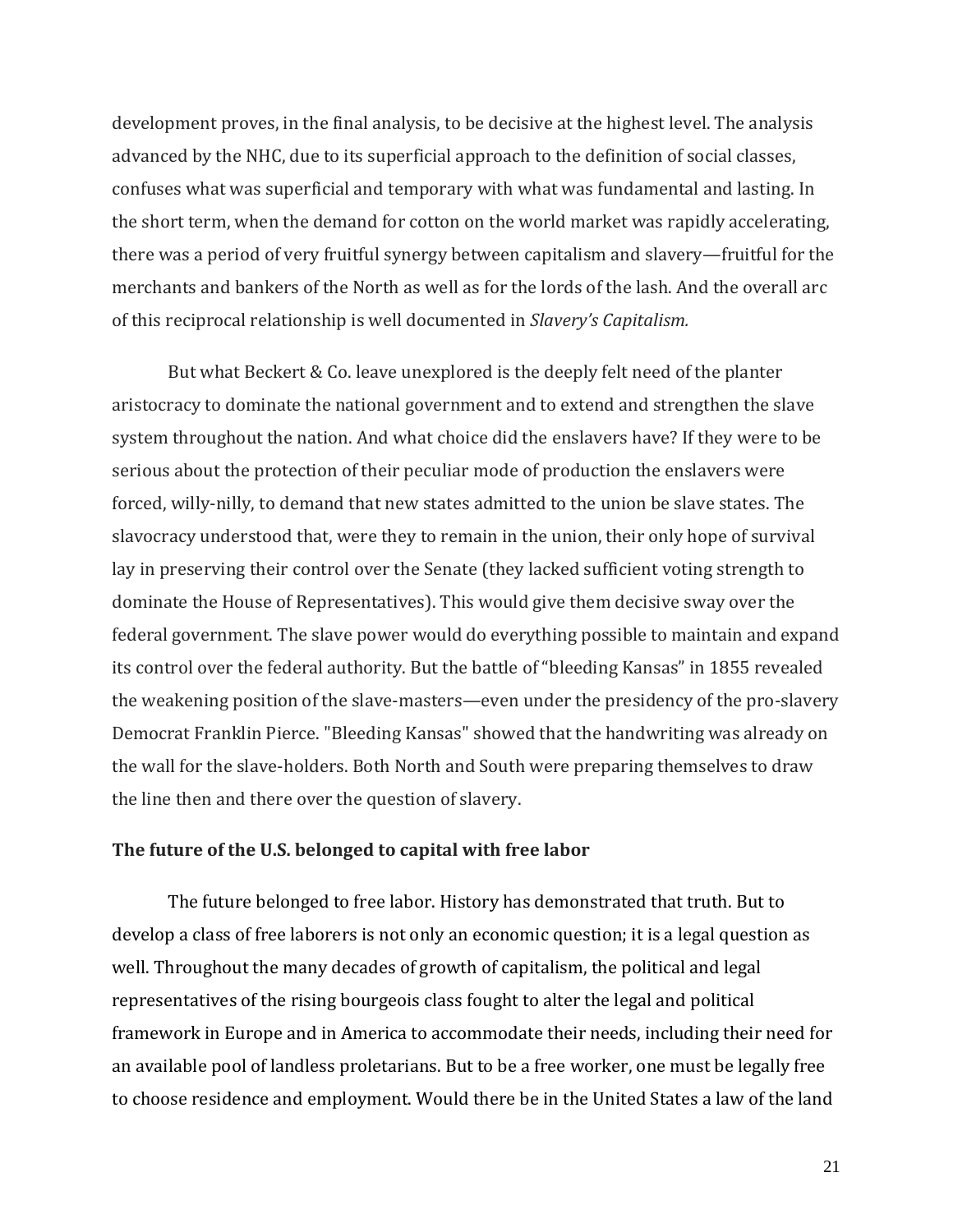granting to every human being the rights of personhood, or citizenship? Workers would have to be free to develop their lives, personalities, skills and families in accordance with the opportunities and obstacles that they faced? Would they be free to seek, "life, liberty and the pursuit of happiness"? For the slave-owning class there was not, nor could there be, any such "law of the land," or any law whatsoever that would prevail over *all* the states of the union (unless it were the "law of the lash"). In fact, the slave states denied the existence of the national "union" as a valid legal entity. They only recognized the federal government in so far as it would continue to protect their interests as slave-owners. It was critical for them, during the period between the revolution and the Civil War, to keep control of the federal government. They recognized the political representatives of Northern industry as their rivals for the state power.

The fatal flaw at the heart of the new "republic" was recognized at its founding. At the Philadelphia Constitutional Convention in 1787 difficulties emerged in efforts to define a sort of U. S. citizenship which would be valid in all the states. The delegates were unable to do so because of the existence of slavery. Were the slaves—considered as residents of the United States—persons or property? If they were to be classified as persons, then how could their status be defined in such a way as to exclude them from all citizenship rights? But if they were property, would they have any legal rights within states that did not allow slavery?

The Fugitive Slave Act of 1850 was a part of the compromise of 1850 which authorized the admission to the Union of California as a free state while creating Utah and New Mexico territories as "slavery optional." The Fugitive Slave Law provided for the oversight of authorities in Northern states in the capture and return of escaped slaves who had managed to reach the Northern states. With this law, the right of the enslavers to keep their chattel property was protected by the entire nation. Thus slaves, property in the South, remained property in the North.

The Dred Scott Supreme Court case, in 1857, was another instance involving the principle of slaves, as legal property in the South, being treated as equally legal in the North. The Supreme Court, dominated by judicial representatives of the slavocracy, ruled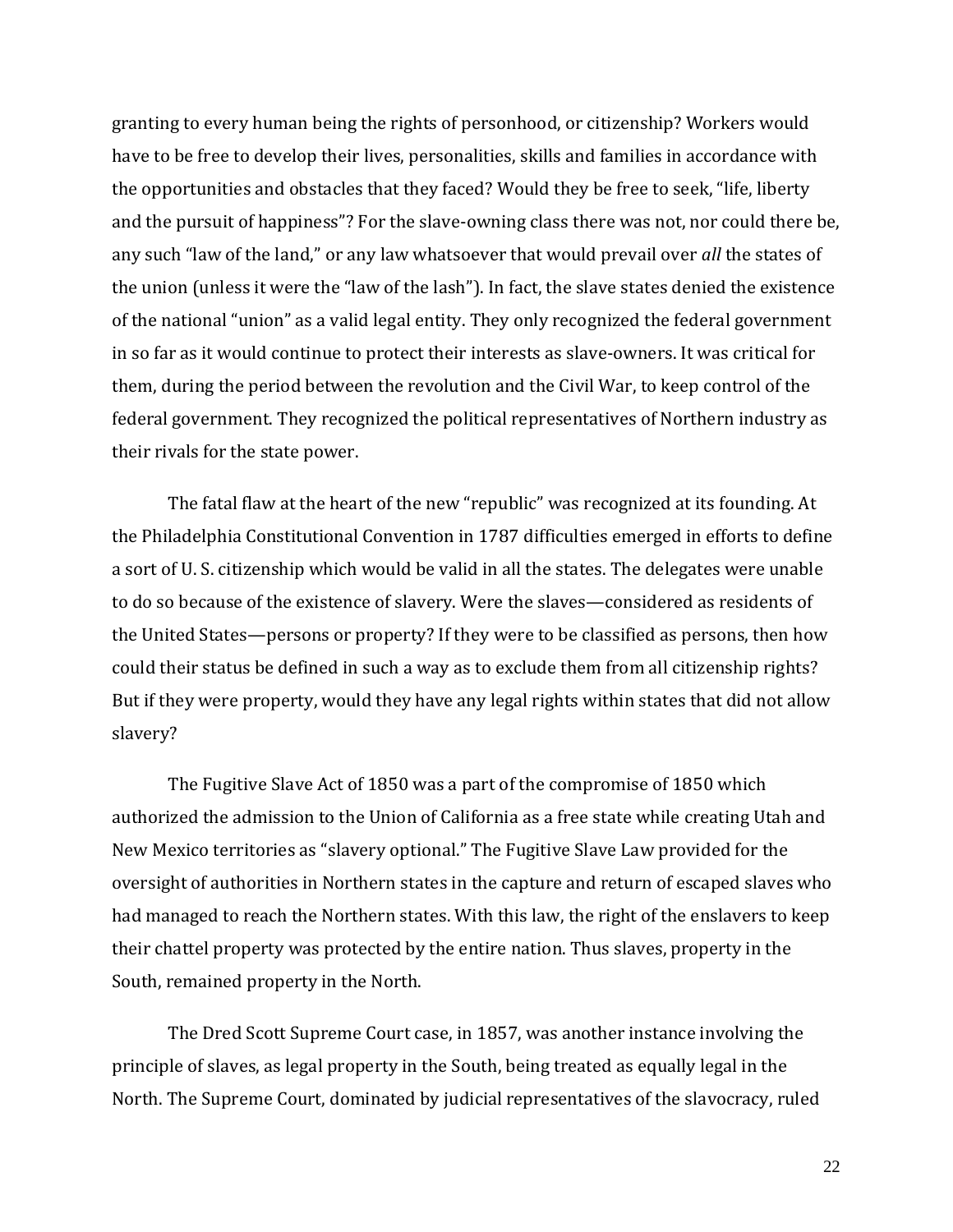that Dred Scott, a slave residing in the free state of Illinois and the free territory of Wisconsin, was the rightful property of his owner, claiming that the U.S. Constitution classified slaves as property. If this were taken as the "law of the land," as "constitutionally authorized activity," then legally it would be legally permissible for the slave-masters to set up innumerable slave plantations throughout New York, Pennsylvania and Ohio (not that this would be economically feasible).

Going back to the early years of the republic, on the hotly-debated question of proportional representation for the U.S. Congress from the slave states, the Constitutional Convention of 1787 considered that the slaves, lacking all rights, could not count as electors or voters (but the word "slaves" was not used, instead they were referred to as "all other persons," in contrast to free persons). If slaves did not count at all for representation in Congress, the slave-owning class, a small minority of the population, would not have sufficient voters to achieve congressional representation for their interests. This conundrum resulted in the worrisome 3/5 compromise, whereby each slave was to be counted as 3/5 of a person for the purpose of representation to the U.S. Congress. They were not just "property," then, but a form of property that could play a role in the political "law of the land" in the new "republic." This clause was a major concession to the representatives of the slave states at the Constitutional Convention. It allowed the slave states a better than even chance at dominating the U.S. Congress and the federal government. But it had nothing to do with democracy. The new republic was maimed at birth—a wound that could not be healed. As David Brion Davis explained in his book, *Inhuman Bondage* (Oxford University Press, 2006),

Yet the entire structure of national politics had been designed to prevent any faction from directly threatening Southern slaveholders and thereby common national interests. … It is therefore not surprising that before 1819 slavery never became a truly central issue in national politics, except for the brief but furious Southern response in the First Congress of 1790 to two moderate antislavery petitions. Slavery was thus an issue that sat like an inactivated bomb in the minds of the foremost political leaders.

23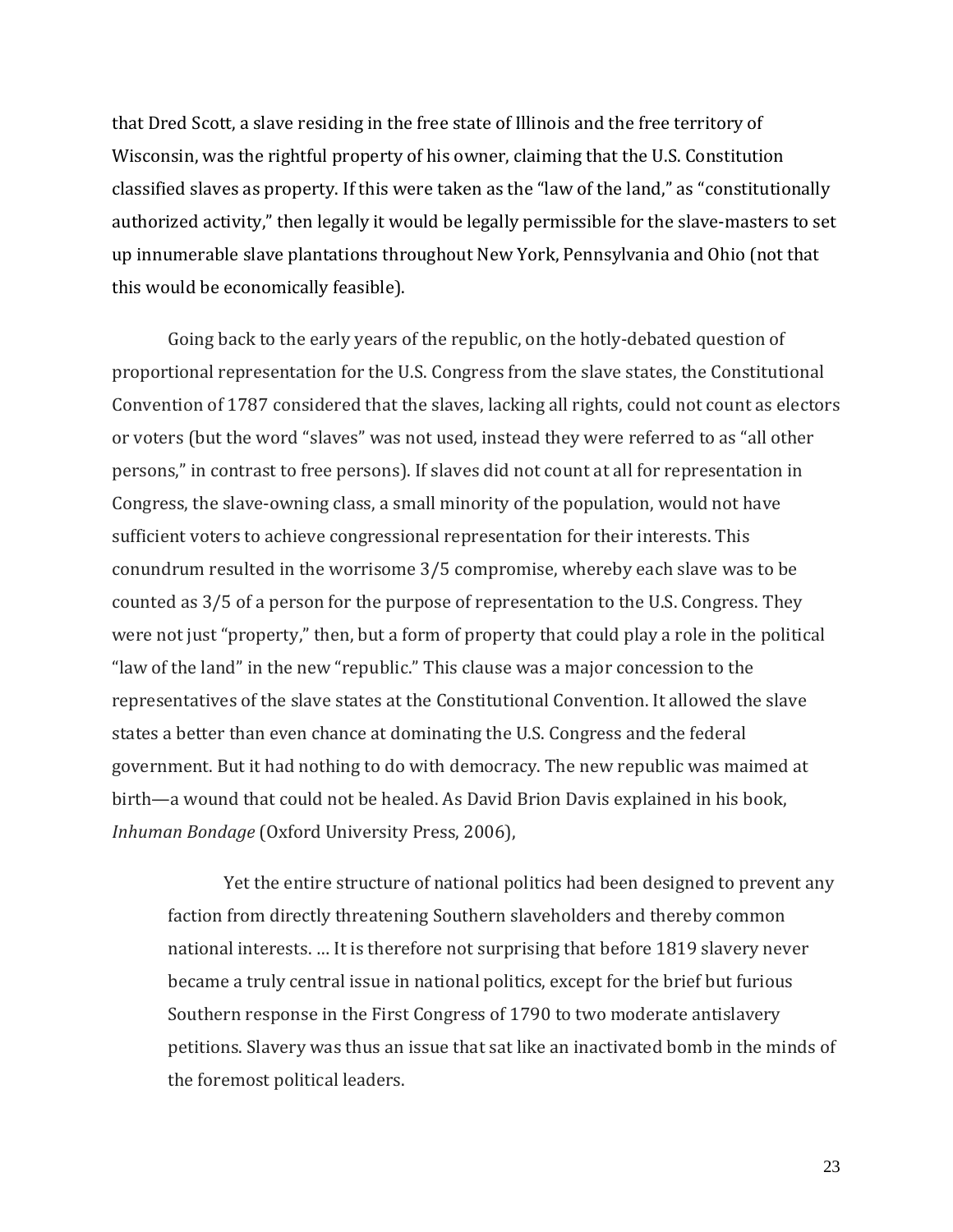As Jefferson said, "But as it is, we have the wolf by the ears, and we can neither hold him, nor safely let him go." (If we were to let him go the beast would be upon us in a flash, jaws snapping and ripping. If we were to just hold on, the beast might never be tamed. So, as it is, we keep holding on.)

In the enslaver-dominated South free laborers, white or Black, could not be secure in their freedom while the real power resided in the power structure of the slave states and as long as the constitutions of these states took precedence over the U.S. Constitution and U.S. laws, and elevated the slave-owning class to the position of the final arbiter. In these states, free African-Americans were considered as a contradiction in their very existence, a violation of the principle that Black = slave. Thus, the freed former slaves constituted a nuisance and a slap in the face to "public morals," and had to face a wide variety of public dangers as well as the prospect of kidnapping and re-enslavement. Their legal rights were often transgressed in respect to their ownership of property, their right to work alongside whites in factories and shops, and their right to appear in court as witnesses or jurors.

#### **Development of anti-slavery political forces**

As national development proceeded in the nineteenth century, political opposition to slavery developed within the Whig Party, formed in 1834. The Whigs wished to create more political support for economic modernization and protectionism for the development of U.S. manufacturers, but in the long run were weakened by their inclusion of both Northern capitalists and Southern planters. In many ways, the evolution of the antagonism between pro-slavery and anti-slavery Whigs foreshadowed the crisis that culminated in the Civil War. As the slavery issue moved to the fore in the party politics of the 1850s, the split in the Whig Party created the conditions that produced the formation of the Republican Party in 1856.

Lincoln, a Whig, fought against the right to own slaves in the states newly admitted to the union. He spoke in Peoria, Illinois, October 16, 1854, against the Kansas-Nebraska bill (a bill that would allow the state to decide the question of the right to own slaves), and left no doubt as to the harm that would be done to the nation by the extension of slavery to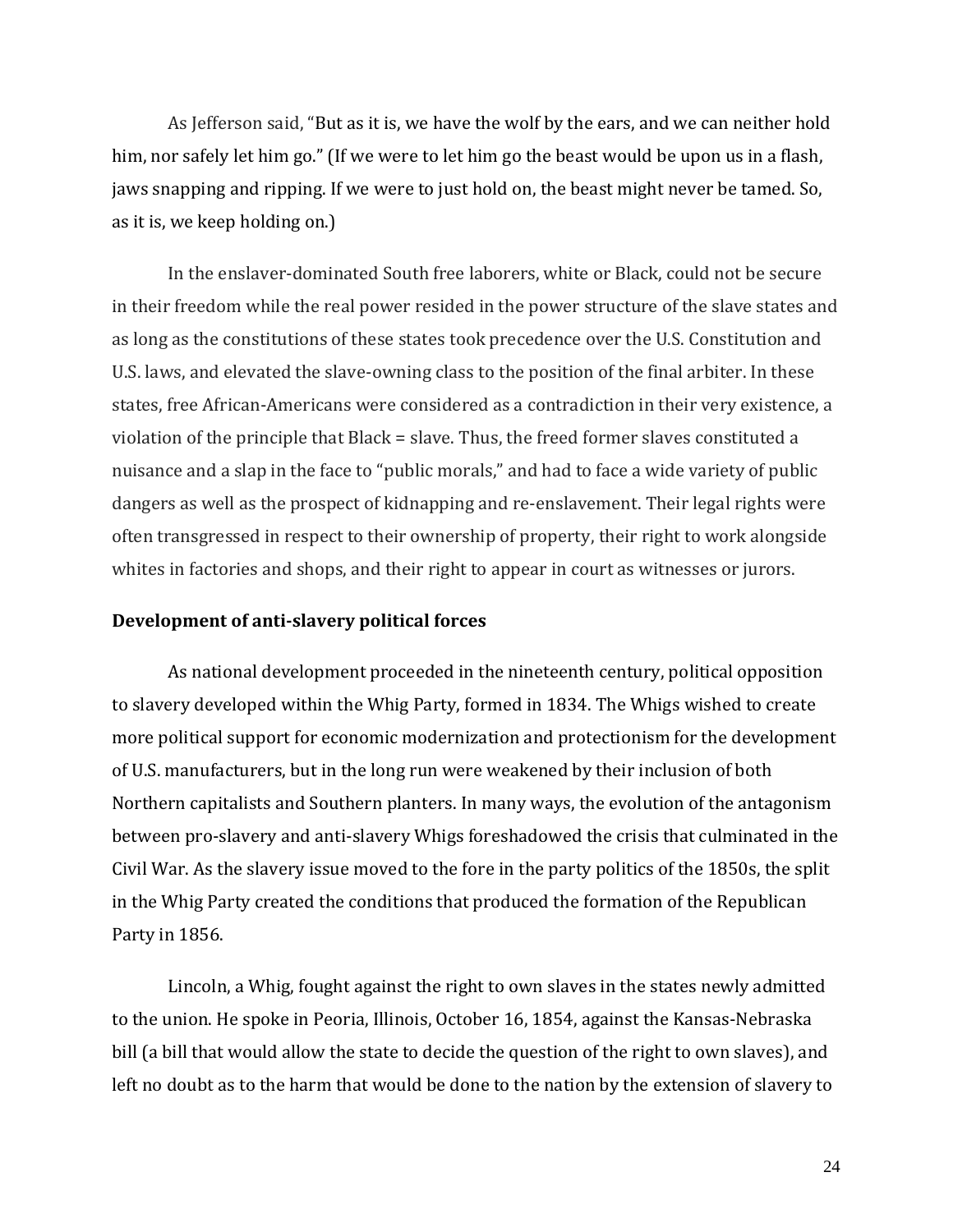the new states. Although not an abolitionist, but rather a democratic-minded politician, Lincoln represented the crying need for the nation to break free from the stranglehold of the enslavers, who were in reality the enemies of national self-government and democracy. Lincoln exclaimed,

Again, is not Nebraska, while a territory, a part of us? Do we not own the country? And if we surrender the control of it, do we not surrender the right of selfgovernment? It is part of ourselves. If you say we shall not control it because it is ONLY part, the same is true of every other part; and when all the parts are gone, what has become of the whole? What is then left of us? What use for the general government, when there is nothing left for it [to] govern?

In answering those who supported the right of persons to own slaves in the new states of Kansas and Nebraska, Lincoln declared:

But if it is a sacred right for the people of Nebraska to take and hold slaves there, it is equally their sacred right to buy them where they can buy them cheapest; and that undoubtedly will be on the coast of Africa; provided you will consent to not hang them for going there to buy them. You must remove this restriction too, from the sacred right of self-government. I am aware you say that taking slaves from the States of Nebraska, does not make slaves of freemen; but the African slave-trader can say just as much. He does not catch free negroes and bring them here. He finds them already slaves in the hands of their black captors, and he honestly buys them at the rate of about a red cotton handkerchief a head. This is very cheap, and it is a great abridgement of the sacred right of self-government to hang men for engaging in this profitable trade!

Lincoln genuinely hated slavery, and would have eagerly joined the abolitionists were it not for his belief that, in order to fight against it, he would need to find a place for fighters such as himself within the national government. Lincoln and his allies in the Whig Party saw the slave-holder dominated governments in Washington granting more and more and more privileges and opportunities to the slave states, and their opposition grew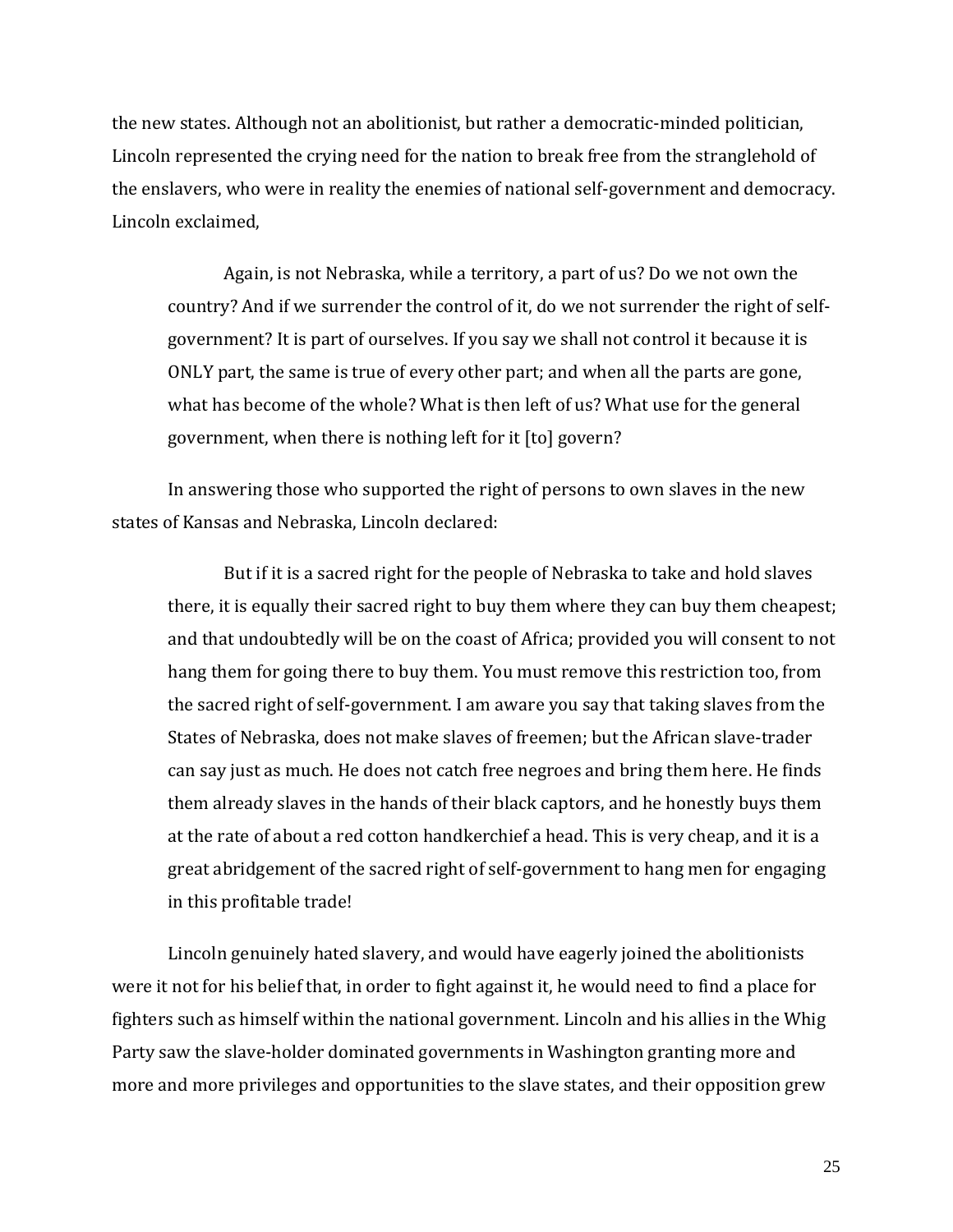apace. Lincoln believed in the honesty, creativity, hard work and initiative of common people as the key to the future of the young republic.

The slave-owners thought that it was unjust to deny enterprising western settlers the right to own slaves. To the Southern aristocracy, and to many capitalists North and South, it was apparent that slaves were the main engine of wealth in the new world—not only in plantation-grown cotton and sugar, but also for the merchants and banks of New York. Indeed, that was the reality from 1800 to 1860. For this slave-owning class, it seemed senseless that the people of Pennsylvania, Massachusetts and New York should raise objections to what was the most profitable enterprise in America, slave-grown cotton.

Upon responding to this sentiment, Lincoln declared in his inaugural address, March, 4, 1861, "One section of our country believes slavery is *right* and ought to be extended while the other believes it is *wrong* and ought not to be extended." But he insisted that the rule of law must be defended as it pertained to both sections, and that neither had the right to transgress against the other. He conceived of the rule of law as a single law applying to all the states of the union. He spoke against the Southern threats of secession, saying, "We cannot remove our respective sections from each other nor build an impassible wall between them." Confident of the ultimate victory of the system of free labor, Lincoln was willing to wait for a political solution. He asked, "why should there not be a patient confidence in the ultimate justice of the people? Is there any better or equal hope in the world?" In a final recognition of the decisive significance of the impending struggle, Lincoln added,

If the Almighty Ruler of Nations, with His eternal truth and justice, be on your side of the North, or on yours of the South, that truth and that justice will surely prevail by the judgment of this great tribunal of the American People. ... In *your* hands, my dissatisfied fellow-countrymen, and not in *mine,* is the momentous issue of civil war. The government will not assail *you.*

Lincoln viewed the matter as so essential it required the action of the people as a whole, and not just the politicians acting on behalf of the people. Lincoln's offer of peace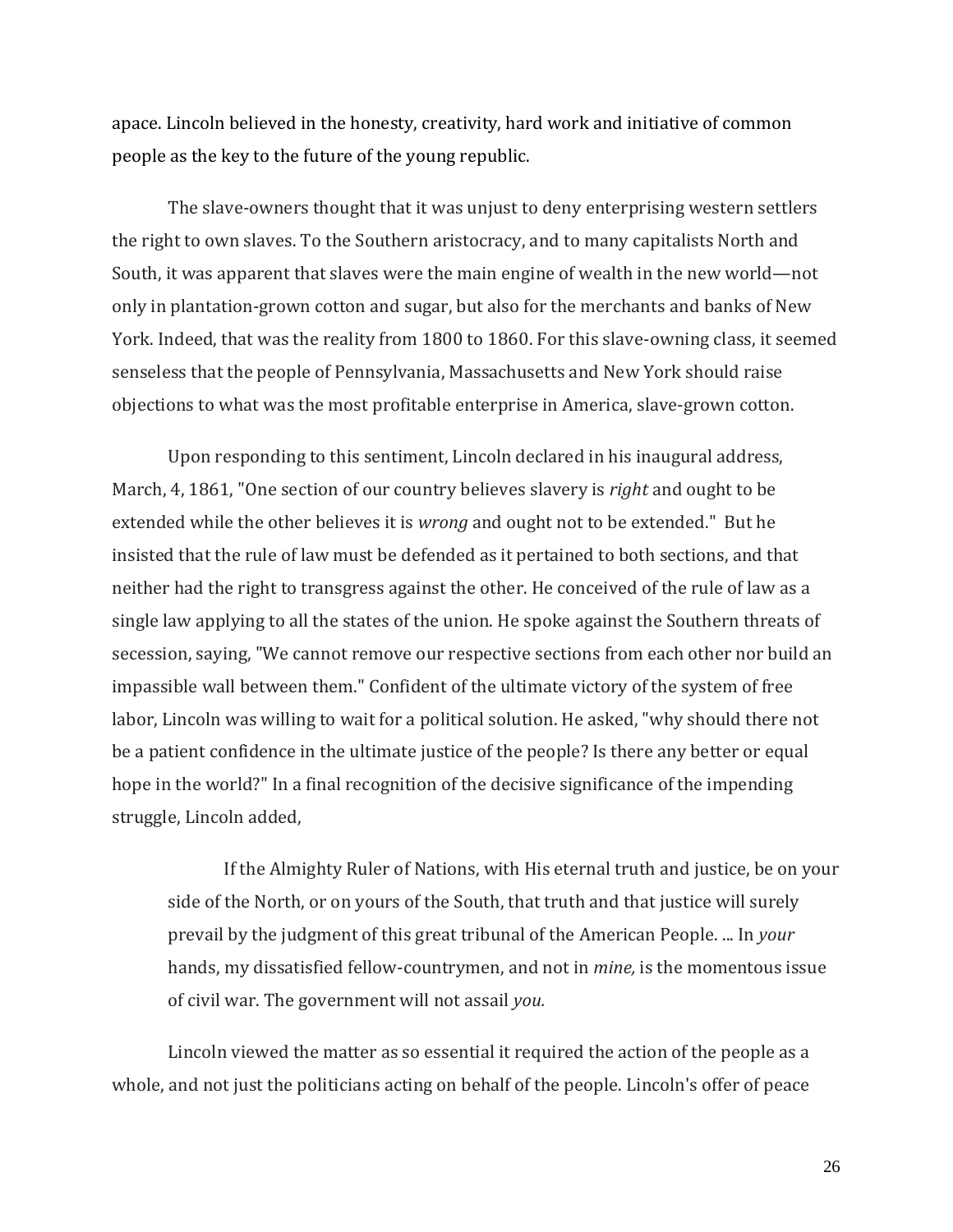was met with the guns of Fort Sumter, the secessionists having finally recognized that further compromise could not gain them anything.

## **Antagonistic modes of production**

George Novack, the revolutionary Marxist who based his analysis, in large measure, on the writings of and Marx and Engels, wrote ("Marx and Engels on the Civil War," *New International* magazine, Feb. 1938):

The political contest which resulted in civil war was but the expression of profound economic antagonisms between the slave and free states. According to Marx, the most important of these was the struggle over the possession of the territories necessary for the expansion of their respective systems of production. In a striking phrase Marx states that "the territorial contest which opened this dire epopee was to decide whether the virgin soil of immense tracts should be wedded to the labor of the immigrant or prostituted to the tramp of the slave-driver." The Western lands were the rock on which the Union was shipwrecked.

The Civil War was produced as a clash between fundamentally antagonistic modes of production. We recognize the commercial and financial symbiosis between capitalism and slavery which had emerged in the decades leading up to 1860. The riches generated by slave production accelerated the growth of industry, trade, credit and private property in both sections of the country. Slavery served as the handmaiden for the rapid evolution of capitalism in the U.S. and the world. But the capitalist system of the North had to jettison abolish—the slave system in order to take full command of the economic resources and population that were growing in the country.

One of the contributors to *Slavery's Capitalism,* John Majewski, devotes his essay to the relatively more industrially developed regions of Virginia and the border states Kentucky and Tennessee, referred to as the "limestone South." He shows how similar these regions were in terms of soil and climate to areas of Ohio and Illinois. He avows that he does not understand why slavery could not have spread to Illinois or Ohio. Rather than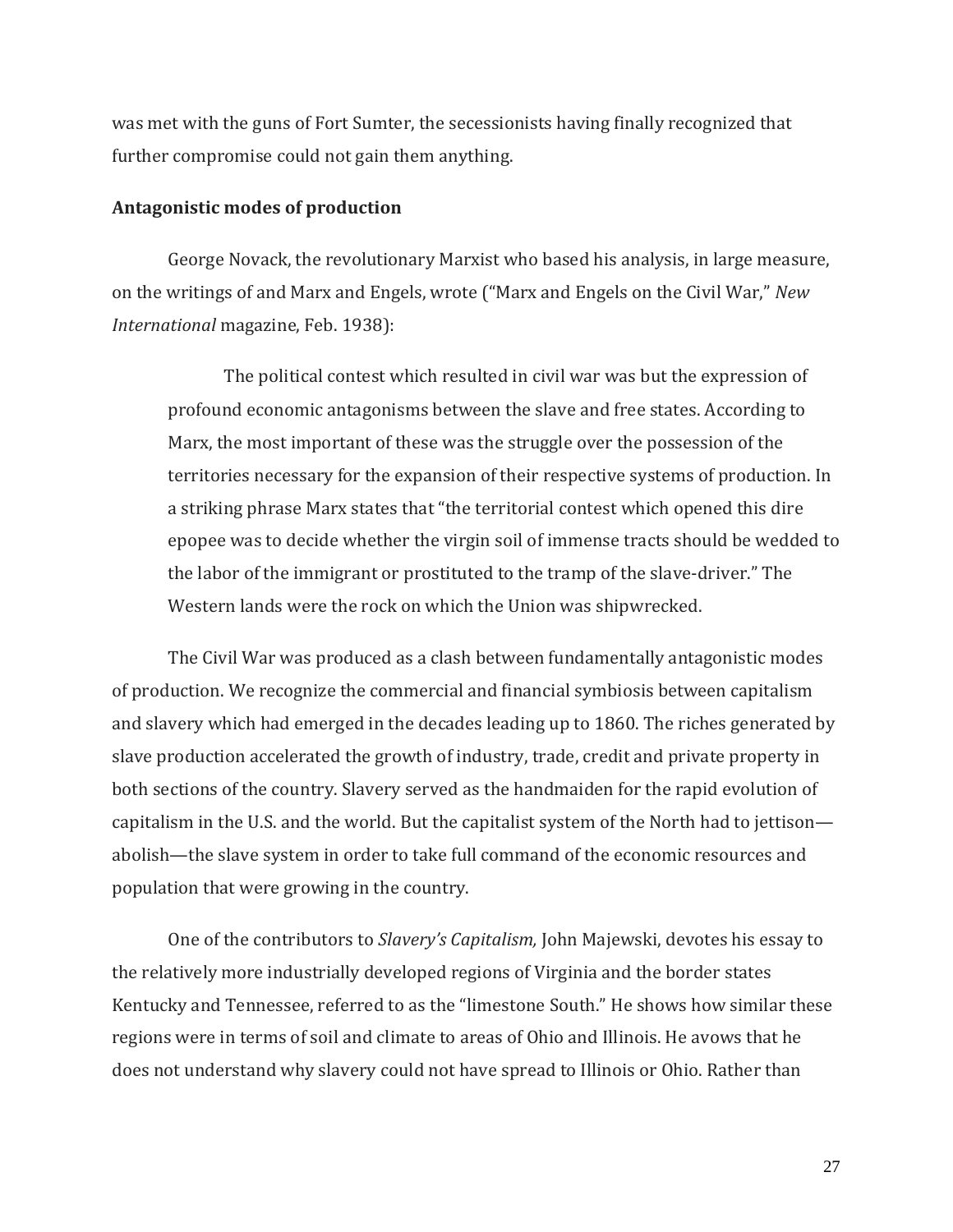seeing slavery as a product of a course of unregulated economic evolution at a specific time and place, he views it as a political choice. He argues,

That slavery was a political choice brings us back to Lincoln and the Republicans. Lincoln was well aware that slavery flourished in the Kentucky Bluegrass region, with soils and a climate similar to Ohio's. Speaking in Cincinnati, Lincoln asked why Ohio was free of slavery while Kentucky was "entirely covered" with it. Was it climate? "No!" Lincoln emphatically answered. "A portion of Kentucky was further north than this portion of Ohio." How about soils? "No. There is nothing in the soil of one more favorable to slave labor than the other."

In other words, Lincoln, as well as Majewski, puts politics above economics, but with a different idea in mind. For Majewski it is as if arbitrary decisions could be made by politicians to implant slavery in Northern areas, if they were to choose to do so. But for Lincoln it was a call to the nation to recognize that the present rulers of the nation were attempting to extend slavery as far as they could. For those who would fight for the best interests of the nation, opposition to slavery was a political question. Northern procapitalist politicians (Whigs, later Republicans), like Lincoln, drew their inspiration and political orientation from the reality of the economic progress being made under the free labor system. It became their obligation to defend politically the gains that had been achieved so far, and to do everything possible in the political realm to protect the foundations of this progress and to extend them into the future. The North was taking great strides forward in the development of industry, technology, agriculture, and the expansion of the transportation and communication infrastructure. Lincoln could see that the North was rapidly outstripping the South in many critical areas of development, and that the rule of the nation by the planter aristocracy was an anomaly and an obstacle that could be overcome. But he saw more and more clearly that it would not be achieved without a fight.

Majewski loses sight of the weakening of the regime of slave plantation labor and slave production that was occurring in Kentucky—that slavery was already giving way to free labor in the border states. As the plantation cultivation of tobacco and hemp declined in Kentucky, Maryland and Virginia, slaves were sold to enslavers who operated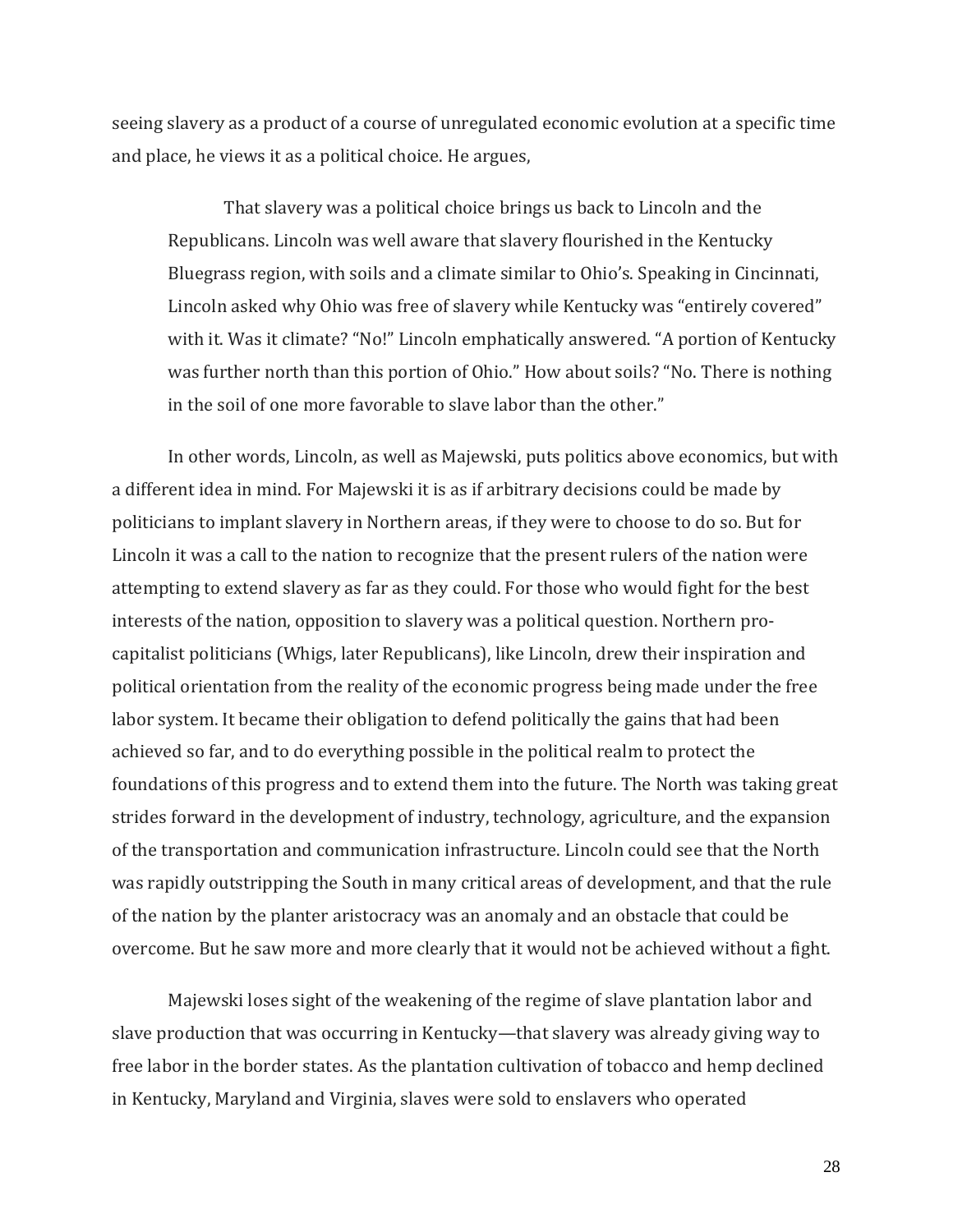plantations further south, in Alabama, Mississippi and Louisiana. Majewski does not mention that slave plantations in Kentucky during the antebellum decades were gradually being replaced by small family farms that cultivated a variety of subsistence and cash crops, and that utilized methods of production that did not require slaves. This course of economic evolution was not dictated by politicians—in fact the politicians in these states generally supported slavery. But for these farmers, the maintenance of slaves became more of a burden than a boon, and this was an economic fact that the slavocracy could not expunge by any political method.

In the border states, Delaware, Kentucky, Maryland and Missouri, slavery showed a tendency to deteriorate and cede ground to independent free farming in the decades leading up to the Civil War. Arkansas, Tennessee and Virginia experienced some of the same tendencies throughout this period. The more cotton became the dominant crop in Georgia, Alabama and westward, the more the prices of slaves needed for increased cotton production rose, and the more the heartland of plantation slave labor moved south and west. In the border states the practice of breeding slaves for sale to cotton planters became the main focus of chattel slavery. At the same time, agricultural pursuits for the nation as a whole were more and more dominated by independent free farmers without slaves.

The election of Lincoln signified an imminent crisis for the Southern slave-based production system. The outcome of the 1860 election was recognized by the slaveholder class as a signal that the time had come to make a stand. If Lincoln were to successfully carry through his pledge to block any more slave states from being admitted to the union, then slavery would be doomed. As Novack explains,

The dissolution of the Union and the formation of the Confederacy were only the first steps in the slaveholders' program. After consolidating their power, the slavocracy must inevitably strive to conquer the North and to extend its dominion over the tropics where cotton could be cultivated. 'The South was not a country... but a battle cry'; the war of the Southern Confederacy 'a war of conquest for the extension and perpetuation of slavery'. *The slave-owners aimed to reorganize the Union on the basis of slavery*. [emphasis added] This would entail the subjugation of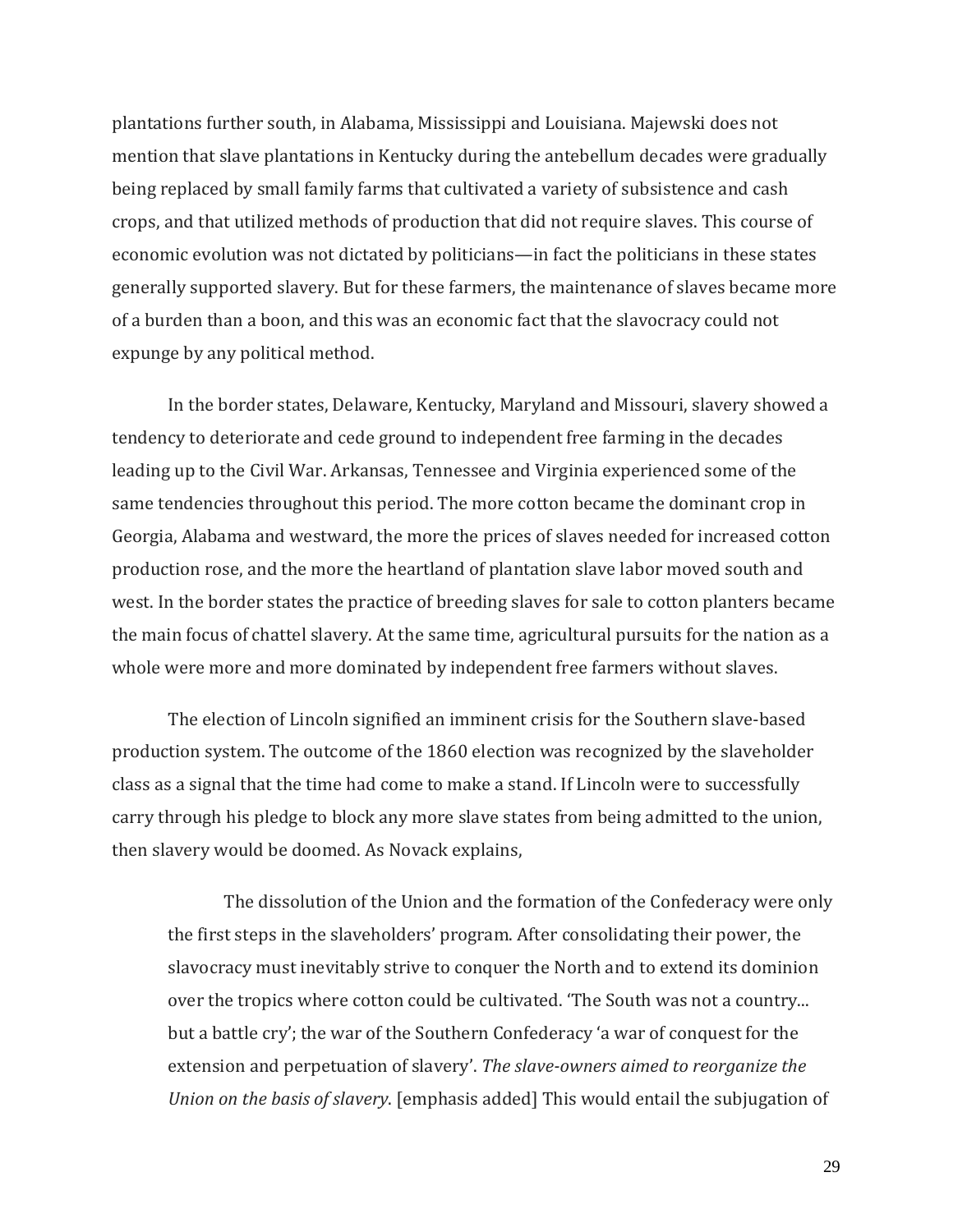North America, the nullification of the free institutions of the Northern states, the perpetuation of an obsolete and barbaric method of production at the expense of a higher economic order. The triumph of the backward South over the progressive North would deal an irreparable blow to human progress (Ibid).

### **Slave power doomed by its own system**

The slave-owning class saw itself condemned to a slow death if they failed to respond. So, they abandoned their political strategies. They seceded and the war began. This is a good example of Clausewitz's dictum: "War is the continuation of politics by other means."

In *The Half Has Never Been Told,* Edward E. Baptist paints a chilling portrait of the reign of terror perpetrated against the slaves, and shows that the slaveholders were proud of their accomplishments. He remarks (p. 346),

But enslavers did not see their own system as something antique, destined to fall before the onrushing future. Instead, they saw themselves as modern people who were running a highly successful, innovative sector of a world economy that was growing faster than ever before. ... Slavery's entrepreneurs kept making more money. The only question was, which fork in the road would the South choose? The one that kept it in the United States by securing a deeper national commitment to the expansion of slavery? Or the one in which the region as a whole seceded in order to gain control of expansion for themselves?

But by the time of the 1860 election results, the choice of remaining in the United States no longer held any promise. So, it was not a question of choosing a "fork in the road," but of mobilizing the resources of the slave power against an opposing power that they could no longer control by political means.

By their insurrection, the slave-drivers were gambling on the perpetuation of a narrow cotton monoculture and a system of labor that imposed monotonous and painful misery on millions. The secession in the spring of 1861 was living proof that the most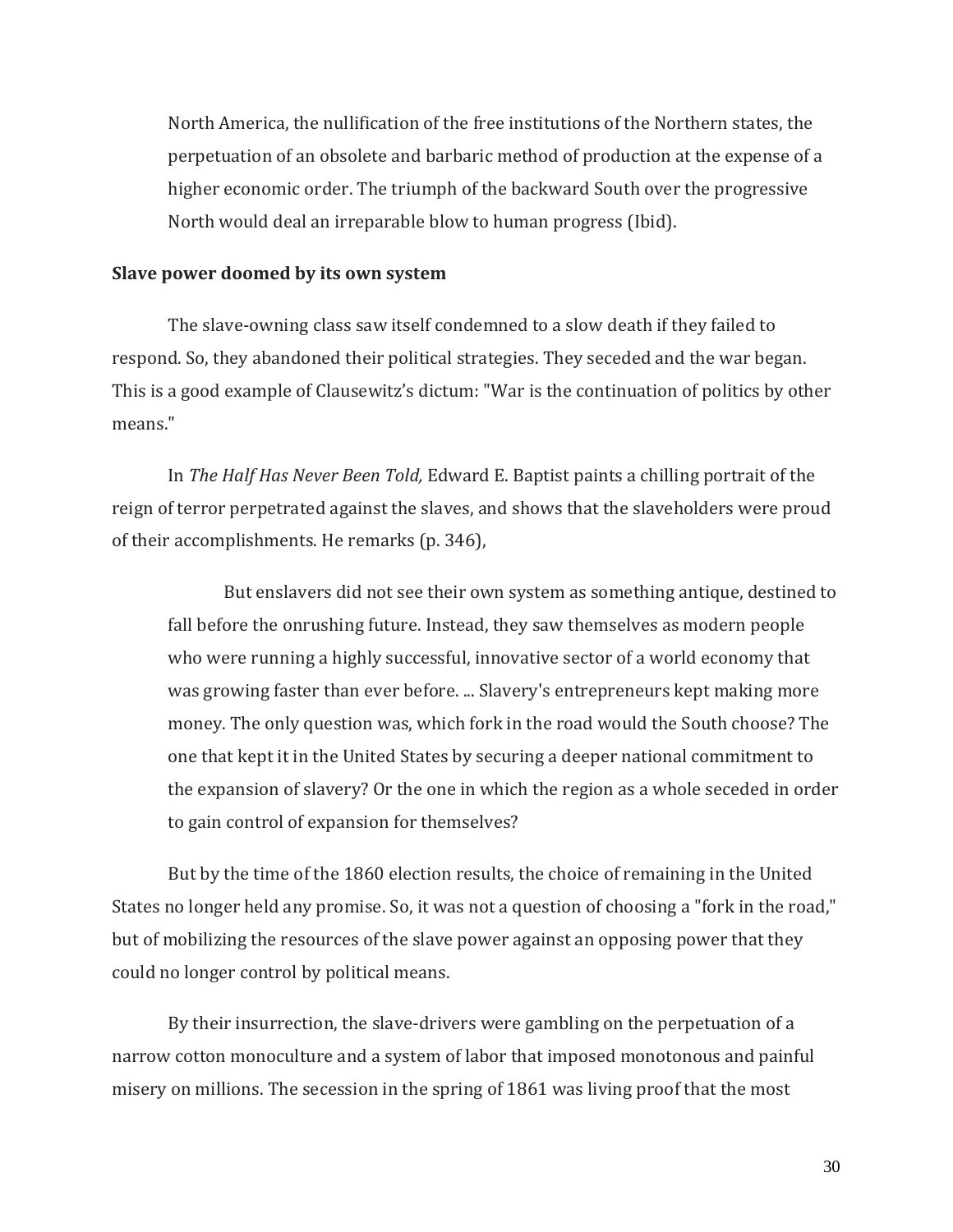decisive sectors of the plantation aristocracy had concluded that they must fight or expect a slow strangulation. Slavery had become increasingly mired in its own social and economic rigidity, a result of its need to implement severe methods to control the recalcitrant and discontented human labor force under its command.

The slave-owners found themselves trapped within a system that had no long-range growth potential. This was due to the fact that they would not, and could not, promote or guarantee an all-encompassing program for the extension of capitalism and the development of the resources of the vast western lands. The growth and improvement of the "United States" was something they were incapable of conceiving. Although awash in uncounted bales of cotton*, they were not even able to develop their own cotton spinning and weaving operations to any significant degree*. The cotton that didn't go to Europe went to Massachusetts instead.

All they could do was cling to the social and political conditions that served as the source of their wealth—cotton (and sugar, tobacco, and rice) production on slave plantations, and the export of raw cotton to other parts of the world. All their money and land were committed to these narrowly limited occupations which, although they continued to experience a boom in the 1850s, could not serve as a foundation for the broad, multifaceted industrial diversification that was already on the making big strides in the North. As the further evolution of world-wide cotton production demonstrated (in India, Egypt and the trans-Caucasian republics), other nations were eager to step up cotton growing and export. The dominion of U.S. cotton was already doomed at the moment they gambled everything to save it. This process is fully described in Beckert's book, *Empire of Cotton.*

An important topic raised in Baptist's book is that of the confidence felt by the slaveowners in the future of their system during the decade of the 1850s. Referring to the more profitable of the planters, Baptist says, "Cameron, Caldwell, Ballard, and other megaplanters, already among the wealthiest Americans, got wealthier still as their reinvigorated investments began to pay off. They invested so much more in captive human beings in the 1850s, in fact, that one can put aside any belief that men like Cameron or

31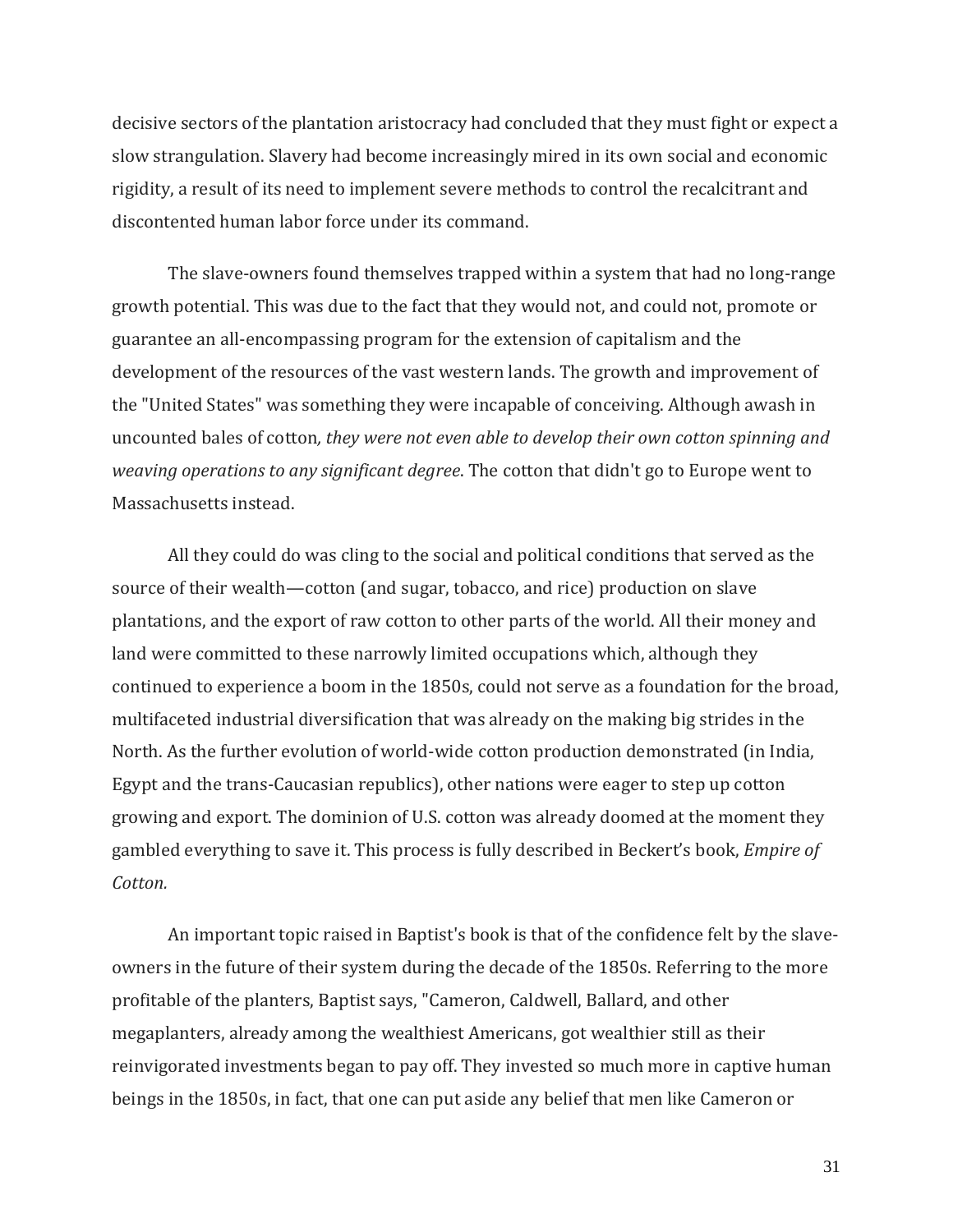Caldwell truly feared, much less hoped for, an end to the enslavement of African-Americans. They seemed instead increasingly confident in slavery's future."

Having made that point, Baptist steps back to examine the growing realization among planters and farmers that "to at least some extent the success of the richest also came at the expense of other whites—and not just by pushing subsistence farmers off land made marketable by the railroad, but also by raising barriers to entry in larger-scale cotton production through increased prices for hands, high-quality land, and credit." He then points to the growing fears of Southerners, and all those whose lives depended directly or indirectly on slave-grown cotton that, as more wealth in land and slaves became concentrated in the hands of the richest planters, and as both land prices and slave prices increased, opportunities for material improvement became scarcer for middling and lower level enslavers, not to mention for independent farmers.

#### **Growing weakness of slave production**

The South as a whole faced a crisis, and it must be kept in mind that, according to the census of 1860, of the white population of the slave states of over 8 million, only 384,000 (or 21%) owned slaves. And of these 384,000 slave-owners, only 108,000 owned more than 10 slaves. So, the class of genuinely prosperous enslavers consisted of a relatively small fraction of the Southern population. Joseph C. G. Kennedy, *The Eighth Census,* under the direction of the Secretary of the Interior, first published 1864 by the Government Printing Office.)

There were many sources of worry for the slave-owners, many of whom had to deal with a fractious and discontented population, whose loyalties to the system of chattel slavery could not be trusted. In the first instance, one had to take into account the slaves themselves. It was not as if the enslaved human beings lacked interest in the difference between freedom and slavery. As Kenneth Stampp argues, "They had only to observe their masters and the other free men about them to obtain a very distinct idea of the meaning and advantages of freedom. All knew that some Negroes had been emancipated: they knew that freedom was a *possible* condition for any of them." (Stampp, *The Peculiar Institution,*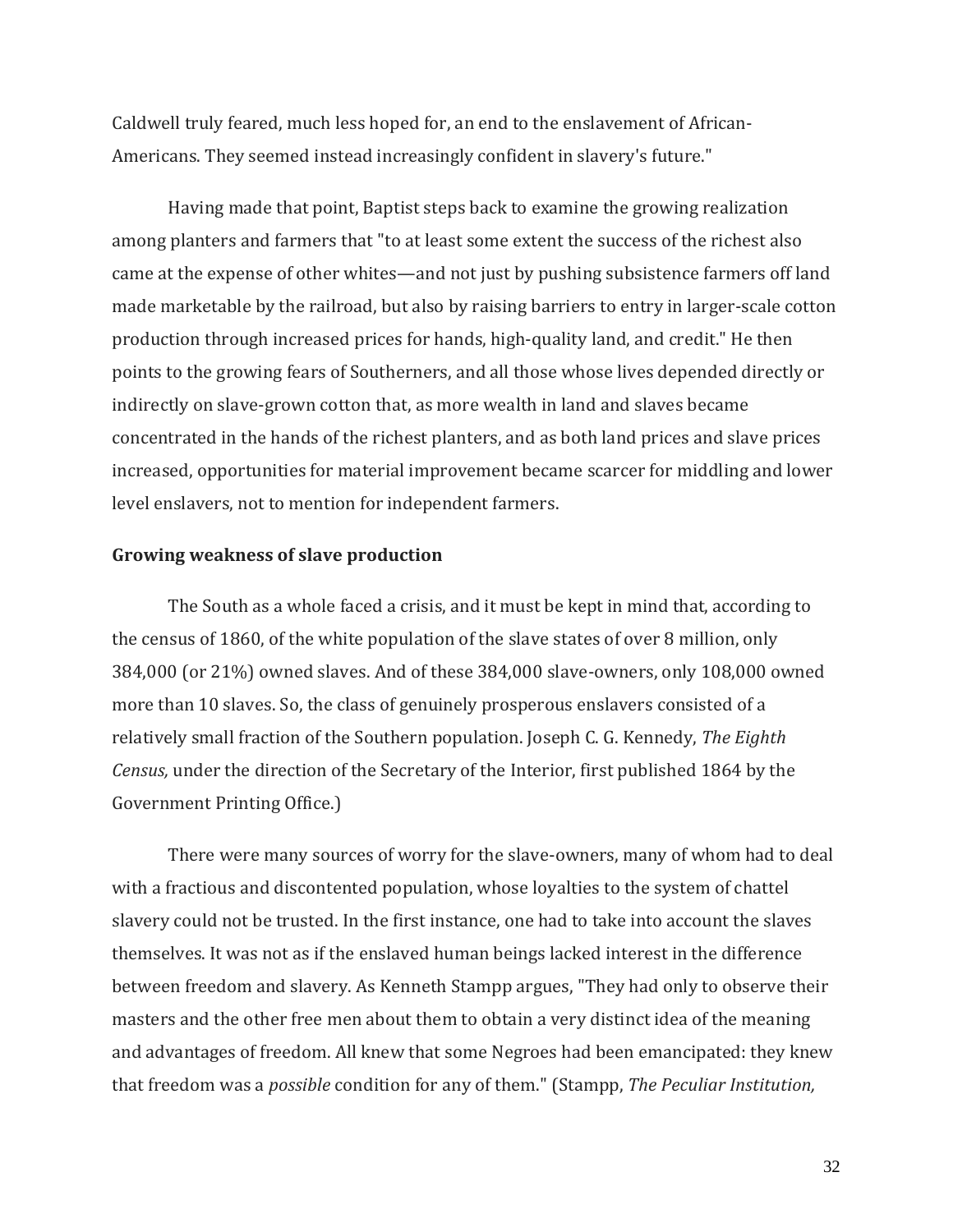Vintage, 1956, p. 89). In those times, the apologists for slavery argued that only slaves with cruel masters longed for relief. But Frederick Douglass had this to say on that topic: "Beat and cuff your slave, keep him hungry and spiritless, and he will follow the chain of his master like a dog; but feed and clothe him well, —work him moderately—surround him with physical comfort, —and dreams of freedom intrude. Give him a *bad* master, and he aspires to a *good* master; give him a good master and he wishes to become his *own* master" (cited by Stampp, ibid, p. 89).

There was discontent on the plantations and in the households of the planter elite, and there was resistance. Herbert Aptheker has produced voluminous written evidence of slave resistance, escapes and rebellions in the antebellum South. He quotes Frederick Law Olmsted, a keen observer of social conditions, as saying (1860) that he had found: "no part of the South where the slave population is felt to be quite safe from a contagion of insurrectionary incitement." (Herbert Aptheker, *American Negro Slave Revolts,*  International Publishers, p. 52). Perhaps this says more about the fears of the enslavers than of actual threats of slave rebellion. But threats there were, and more. Aptheker cites evidence of rebellions, escapes, insurrectionary moods and outbreaks that punctuated life on the slave estates for many decades. The constant corporal punishment, bestial persecution and forcible confinement of the slaves, especially as the cotton kingdom grew in extent and economic weight, is a confirmation of the slave-owners' fears. As to the horrors of slavery, Baptist himself provides a wealth of evidence.

But apart from the slaves themselves there was unhappiness among the overseers involved in plantation production. Eugene Genovese, in his book *Roll Jordan Roll (*Vintage, 1976), the chapter on "Farmers, Planters and Overseers," devoted considerable space to the analysis of the relations between overseers and slave-owners, on the one side, and overseers and slaves, on the other. The slaves' incessant yearning for a better life conflicted with the master's ardent drive to maximize the production squeezed out of them. In the larger plantations overseers were necessary to translate the slavemasters' desires into effective results. Thus, there arose a constant friction not only between overseer and slave, but also between overseer and master. The overseer could never do enough to satisfy his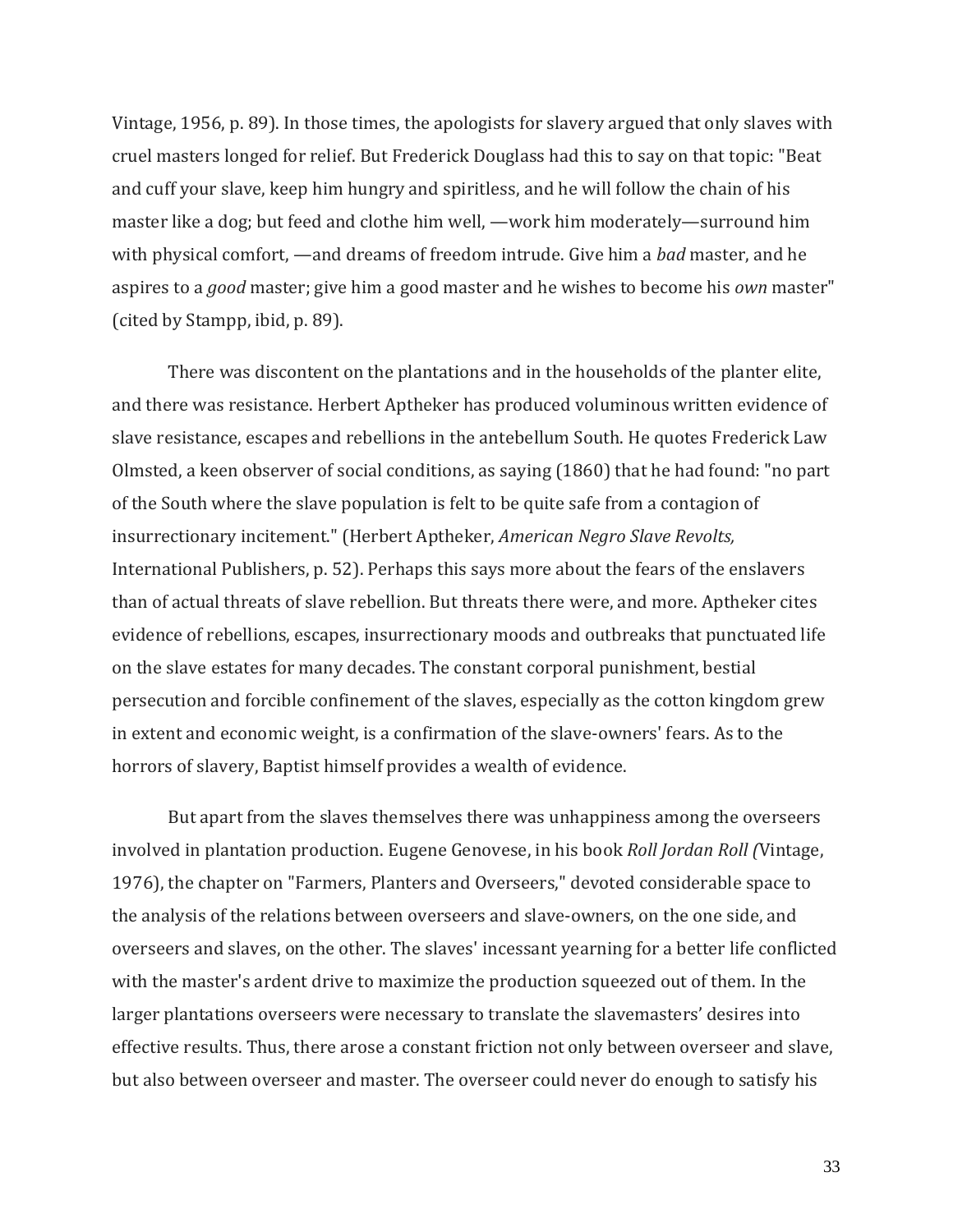master, but if he overused the whip he ran into the danger of damaging or demoralizing his master's property. And if he slackened his brutal tactics, the slaves would sense greater latitude for slowing the pace. What is more, the slaves learned how to play the master in order to get back at the overseer—with a little word to the master at the right time. Genovese maintains, "overseers deserved their reputation for brutality toward slaves, and yet, as if to prove that impish paradox rules the world, they were, for all their bravado, pathetically aware of their dependence upon the good will of those whom they whipped with impunity. ... But no master wanted his overseer to get too close to the slaves, and so, they argued that overseers should treat all slaves alike and show no favoritism. No wonder the weaker overseers took to drink and the stronger did as they pleased on the principle that the devil might take the hindmost (P. 17)."

Edward E. Baptist, it the above-cited book, recognizes these anxieties besetting the planter elite, and points to the discussions that took place among the planters around suggested remedies for the maladies engendered by the peculiar institution. The extension of slavery further south—to Cuba or Mexico—was a perennial dream of the plantocracy. There are many episodes surrounding this dream, such as the Ostend Manifesto (a proposal to buy Cuba from Spain) and the filibustering expedition to Cuba of Narciso Lopez (an attempt to provoke U.S. military intervention in Cuba). But apart from the hopes to expand slavery's frontier southward, there were various schemes to facilitate the diversification of the Southern economy, so as not to rely so much on clothing, machinery, hardware, weapons, tools and equipment manufactured in the North.

## **NHC denies the need for Southern secession**

Baptist, in the aforementioned book, makes many acute observations on these themes, but he fails to draw the conclusion that the slavocracy was left with no recourse but secession in 1861. The NHC do their utmost to deny the growing unavoidability of a clash of arms to resolve the fundamental incompatibility of slavery and capitalism although they do so mainly by evasion. The coming of the Civil War, in effect, was an indispensable confirmation of this incompatibility, yet it is not out of the question that the NHC might examine the possibilities that might have existed for a peaceful resolution of the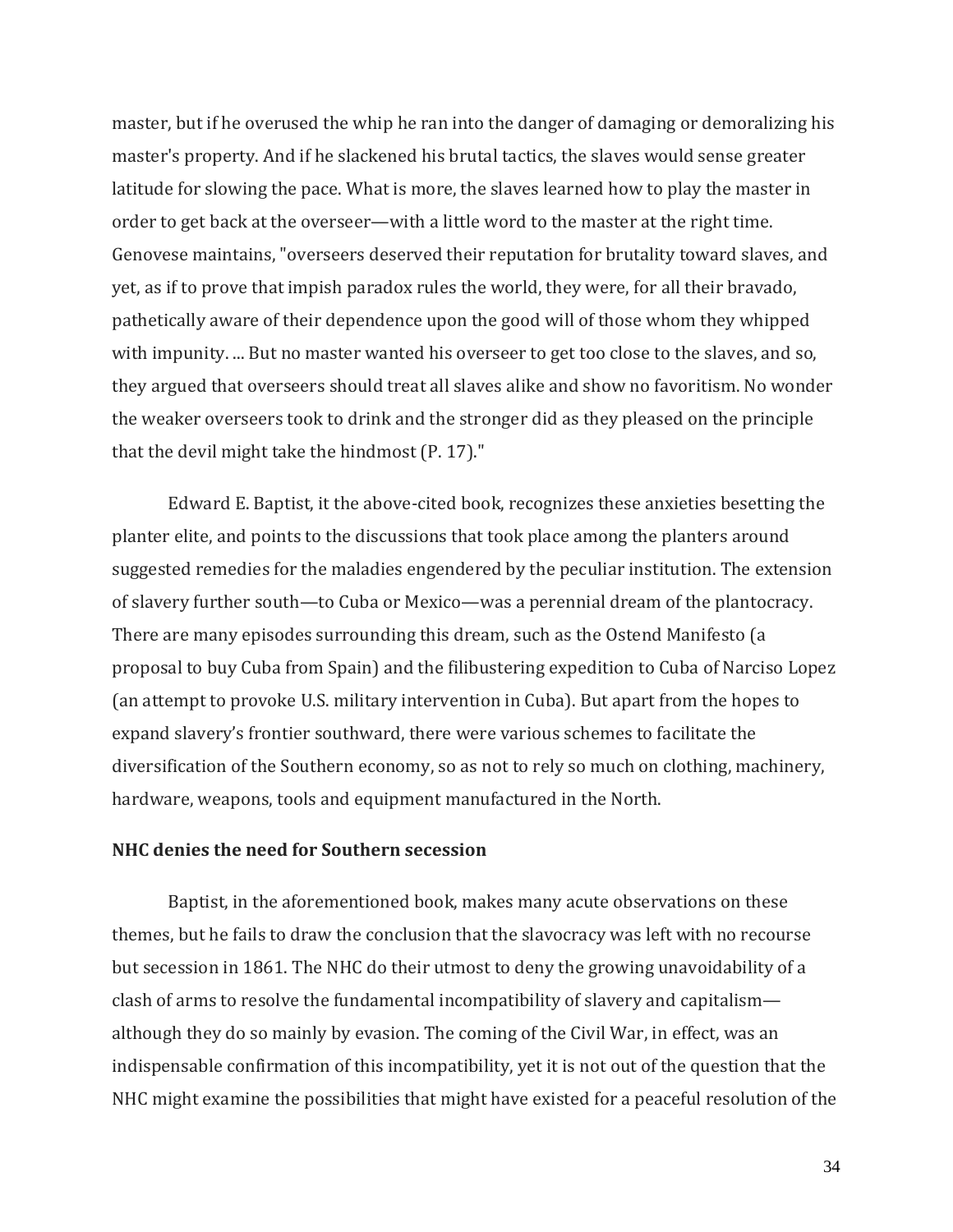differences with the establishment of a long-term compromise. But they don't venture in that direction either.

Sven Beckert, in his *Empire of Cotton,* discusses the boost given to capitalist development in the New World, as well as in Europe, by the commercial and financial integration of the two modes of production which—together with the rapidly accelerating demand for cotton in Europe—provided the base for the explosive growth of the global cotton industry. He quotes Marx about bourgeois civilization and barbarity having been joined at the hip. But having been joined in such a way, how was it that they managed to come apart? Marx (in an 1861 article for the Vienna *Die Presse,* November, 1861) stated that:

The present struggle between the South and North is, therefore, nothing but a struggle between two social systems, between the system of slavery and the system of free labor. The struggle has broken out because the two systems can no longer live peacefully side by side on the North American continent. It can only be ended by the victory of one system or the other.

For his part, having emphasized the symbiotic interdependency of slavery and capitalism in the U.S., Beckert feels it necessary to acknowledge the truth of the disharmonious friction that more and more intruded upon the honeymoon of wealth. "Most important," he states, "slavery itself seemed potentially hazardous to stability—a 'treacherous foundation,' as the Manchester Cotton Supply Association put it—not just because of the sectional tensions it generated in the United States, but also because slaves could resist and even rebel." Further, quoting the *Westminster Review* in 1850, he continues, "this mistrust arises from a shrewd calculation of the dangers, in both a moral and physical sense, which hang over a state of society whose foundations are laid in injustice and violence."

Beckert adds, "American slavery had begun to threaten the very prosperity it produced, as the distinctive political economy of the cotton South collided with the incipient political economy of the North. In addition, the violent expansion of both these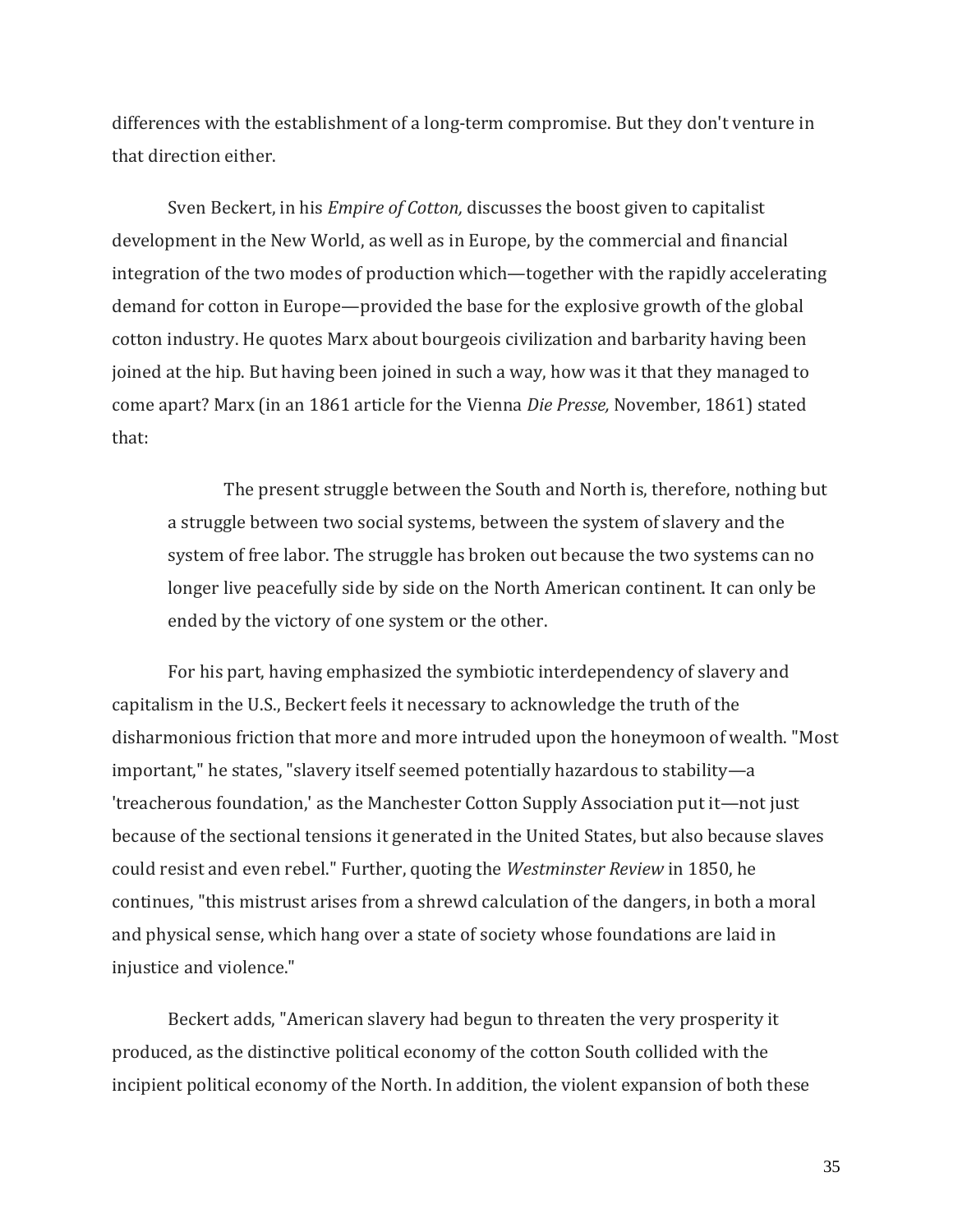economies westward brought crisis after crisis to their nascent national institutions." But why is the Northern economy only "incipient"? In fact, the Northern economy was more technologically and economically advanced than that of the South. And why does Beckert characterize the Southern economy as merely "distinctive"? If the expansion westward brought crisis, then why? Were North and South, in some way, involved in a dispute? Of course, Beckert knows they were—and admits it—but instead of attempting to explain it, or trace its history, he employs evasive and ambiguous terminology that leaves unclear the basis of the conflict between North and South.

Beckert goes on, "ample supplies of fertile land and bonded labor had made the South into Lancashire's plantation, but by 1860 large numbers of Americans, especially in the northern states, protested such semicolonial dependence." These protests were very real and it's true that the Northern textile mills demanded protection against the British exports of textiles and garments. The North favored high tariffs against British imports so as to promote the development of U.S. domestic production. The tariff of 1828, under John Quincy Adams, satisfied the demands of the Northern manufacturers. The planter-loving Democrats in Congress strenuously objected, calling it the "tariff of abominations." They got their way in 1832 with a lowering of tariffs in 1832 and 1833 under the pro-slavery president Andrew Jackson. Under John Tyler import tariffs were raised again for a relatively brief period before slaveholder interests forced them down again. From that time until the Civil War import tariffs remained low, and generally favored the Lancashire millowners at the expense of their rivals in Massachusetts. It was the policies of the slavedrivers in the federal government that favored the export of raw cotton to Britain, instead of the rapid development of an American textile and garment industry, whether in the North or in the South.

Beckert continues, "they [the protests in the North], in time, sparked a second American revolution." Is this Beckert's way of attributing the cause of the Civil War to the demands of the North? Demands linked to the cotton trade with Britain? How else can this be interpreted? But surely Beckert recognizes that the North promoted the industrial development of the U.S.—its independent technological, commercial and industrial growth.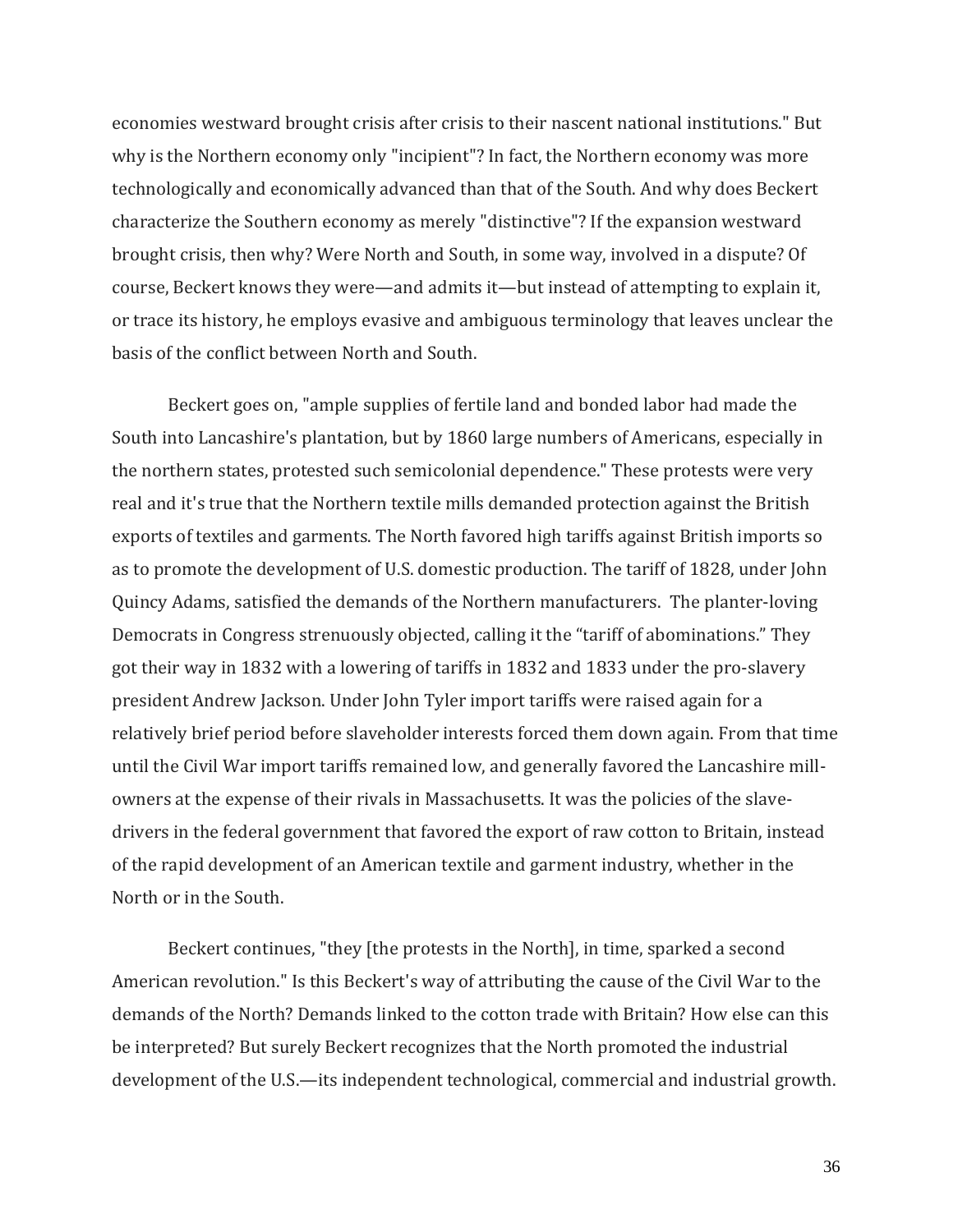The tariff dispute showed that it was the North that pushed for economic independence and self-sufficiency instead or remaining in a semicolonial relationship with British capital based on the cotton trade. Wasn't it true then, that the South, through its undemocratic control of the policies of the U.S. government, retarded the development of the nation in favor of a special relationship between the cotton fields of Mississippi and the mills of Lancashire? Beckert lays out the relationship clearly enough, but fails to draw the conclusions. No, he says, it was the protests emanating from the North that sparked the war; therefore, it was not the anti-national, anti-capitalist abominations of the South.

In truth, it was the secession of the rebel enslavers, and the raising of their gray-clad armies, that forced the North to carry through the abolition of slavery, which, in effect, was the completion of the American Revolution. The Republicans of the North, in their efforts to preserve the union of the United States under the rule of constitutional law, recognized the necessity of defending the union against the military challenge of those who fought for the right to enslave human beings. They understood that the defeat of the slaveholders' rebellion was essential for the growth and prosperity of agriculture and industry under a free-labor regime. And the Confederacy, if it had defeated the North in that war, would indubitably have declared slavery the law of the land, thus delaying or terminating the prospect of a powerful capitalist nation.

## **Responsibility for war falls to the South**

As for which "section" should bear the responsibility for precipitating the mass slaughter, Marx observed ("The North American Civil War," *Die Presse,* October 25, 1861):

It is above all to be remembered that the war did not originate with the North, but with the South. The North finds itself on the defensive.

For months, it had quietly looked on while the secessionists appropriated the Union's forts, arsenals, shipyards, customs houses, pay offices, ships and supplies of arms, insulted its flag and took prisoner bodies of its troops. Finally, the secessionists resolved to force the Union government out of its passive attitude by a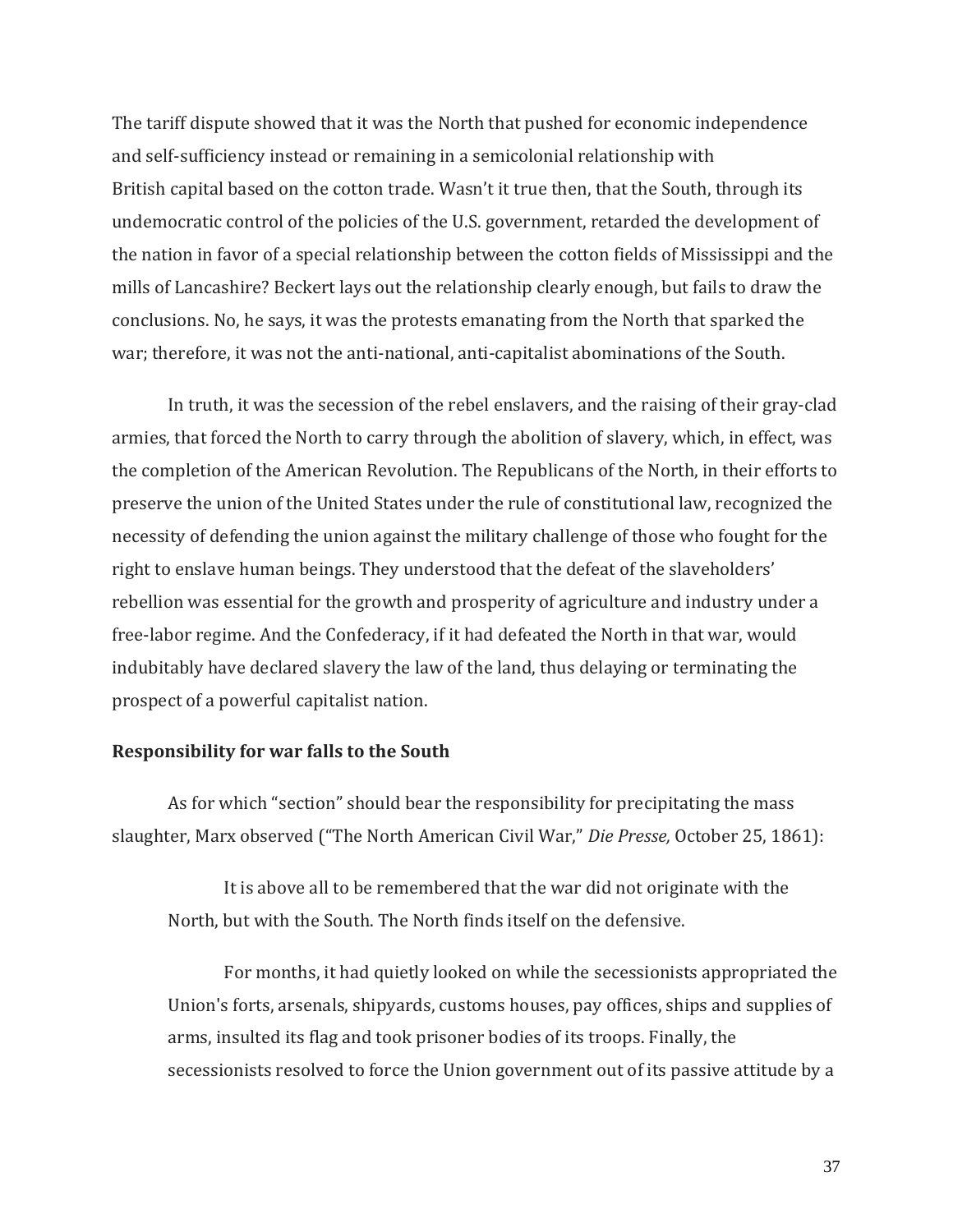blatant act of war, and solely for this reason proceeded to the bombardment of Fort Sumter near Charleston.

Beckert goes on, "continued territorial expansion of slavery was vital to secure both its economic, and even more so its political viability, which was threatened as never before by an alarmingly sectional Republican Party." This is true, but why did the unfolding of history rule out that option for the slave-owners? Of course, the Republican Party appeared "sectional" in the eyes of the enslavers. But which section was it that strove to defend the nation as a whole? And which section took it upon itself to break away from the union in order to defend and expand the reign of the whip? The accusation of "sectionalism" was hurled at the party of Lincoln by the enslavers, and here Beckert seems to echo their complaint.

Beckert is right to say that the slaveholders needed and demanded "continued territorial expansion." They had done as much as they could to guarantee the right to own slaves in the new states admitted to the union. Plentiful fertile land for the expansion of slave plantations was the most convenient way for the slaveholders to maximize their profits. But what was result of the expansion that they managed to achieve? As George Novack explains (ibid.):

Owing to its superficial, rapacious and improvident methods of cultivation, the slave plantation system required a steady supply of new, cheap, and fertile semitropical soil. In their triumphant progress the cotton planters laid waste the land like an invading army. "Even in Texas, before it had even been ten years under cotton cultivation," reported [Frederick Law] Olmsted, "the spectacle that was so familiar in the older slave states was frequently seen by the traveler—an abandoned plantation of 'worn-out' fields with its little village of dwellings, now only a home for wolves and vultures."

In the same vein, Ulrich Bonnell Phillips writes in his book, *American Negro Slavery,* 

C. C. Clay, Senator from Alabama, said in 1855 of his native county of Madison which lay on the Tennessee border, "I can show you … the sad memorials of the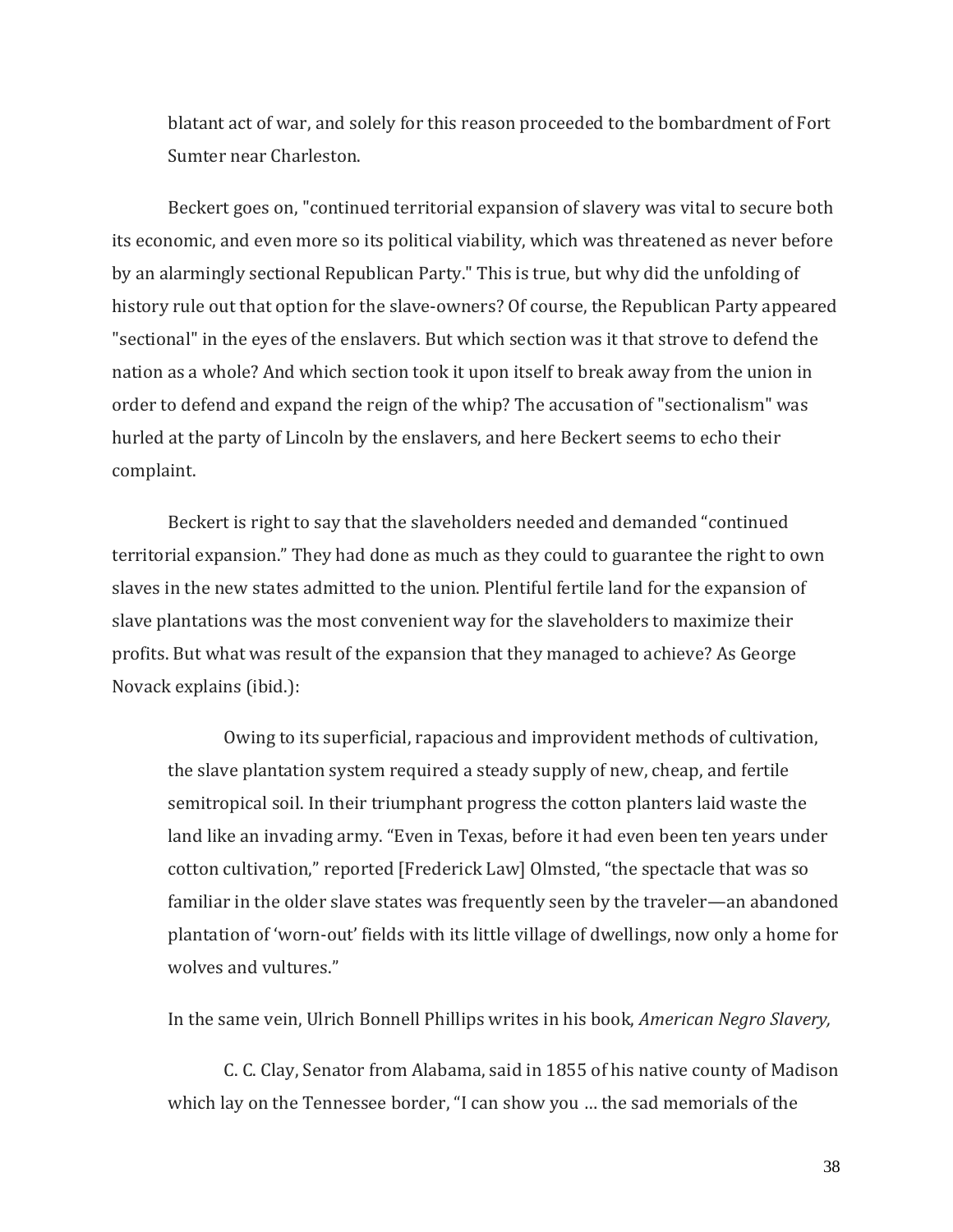artless and exhausting culture of cotton. Our small planters, after taking the cream off their lands, unable to restore them by rest, manures, or otherwise, are going further west and south in search of other virgin lands which they may and will despoil and impoverish in like manner. … In traversing that county one will discover numerous farmhouses, once the abode of intelligent and industrious freemen, now occupied by slaves, or tenantless, deserted and dilapidated. … Indeed, a country in its infancy, where fifty years ago scarce a forest tree had been felled by the axe of the pioneer, is already exhibiting the signs of senility and decay apparent in Virginia and the Carolinas; the freshness of its agricultural glory is gone, the vigor of its youth is extinct, and the spirit of desolations seems brooding over it."

[\(https://www.amazon.com/American-Slavery-Employment-Determined-](file:///C:/Users/James/Documents/Marxism/Essays_JM/ref=sr_1_1%3fs=books&ie=UTF8&qid=1510022566&sr=1-1&keywords=ulrich+bonnell+phillips))[Plantation-](file:///C:/Users/James/Documents/Marxism/Essays_JM/ref=sr_1_1%3fs=books&ie=UTF8&qid=1510022566&sr=1-1&keywords=ulrich+bonnell+phillips))

[ebook/dp/B00848LQA8/ref=sr\\_1\\_1?s=books&ie=UTF8&qid=1510022566&sr=1-](file:///C:/Users/James/Documents/Marxism/Essays_JM/ref=sr_1_1%3fs=books&ie=UTF8&qid=1510022566&sr=1-1&keywords=ulrich+bonnell+phillips)) [1&keywords=ulrich+bonnell+phillips\)](file:///C:/Users/James/Documents/Marxism/Essays_JM/ref=sr_1_1%3fs=books&ie=UTF8&qid=1510022566&sr=1-1&keywords=ulrich+bonnell+phillips))

Eric Williams, in this book, *Capitalism and Slavery,* Capricorn Books, 1966, approaches the question of slavery and soil exhaustion more generally:

From the standpoint of the grower, the greatest defect of slavery lies in the fact that it quickly exhausts the soil. The labor supply of low social status, docile and cheap, can be maintained in subjection only by systematic degradation and by deliberate efforts to suppress its intelligence. Rotation of crops and scientific farming are therefore alien to slave societies. As Jefferson wrote of Virginia, "we can buy an acre of new land cheaper than we can manure an old one." … This serious defect of slavery can be counterbalanced and postponed for a time if fertile soil is practically unlimited. Expansion is a necessity of slave societies; the slave power requires ever fresh conquests.

Finally, Beckert quotes John Marshman in March 1863 (p. 246) as saying, "it may be said that the prosperity of the South has been based on the gigantic crime of holding three or four millions of human beings in a state of slavery, and it is difficult to divest the mind of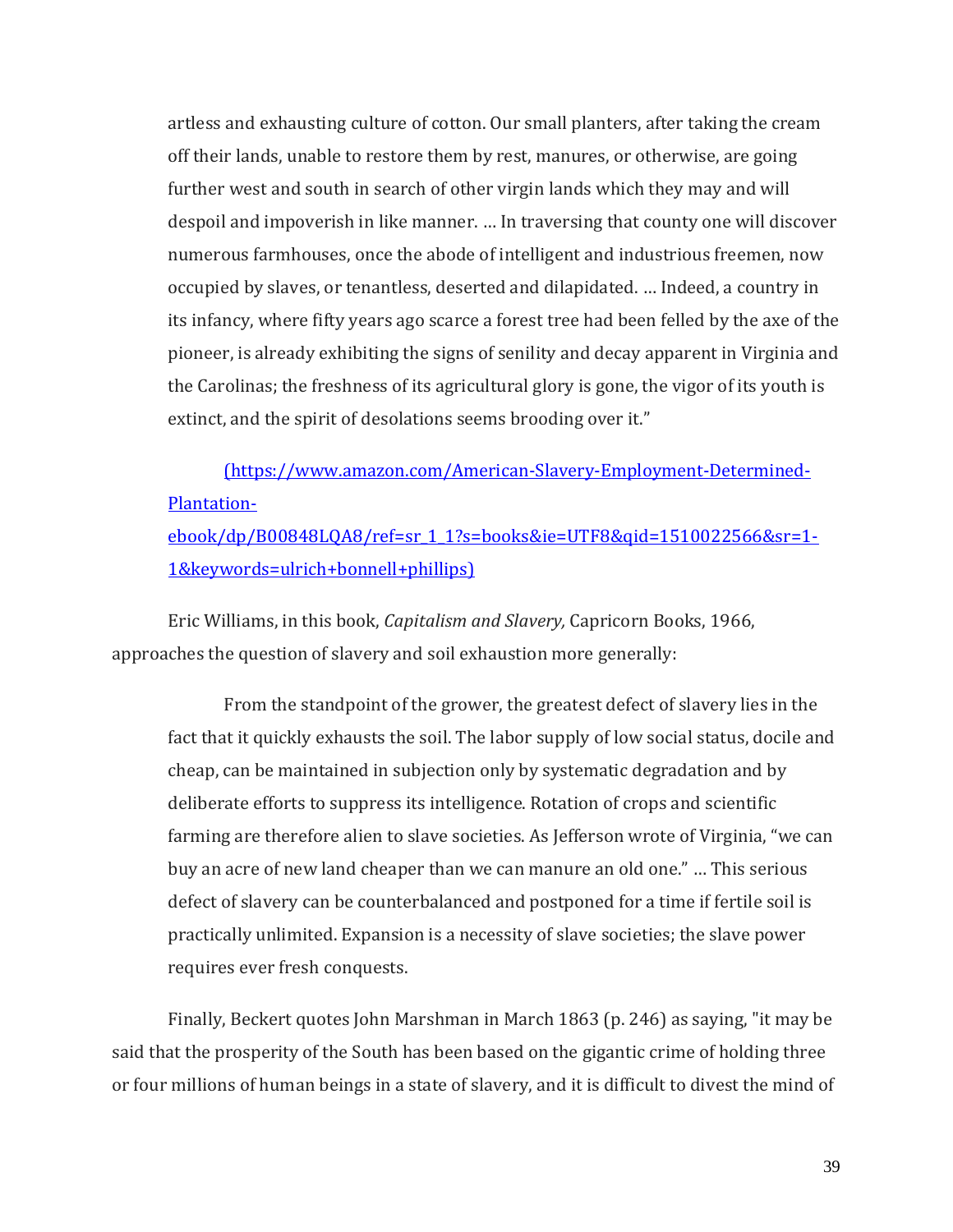the conviction that the day of reckoning from the throne of the Eternal has come." Would that the Eternal had taken upon Himself to do something about it. Beckert simply responds, "the day of reckoning arrived on April 12, 1861. ... the American struggle marked the world's first truly global raw materials crisis, and proved midwife to the emergence of new global networks of labor, capital and state power." It's certainly undeniable that "new global networks" emerged under the dynamic expansion of capitalism. But Beckert stops short of recognizing that the burgeoning capitalist system in North America and Europe could realize its full potential only by casting off the stranglehold of the perfumed and polished tyrants of the lash, and emerging free to refashion society in accordance with the genuine interests of the ruling capitalist classes of these nations.

In the *Communist Manifesto* of 1848 Marx and Engels pointed to the sweeping historical movement that heralded the expansion of these "new global networks":

The bourgeoisie, by the rapid improvement of all instruments of production, by the immensely facilitated means of communication, draws all, even the most barbarian, nations into civilisation. The cheap prices of commodities are the heavy artillery with which it batters down all Chinese walls, with which it forces the barbarians' intensely obstinate hatred of foreigners to capitulate. It compels all nations, on pain of extinction, to adopt the bourgeois mode of production; it compels them to introduce what it calls civilisation into their midst, i.e., to become bourgeois themselves. In one word, it creates a world after its own image.

Marx concluded, in the *Die Presse* article mentioned above,

The whole movement was and is based, as one sees, on the slave question. Not in the sense of whether the slaves within the existing slave states should be emancipated outright or not, but whether the twenty million free men of the North should submit any longer to an oligarchy of three hundred thousand slaveholders; whether the vast Territories of the republic should be nurseries for free states or for slavery; finally, whether the national policy of the Union should take armed spreading of slavery in Mexico, Central and South America as its device.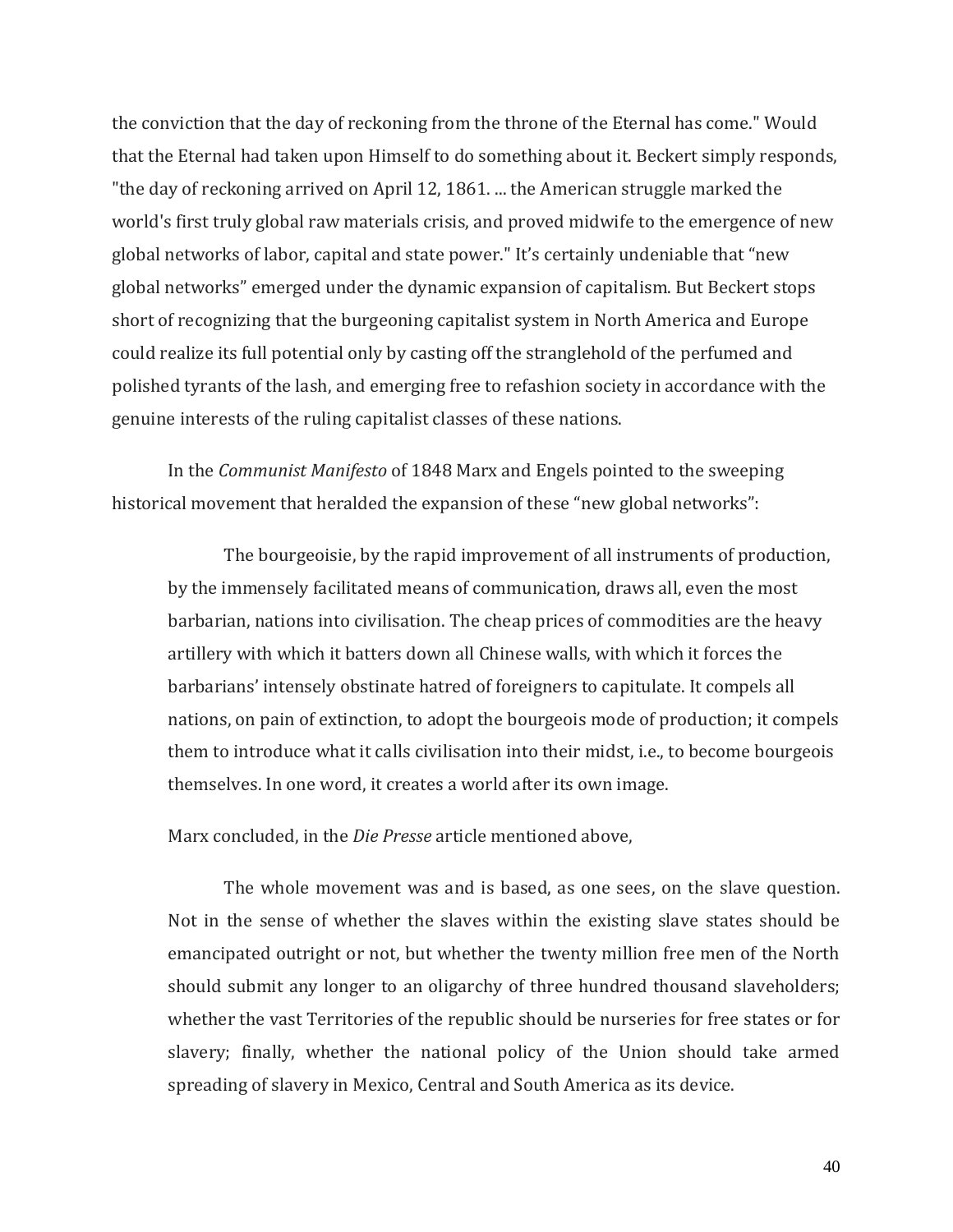#### **NHC swimming with the academic tide**

The NHC as a tendency within academia is very attractive to many younger people, especially on college campuses, who are interested in critical explanations of historical events. For the most part, it is a tendency that, as pointed out above, rejects Marxism. As the introduction to *Slavery's Capitalism* states, "one distinguishing characteristic of the field [the NHC] has been its departure from Marxist theorizations that separate slavery and capitalism into antithetical modes of production...".

This anti-Marxist orientation is clearly represented throughout most of their discussions of economic relations, which incorporate bourgeois approaches to capitalist economic institutions and relations, shared by capitalist academics, politicians and corporate chieftains alike. They do not attempt to give a fundamental definition of capitalism, nor do they attempt to explain how and why it evolved as a system of economic and social relations. Instead they proceed as if everybody already knows what capitalism is: supposedly it's a system of economic institutions in which the land and the productive facilities are privately owned, people generally get along by buying and selling goods and services, and borrow as needed to finance their business-related or personal purchases. Thus banks, merchant companies, factories, farms and workshops—and even slave plantations—are part of the system.

These ideas are propagated by teachers, politicians, journalists and academics who do not question the perpetual supremacy of the capitalist class in society, and avoid themes that are likely to cause embarrassment for these "titans of industry." The principles that supposedly sum up the nature of capitalist institutions and activity are not scientific, but rather traditional, superficial, impressionistic and subservient to the ruling powers. Marx regarded the uncritical and ahistorical approach to economic theory by the mainstream economists of the day as "apologetics" or "vulgar economy." In Capital, Vol. III, (the chapter on The Trinity Formula) he commented:

Vulgar economy actually does no more than interpret, systematise and defend in doctrinaire fashion the conceptions of the agents of bourgeois production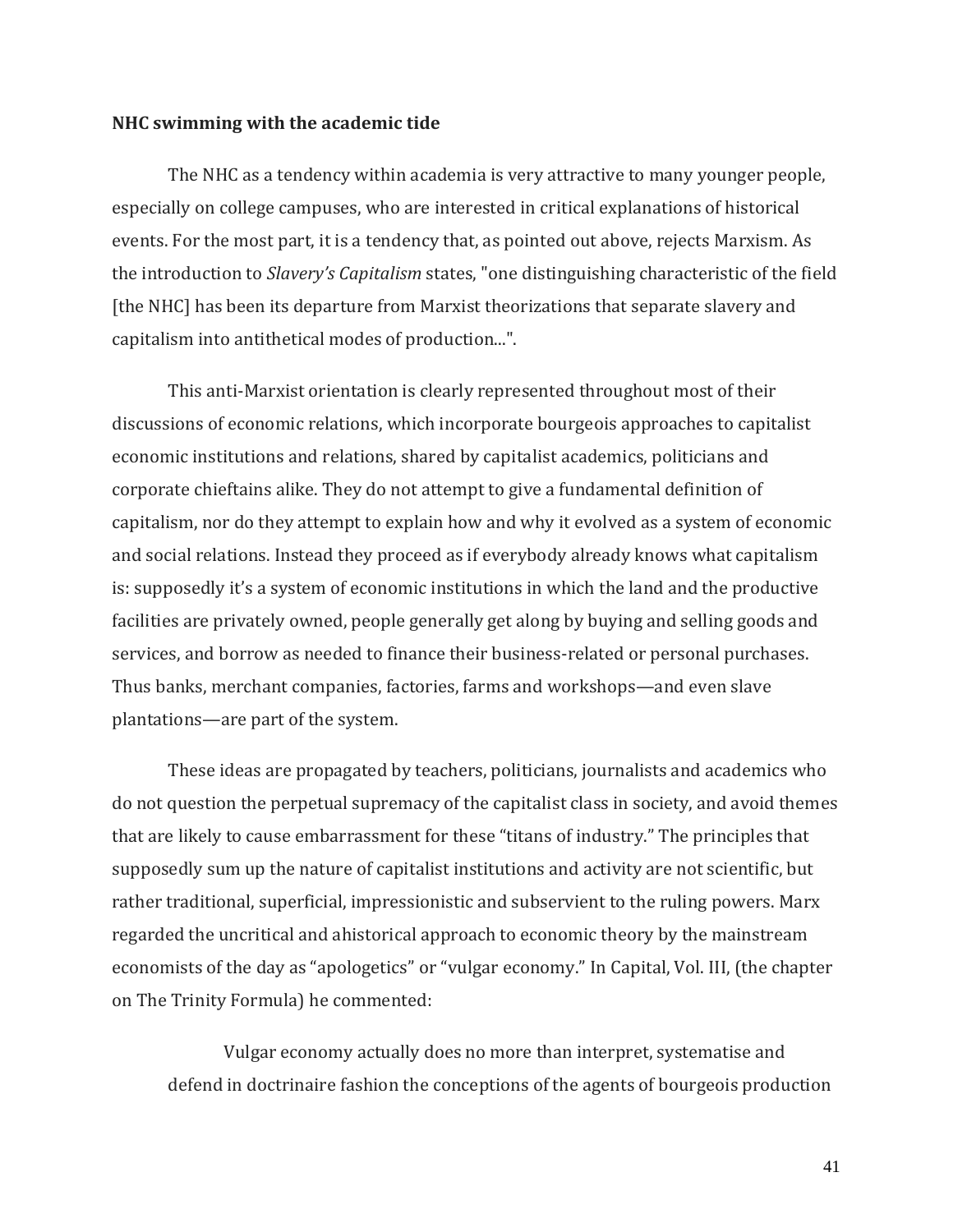who are entrapped in bourgeois production relations. It should not astonish us, then, that vulgar economy feels particularly at home in the estranged outward appearances of economic relations in which these prima facie absurd and perfect contradictions appear and that these relations seem the more self-evident the more their internal relationships are concealed from it, although they are understandable to the popular mind. But all science would be superfluous if the outward appearance and the essence of things directly coincided.

Given the bourgeois outlook of the NHC, it's explicable why they decided to entitle their recent book *Slavery's Capitalism;* in their view slavery becomes a subcategory of the capitalist system. As Beckert and Rockman say in the previously cited introduction,

Interregional commerce not only offered New England localities the opportunity to profit from slavery, but also provided plantation regimes with access to low-cost provisions and new technologies to boost the returns from coerced labor. Such analysis makes it difficult to determine where the slave economy ended and the so-called free economy began. (intro, 20)

Here in the 21<sup>st</sup> century little has changed among the ranks of the bourgeois economists or historians. But to analyze history and economics scientifically, it requires a disciplined effort to sort through the historical facts, find the threads that connect them, and come up with a general explanation that corresponds to the actual evolution of economic relations. In the view of those who have studied Marx, this work has already been accomplished in its fundamental aspects. The mainstream economists of capitalist society, on the other hand, have consigned Marx and Marxism to the junk-pile and have fallen into the modes of thinking that correspond to how the capitalists themselves understand their role in the world. Basing themselves on that foundation, the economists contrive their theories in such a way as to justify the existence of capitalist rule for the indefinite future while striving to give the appearance of scientific objectivity. A big part of their objective is to demonstrate that workers and capitalists share common interests: capital provides the jobs that workers need.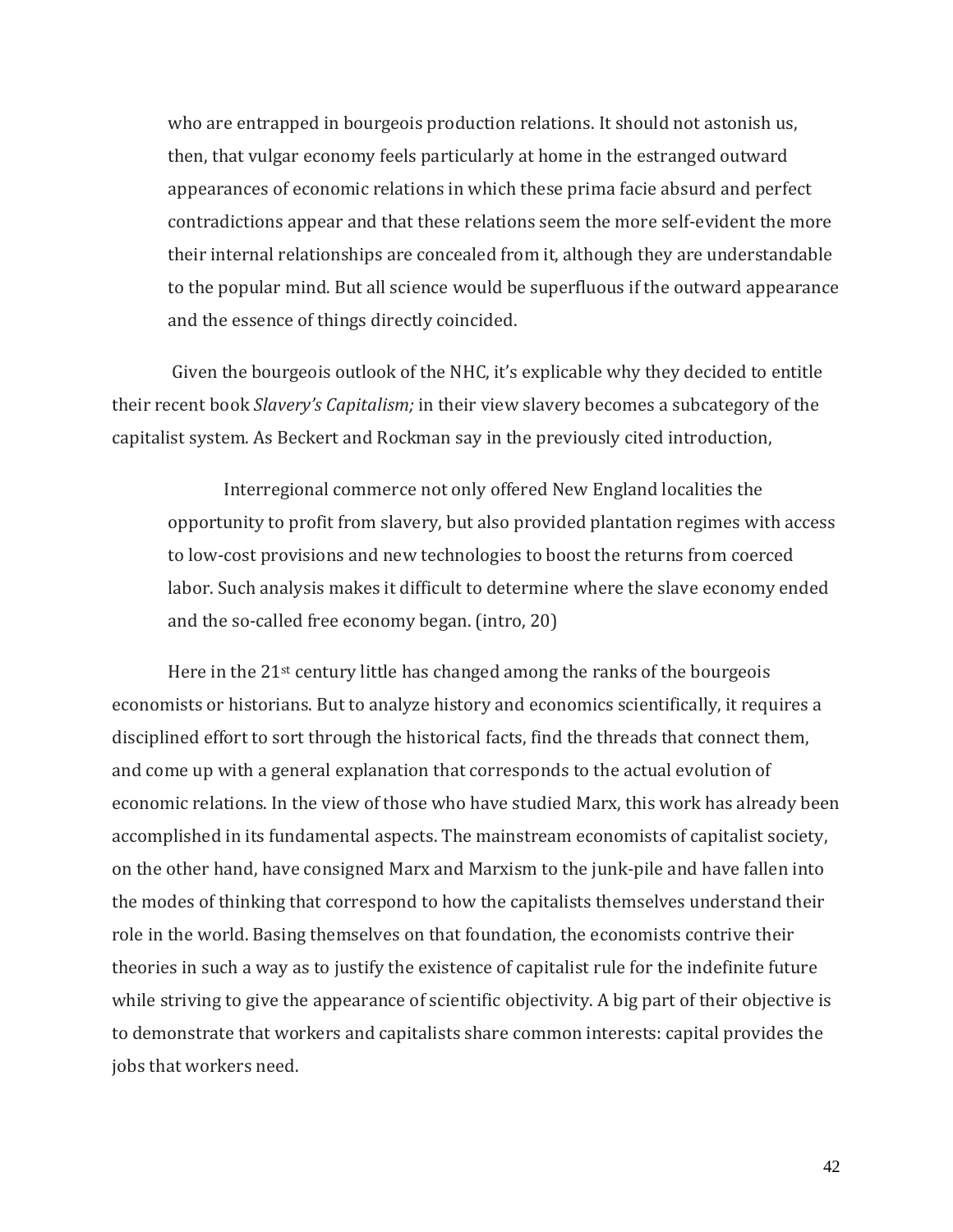Generally, for most educators working in the ideological fields that typify the university humanities, this view of capitalism is ubiquitous. After all, the university system was created in the first place to be a bulwark of intellectual support for the ruling capitalist class (and, in their day, the ruling slavocracy as well). So, in this sense the NHC don't distinguish themselves from the established assumptions and methods of bourgeois economics or sociology. They view capitalism as a system embracing private property, buying and selling of goods and services, national and international trade, financial operations conducted by banks or bank-like institutions, markets for stocks and bonds, etc. Further, they don't view the political conflicts of today, nor those of the 19th century, as having a basis in conflicting class interests. They ignore the class basis of the evolution of the political party conflicts in the antebellum U.S. They leave unexamined the historical threads that trace how the family farmers, merchants, factory owners and industrial workers sought to use whatever political resources were available to them to make the legal system and the economic institutions function in their own interests. For those who wish to base their thinking on a scientific foundation, it's important to trace the history of political party conflicts during the antebellum period in order to recognize what social forces were represented in them. In this way, one can gain insight into the evolution of the antagonism between free labor and slavery, and a better understanding of why the Civil War came onto the agenda of historical development.

## **Burgeoning racial oppression under capitalist rule**

By creating confusion over the nature and evolution of capitalism they fail to recognize that it is the exploitative nature of capitalism that, after the Civil war, was solely responsible for the termination of the progressive measures of Radical Reconstruction. The capitalist power, with its main stronghold in the North, opened the door for the reign of Ku Klux Klan terror over African-American workers and farmers and their allies. Having defeated the South and abolished slavery, capitalism was free to develop in accordance with its own inner potentials. But capitalism does not promote the needs of the masses of workers and farmers. It is in the nature of the capitalist class to make use of every existing regressive tradition to weaken and divide the workers and farmers movements, to keep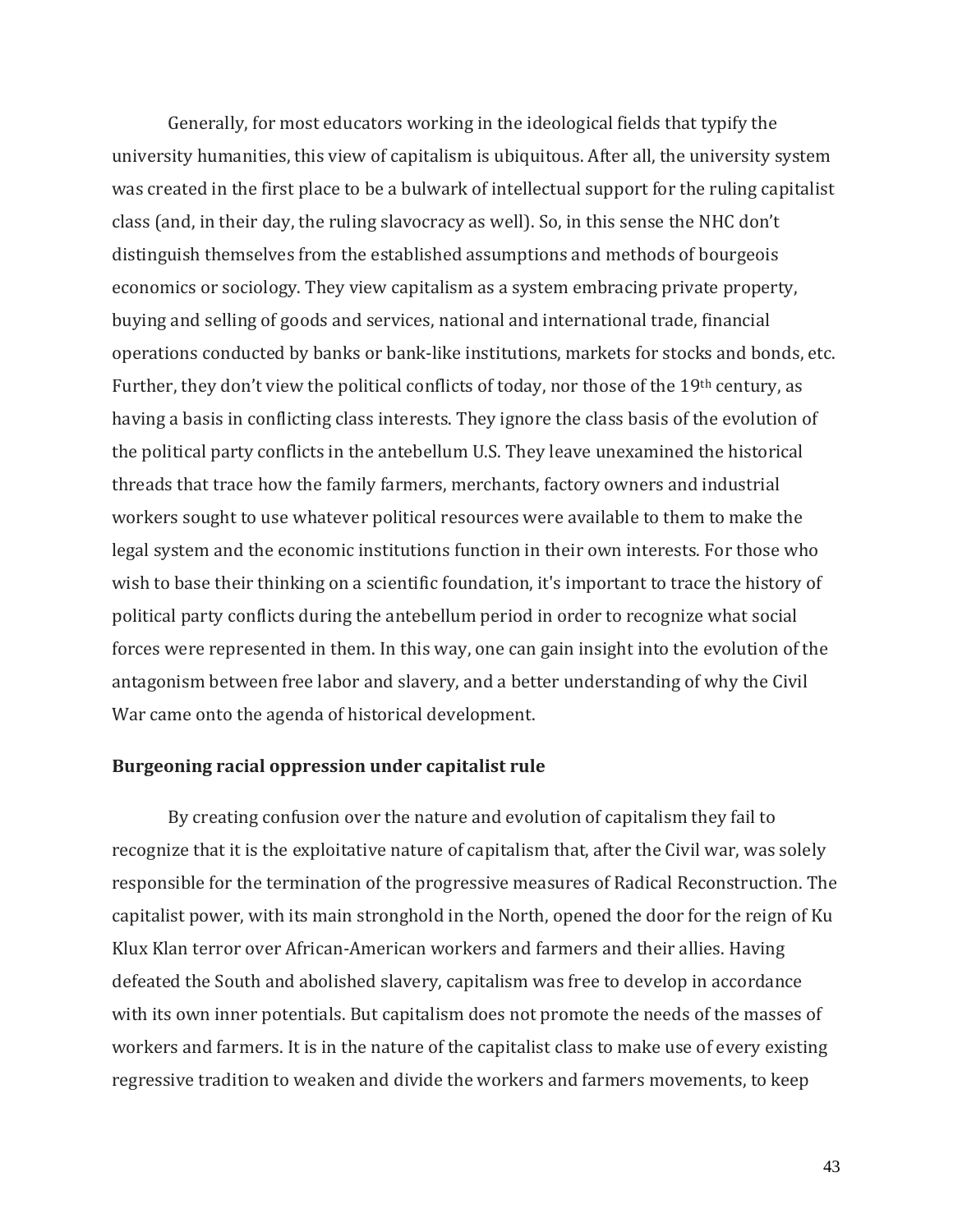down wages, block the self-organization of the workers, and maximize the rate of exploitation in production.

Racism served the capitalists' needs by dividing the working class against itself so that workers would remain in a weakened condition and be less able to unify with one another to fight for higher wages and better working conditions. The capitalists promoted policies that would preserve the rightless status of women and their restriction to low-paid jobs. They supported the establishment of the Jim Crow system of segregation and superexploitation of African-American wage workers and sharecroppers in the South. This oppressive order, which prevailed throughout the states of the old Confederacy, was ratified by the Compromise of 1877, which provided for the withdrawal of the Union troops from the South. The Jim Crow practices remained in effect until the rise of the civil rights movement in the 1950s. At the height of Jim Crow racism in the U.S., president Woodrow Wilson screened the crude, racist film *Birth of a Nation* in the White House. The PBS network reported on this as follows:

On the evening of March 21, 1915, President Woodrow Wilson attended a special screening at the White House of *The Birth of a Nation*, a film directed by D.W. Griffith and based on *The Clansman,* a novel written by Wilson's good friend Thomas Dixon. The film presented a distorted portrait of the South after the Civil War, glorifying the Ku Klux Klan and denigrating blacks. It falsified the period of Reconstruction by presenting blacks as dominating Southern whites (almost all of whom are noble in the film) and sexually forcing themselves upon white women. The Klan was portrayed as the South's savior from this alleged tyranny. Not only was this portrayal untrue, it was the opposite of what actually happened. During Reconstruction, whites dominated blacks and assaulted black women. The Klan was primarily a white terrorist organization that carried out hundreds of murders. After seeing the film, an enthusiastic Wilson reportedly remarked: "It is like writing history with lightning, and my only regret is that it is all so terribly true."

Up until the civil rights movement of the 1950s, the capitalist ruling class continued to fortify racial segregation and the vicious bigotry that buttressed it. This was evident in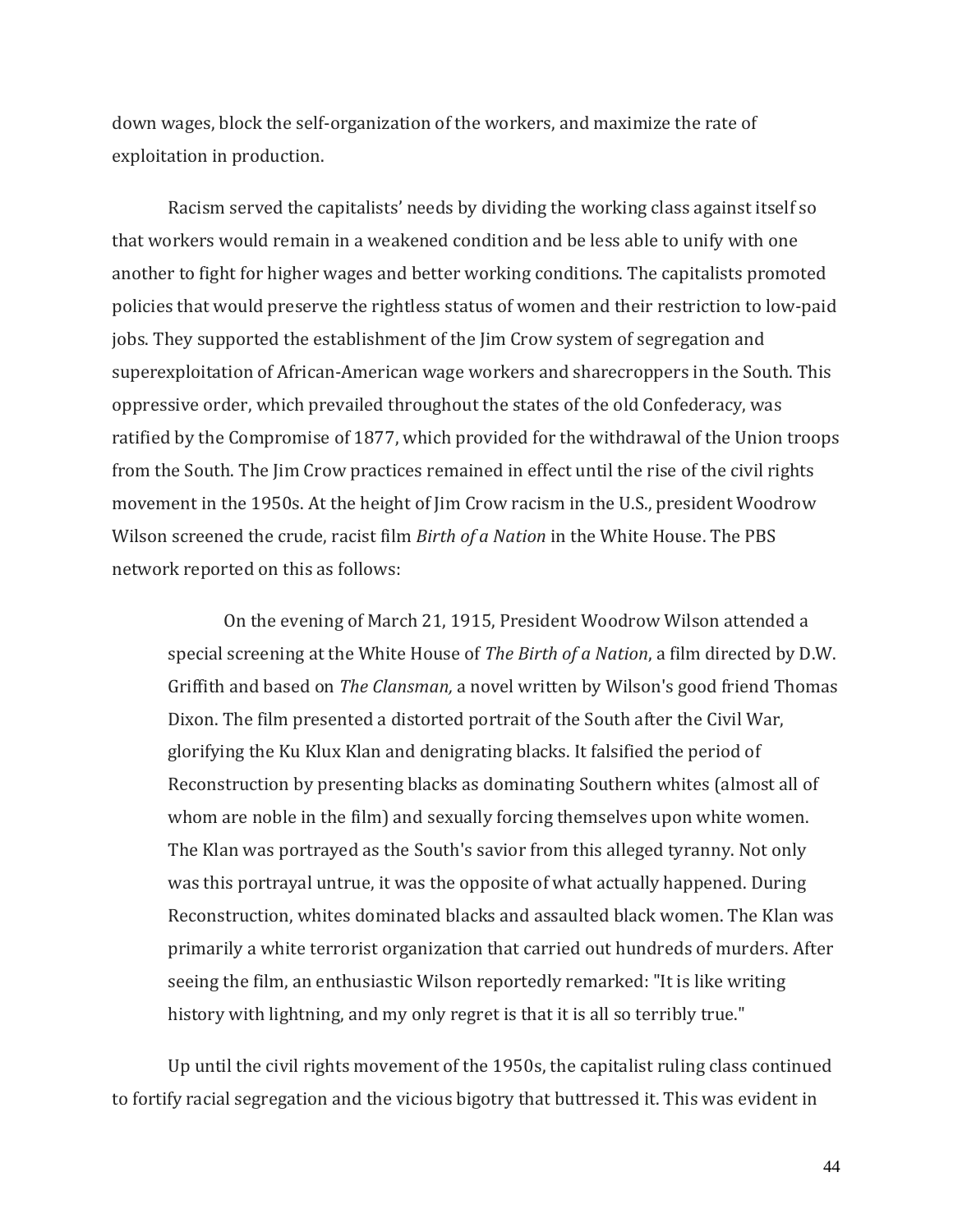the federal government's support for the Jim Crow system in the South, with its brutal suppression of democratic rights. As for the NHC, they focus on the evils of capitalism only in the context of the alliance between the enslavers and the Northern capitalists, but they don't explain how or why capitalism produced its own racial evils.

The NHC are very much in harmony with ideological trends in the humanities in the current period. For them question of "race" carries more social and historical weight than "class." They fashion an image of  $19<sup>th</sup>$  century history and politics that places the greatest emphasis on the sharp division of the races involved in the development and functioning of Southern plantation slavery, Caucasians on one side, Black persons on the other. As they see it, the collaboration of the Northern capitalists with the slavocracy created a bastion of Caucasian power standing over the oppressed Black population. The bulk of the population, free workers and farmers, are left out of the equation. This line of thinking puts the NHC very much in the company of popular writers such as Michelle Alexander (*The New Jim Crow*), Ta-Nehisi Coates (*Between the World and Me*) and Carol Anderson (*White Rage: The Unspoken Truth of Our Racial Divide*). These writers uphold the supposition that the primary source of the oppression inflicted upon the Black population is the deeply rooted racism within the white population of the United States.

It is true that racial bias and chauvinism were widespread in the attitudes and behavior of the Caucasian population in the 19<sup>th</sup> century, but that was a function of the strong influence of the slave power in the national culture, and the slave-owners vigorously promoted white-supremacist ideas. As it turned out, the defeat of slavery gave an impetus to the development of egalitarian alliances between farmers and workers of both races, which tended to break down divisive racial attitudes. But then, as the Republicandominated federal government withdrew its support for the Reconstruction policies that had been initiated in the immediate aftermath of the war, racism was reinforced as the Jim Crow system became entrenched. Racism spread not only in the segregated South, but in the North as well. This process benefitted only the capitalists, North and South, who knew how to manipulate and derive advantage from intensified racial conflicts among the laboring masses.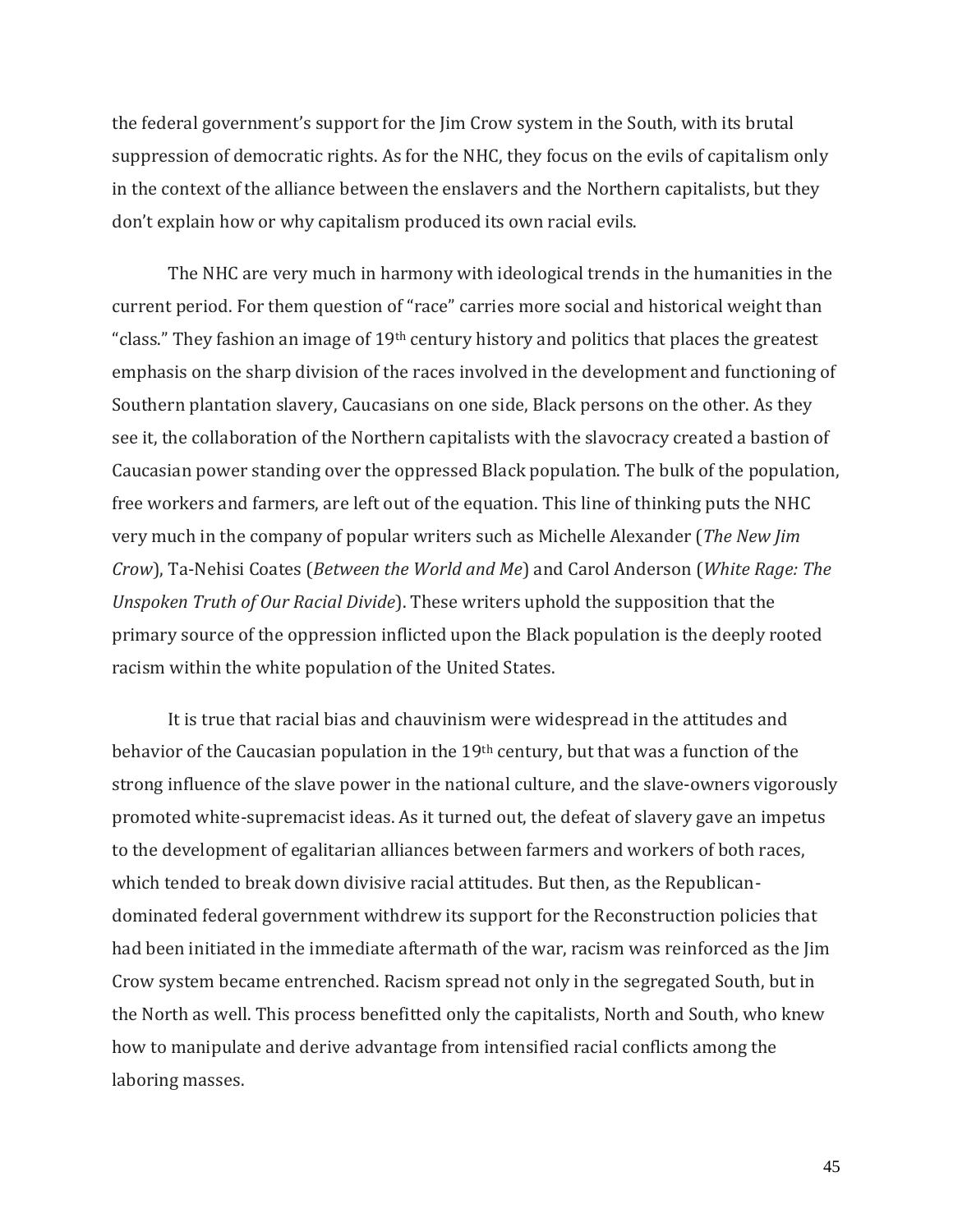#### **NHC race analysis vs. Marxist class analysis**

The promotion of race-based and gender-based division at the expense of class analysis is typical of the ideological currents that have emerged on the college campuses of the United States throughout the 1990s, and even more so in recent years. This political shift in attitudes has become evident through a range of political initiatives and activities that are often referred to as "identity politics," "multiculturalism" or cultural identity. The emphasis is generally on the suffering of certain oppressed sections of the population: women, African Americans, Latinos, Asians, gays, lesbians and trans-gender persons. These social categories become victims of malevolent social forces, and the objective of politics is to protect them from discrimination, transgressions, insults, offenses, or terminology that does them harm.

Most of the adherents of the NHC, as university-based members of a liberalbourgeois social stratum betray a strong tendency to cater to the needs of the ruling class and to defend its interests during a period of growing discontent among the workers and youth. But this must be done in such a way that demonstrates that they are the ones who know the best way to defend the needs of the most oppressed sectors of society (not the Marxists).

The specific features of this liberal, race-based world view did not emerge suddenly from nowhere, but evolved on the basis of the gains of the civil rights movement, the women's movement and the related struggles of Latinos, Native Americans, and gays and lesbians in the United States. These movements, beginning with the civil rights movement in the 1950s, all represented a striving for equal rights which had a profound impact on the social and political culture in the United States. These post-WW II battles came on the heels of the victories of the trade union movement of the 1930s and 1940s which had already shown a determined mass struggle could make substantial gains in wages and working conditions, as well as showing how workers of all races and nationalities could win by uniting in struggle.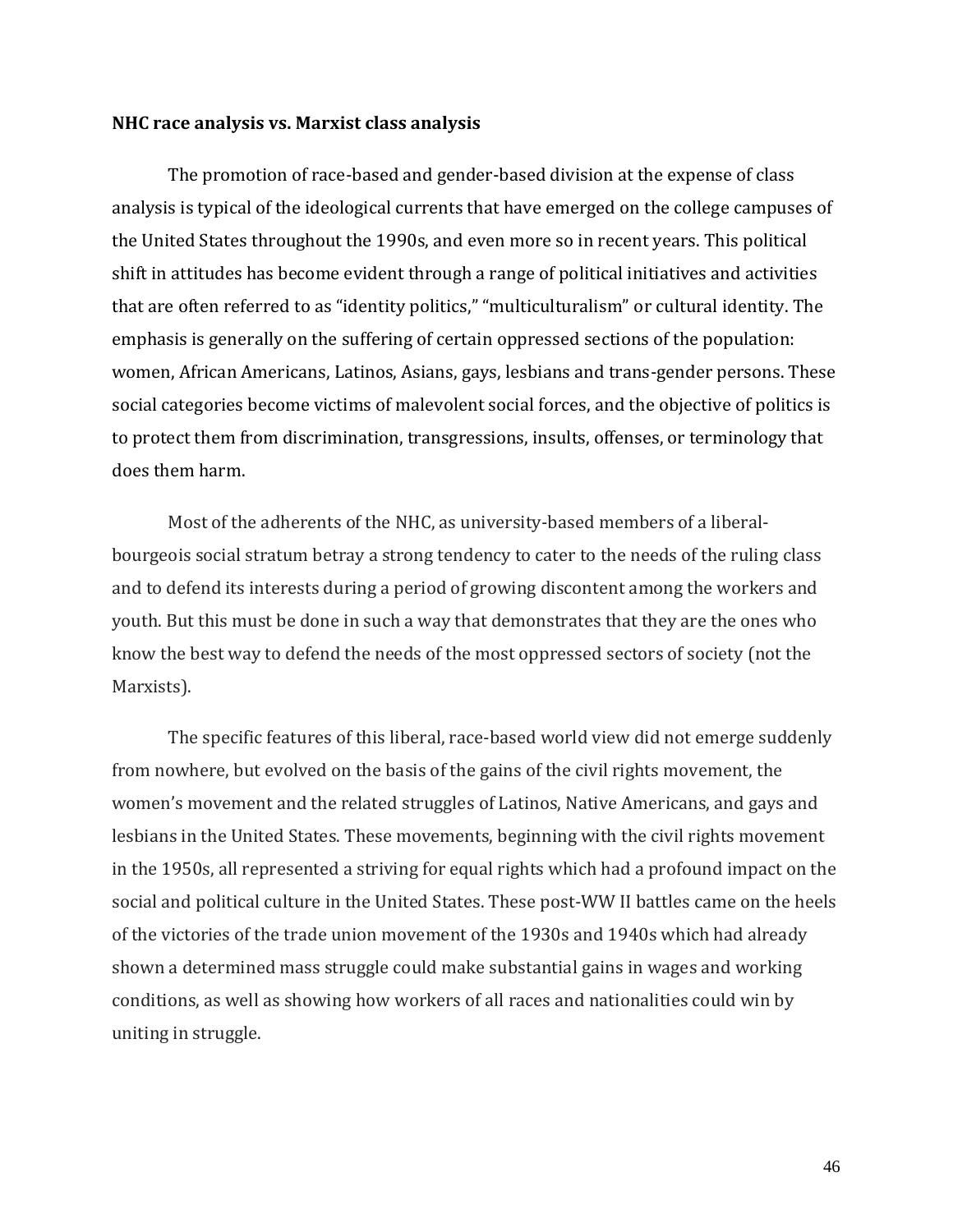The civil rights movement—a movement based in the needs and aspirations of working people who are Black—transformed social attitudes and reflected gains made by all workers in what could be achieved by a unified fight. In particular Caucasian workers, by recognizing their common class interest with Black workers, and acting on that reality, made huge progress in their opposition to racism, and helped to decisively strengthen many trade unions in the decades following the civil rights movement. The progress is still with us today and bodes well for the future of the working class.

The NHC has renounced Marxism as irrelevant and misguided. At the same time, they have no answers whatsoever to the millions of workers, Black, Latino or Caucasian, who feel the effects of the ongoing economic crisis, and who seek some way to redress their grievances and regain some lost ground in democratic rights, wages and working conditions. For the working people who feel the ruinous effects of the long-term stagnation of production and trade, the only answer is to reject the mythologies promoted by the different wings of the ruling-class ideologists, and their political parties as well. The way forward for these exploited millions is to organize themselves as a fighting movement, rebuild the labor movement, break out of the political grip of the Republicans and Democrats, form their own independent political movement, and defend their class interests as a unified force regardless of race, gender, ethnicity or nationality. This is the path towards a socialist revolution.

As for "present-day economic inequalities" Beckert and Rothman not only avoid any analysis of the multiple offensives of present-day capitalism against the mass of the working people, which not only drive down the standard of living of the majority of workers, but widen the income gap between workers who are Caucasian and African American workers. The contemporary economic inequality is the outcome of the evolution of capitalist exploitation, which has produced deepening crisis conditions. This capitalist evolution was facilitated in the first place on the victory over British colonialism, and in the second place on the victory over the enslavers' Confederacy in 1865. In this way, Beckert & co. do a disservice to all those who seek justice and equality in today's world. We cannot expect to find answers to the acute economic and political problems of today unless we